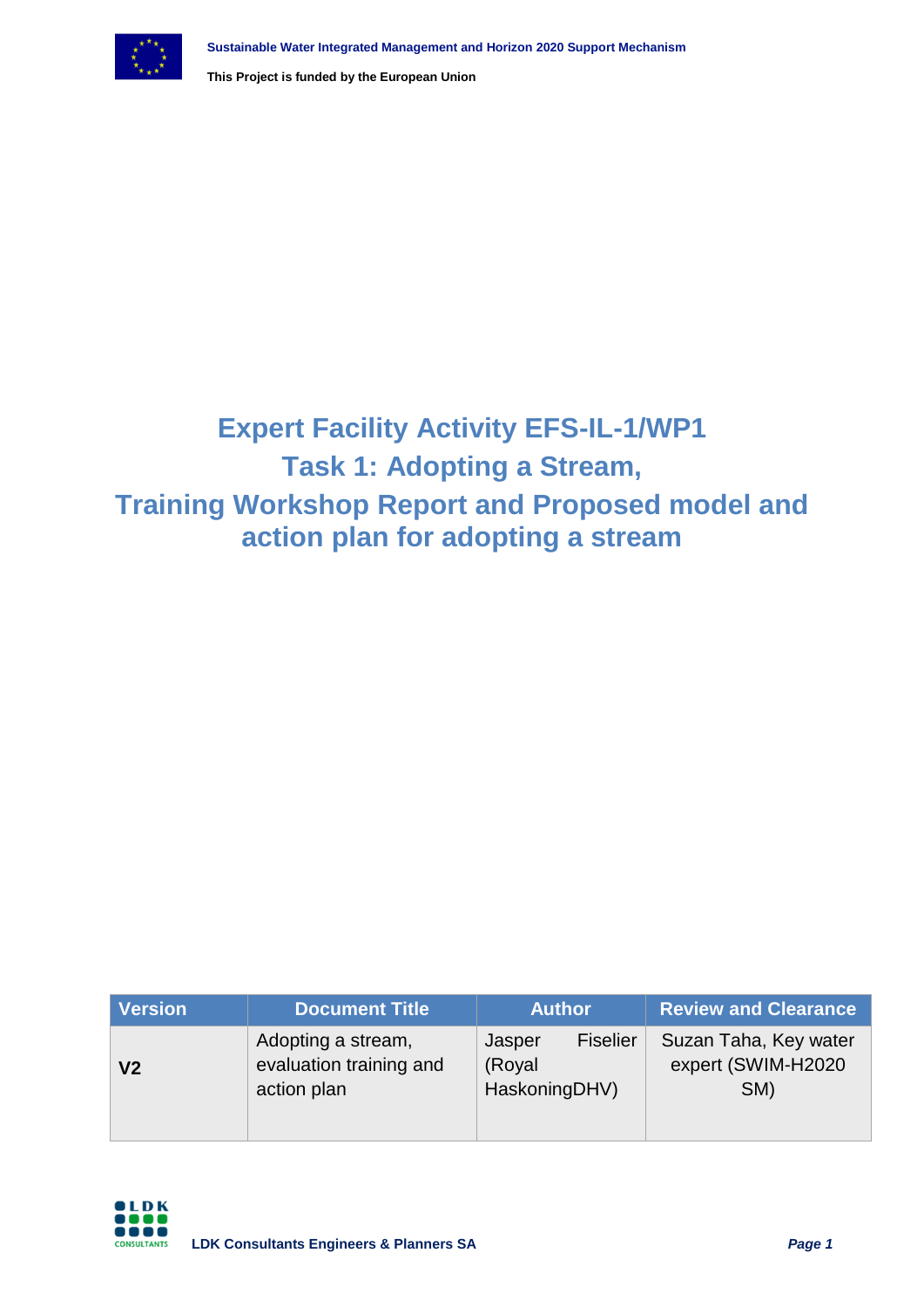

# THE SWIM AND H2020 SUPPORT MECHANISM PROJECT (2016-2019)

The SWIM-H2020 SM is a Regional Technical Support Program that includes the following Partner Countries (PCs): Algeria, Egypt, Israel, Jordan, Lebanon, Libya, Morocco, Palestine, [Syria] and Tunisia. However, in order to ensure the coherence and effectiveness of Union financing or to foster regional co-operation, eligibility of specific actions will be extended to the Western Balkan countries (Albania, Bosnia Herzegovina and Montenegro), Turkey and Mauritania. The Program is funded by the European Neighborhood Instrument (ENI) South/Environment. It ensures the continuation of EU's regional support to ENP South countries in the fields of water management, marine pollution prevention and adds value to other important EU-funded regional programs in related fields, in particular the SWITCH-Med program, and the Clima South program, as well as to projects under the EU bilateral programming, where environment and water are identified as priority sectors for the EU co-operation. It complements and provides operational partnerships and links with the projects labelled by the Union for the Mediterranean, project preparation facilities in particular MESHIP phase II and with the next phase of the ENPI-SEIS project on environmental information systems, whereas its work plan will be coherent with, and supportive of, the Barcelona Convention and its Mediterranean Action Plan.

The overall objective of the Program is to contribute to reduced marine pollution and a more sustainable use of scarce water resources. The Technical Assistance services are grouped in 6 work packages: WP1. Expert facility,WP2. Peer-to-peer experience sharing and dialogue, WP3. Training activities, WP4. Communication and visibility, WP5. Capitalizing the lessons learnt, good practices and success stories and WP6. Support activities.

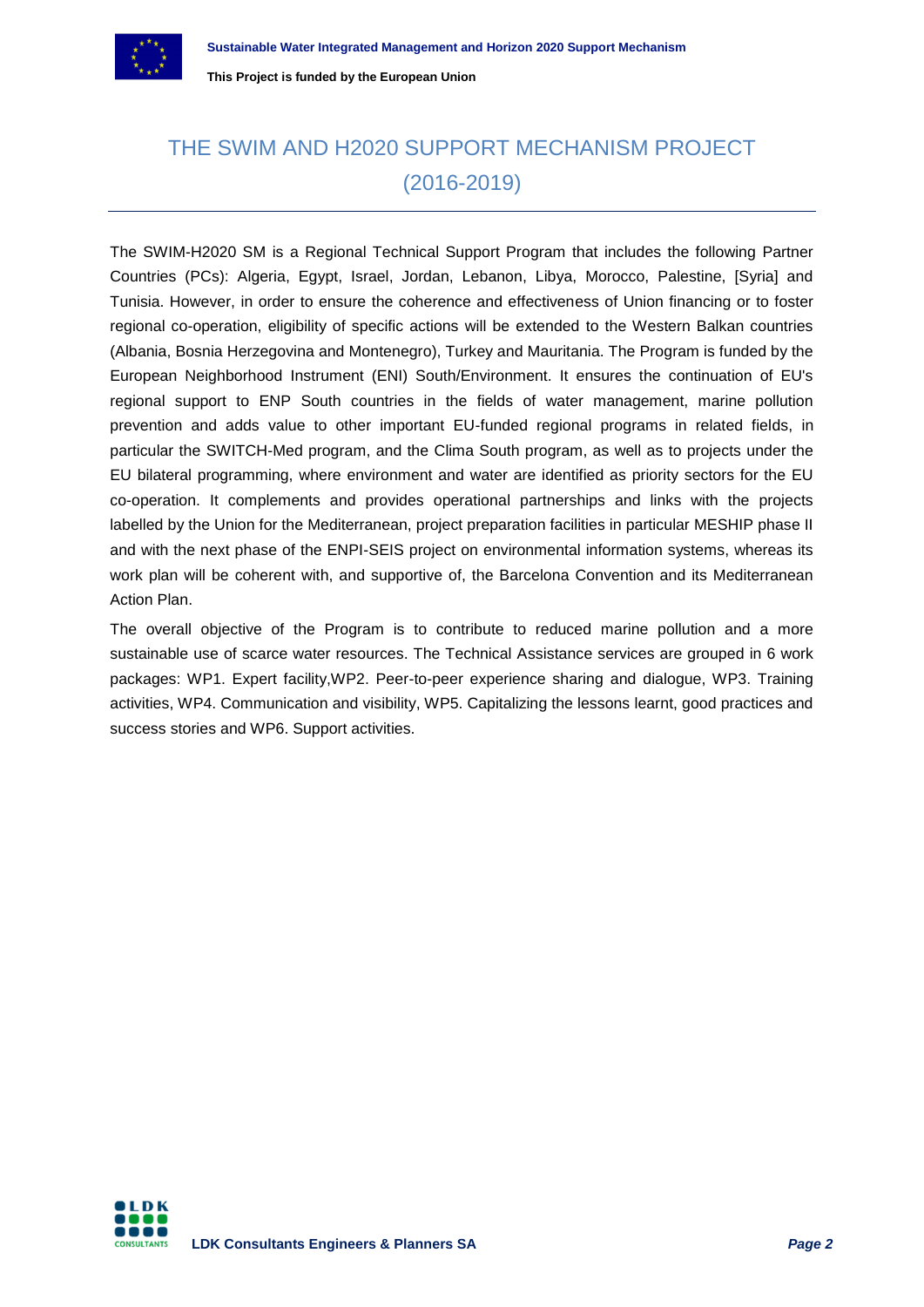

# **Acknowledgements:**l

Dror Epstein and Eyal Yaffe were instrumental in the organisation of the workshop. Presentations were also given by Rhan Farhi (Sharon Drainage Authority), Yonathan Raz (NANA) and Avi Uzan (NPA).

## **Disclaimer:**

This publication was produced with the financial support of the European Union. Its contents are the sole responsibility of the SWIM-H2020 SM Project and do not necessarily reflect the views of the European Union.

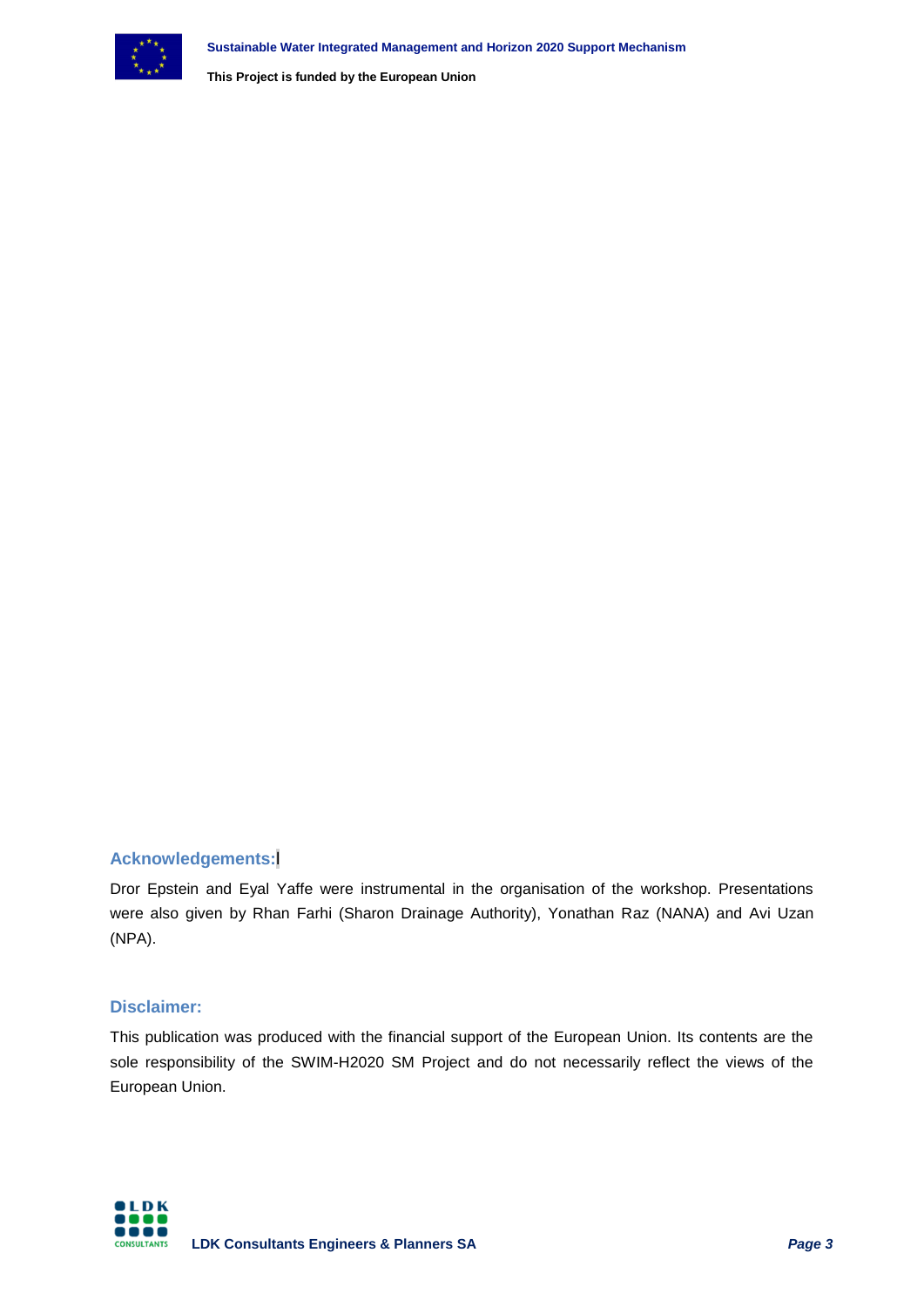

# TABLE OF CONTENTS

| $\mathbf{1}$ |     |                                                                                                  |  |
|--------------|-----|--------------------------------------------------------------------------------------------------|--|
| $\mathbf{2}$ |     |                                                                                                  |  |
| 3            |     |                                                                                                  |  |
| 4            |     |                                                                                                  |  |
| 5            |     |                                                                                                  |  |
| 6            |     |                                                                                                  |  |
| 7            |     |                                                                                                  |  |
| 8            |     |                                                                                                  |  |
|              | 8.1 |                                                                                                  |  |
|              | 8.2 |                                                                                                  |  |
|              | 8.3 | THE POTENTIAL ROLE OF STAKEHOLDERS IN THE MONITORING AND RESTORATION OF STREAMS  21              |  |
|              | 8.4 | <b>EXPERIENCES WITH STAKEHOLDER PARTICIPATION IN STREAM MANAGEMENT IN EUROPE  23</b>             |  |
|              | 8.5 |                                                                                                  |  |
|              |     |                                                                                                  |  |
|              |     | 8.5.2 Main challenges/constraints to stakeholders' involvement in river restoration in Israel 32 |  |
|              |     |                                                                                                  |  |
|              |     |                                                                                                  |  |

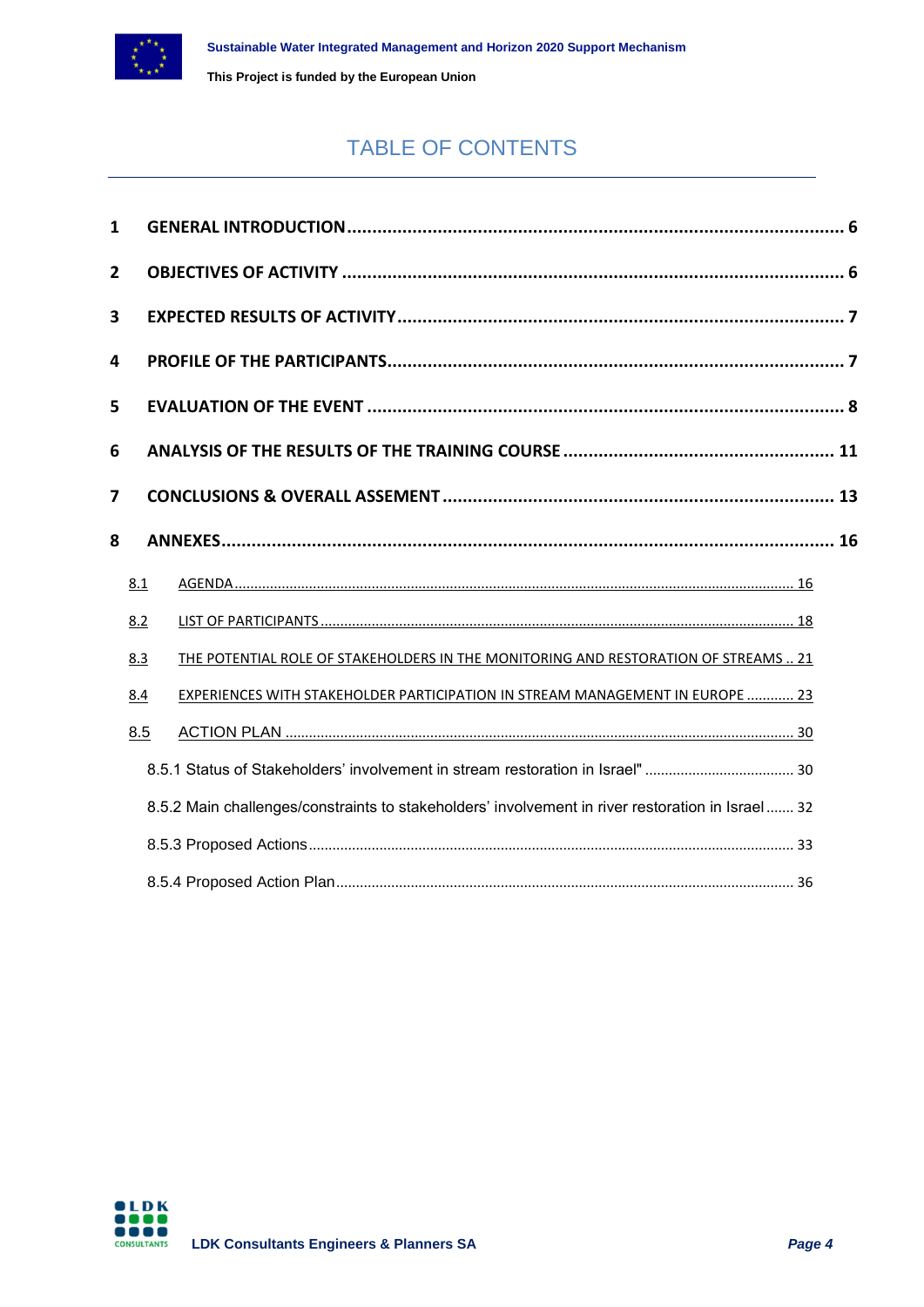

# LIST OF TABLES

| Table 5-1: Organization, administrative and planning issues before and during the event.  8 |  |
|---------------------------------------------------------------------------------------------|--|
|                                                                                             |  |
|                                                                                             |  |
|                                                                                             |  |
|                                                                                             |  |
| Table6-3 : Views on stakeholder participation in stream monitoring and restoration:  12     |  |
| Table6-4: Views on important parameters for Adopting a Stream program:  12                  |  |
| Table7-1 : Level of achievement of training objectives and outcomes:  13                    |  |

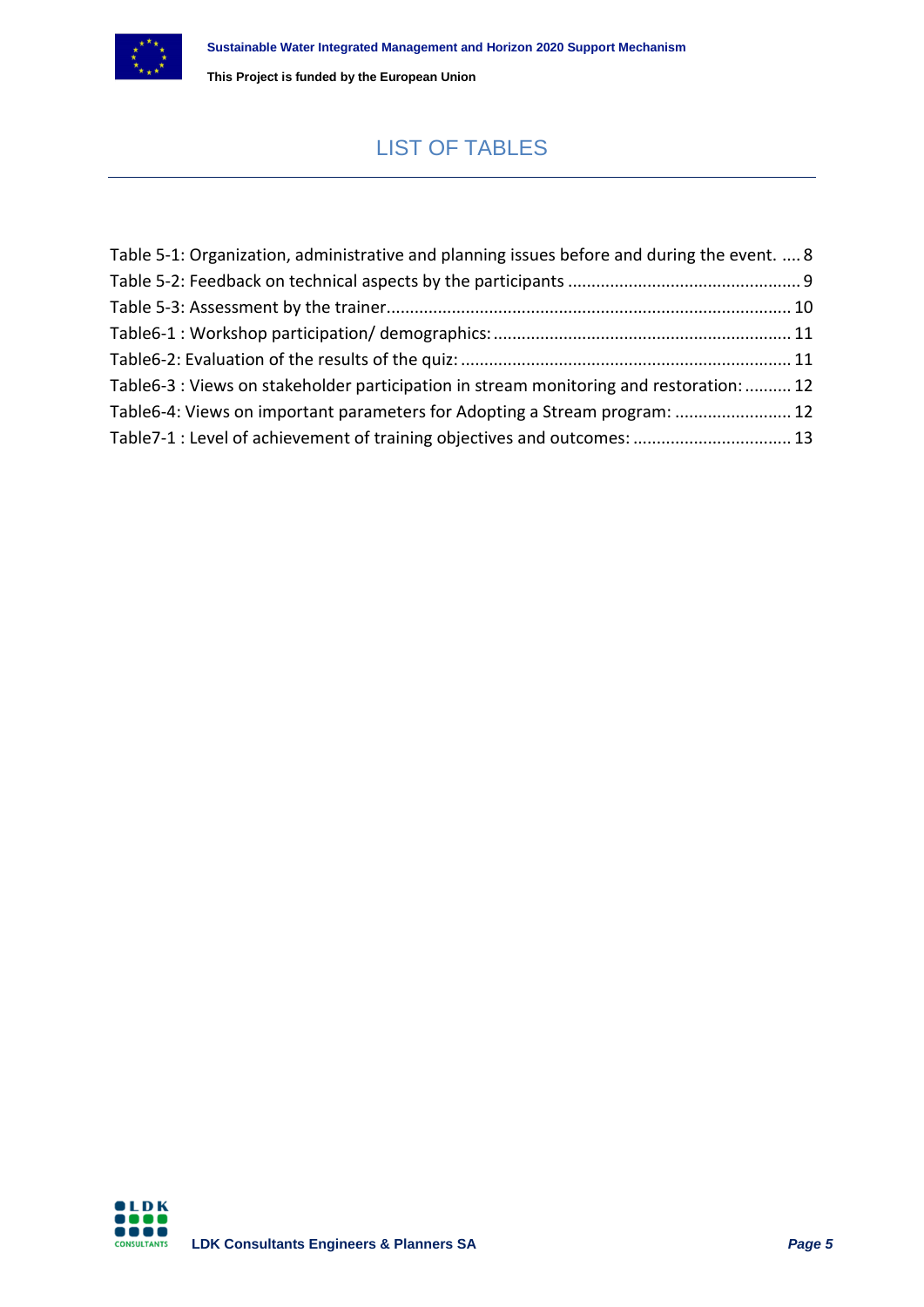

# <span id="page-5-0"></span>**1 GENERAL INTRODUCTION**

Stream restoration has gained momentum in Israel. Major constraints related to shortages in water and point pollution are being solved but diffuse pollution remains a problem. In order to address such problems, the Ministry of Environmental Protection (MoEP) is now planning to develop a community based program for "adoption of a stream" in order to help keep the stream clean and educate the public about the importance of viable streams. The program includes the following aspects: water quality, flora and ecology, environmental hydrology, agricultural and urban environment and social aspects of the community that lives nearby and takes into consideration the value of the rivers for open-air recreation. The objective is to involve stakeholders in stream restoration, such as in monitoring, clean-up and also in reducing diffuse pollution. It is within this context that the 2 day-workshop has been organized.

The workshop focussed on stream functions and values and especially on examples of stakeholder involvement in other countries (such as adopting a Stream) and its importance (see also annex 8.5). The workshop illustrated and discussed these examples and was also geared towards the formulation of an Action plan for further steps.

# <span id="page-5-1"></span>**2 OBJECTIVES OF ACTIVITY**

The general objective of the workshop is to support the MoEP in its plans to develop a community based program for "adoption of a stream".

The first part of the workshop informed and inspired local stakeholders and authorities with examples of adopting a stream, in order to give input to a discussion how stakeholder involvement may be initiated locally. It also discussed the values and functions of the streams. Examples focused on the tasks and roles performed by stakeholders and the way in which these are organized. Examples have mainly been taken from other Mediterranean countries especially those that also harbour intermittent streams, which are also common in Israel (see also annex 8.4).

The second part of the workshop was more interactive and focussed on the Poleg, Alexander and Hadera streams that are part of the Sharon water management authority. It discussed the need and tasks for stakeholder involvement, identified stakeholders and strategies for their involvement and the organizational form of an Adopting a stream program in order to involve them. The discussions resulted in the formulation of an Action plan that describes tasks and responsibilities and first steps for initiating such a program.

Specific objectives of the course include:

• Introduce the relevant stakeholders to the streams' values and functions, the impact of non-point source pollution on the streams.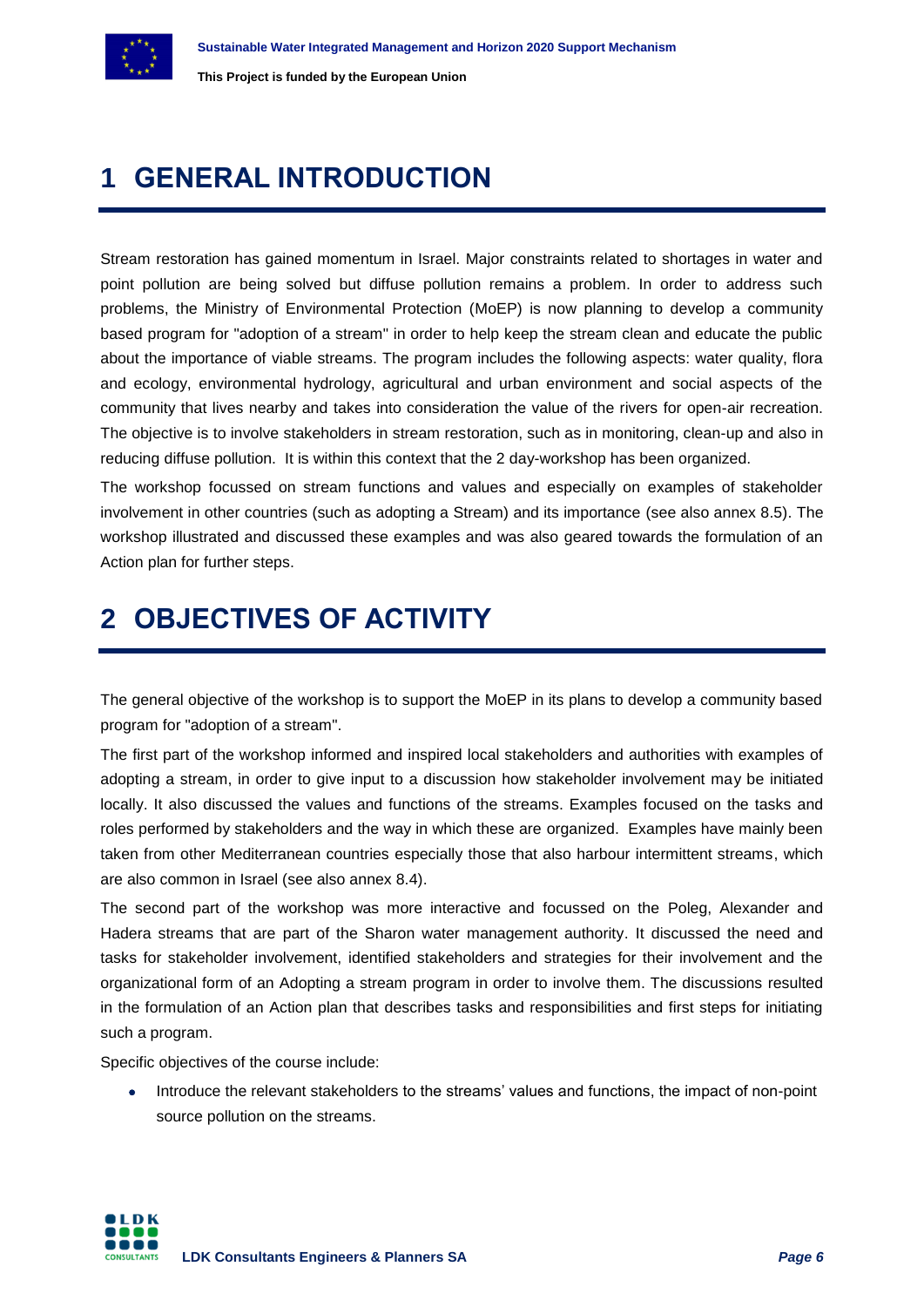

- Demonstrate examples of the role that the communities can play in maintaining / rehabilitation; based on existing models for "adoption of a stream "applied in different countries; preferably from South Europe.
- Identify jointly with the stakeholders the long, medium and short term objectives of the "Adoption of a stream" program.
- Agree with the stakeholders on the extent to which the relevant actions (needed to enhance and/or monitor water quality, flora and ecology, environmental hydrology, agricultural and urban environment taking into consideration the rivers' value for open recreation) will be covered in the short, medium and long terms in order to attain healthy/sound environmental status,
- Select the appropriate model for the public involvement in preservation/rehabilitation/monitoring/ development and maintenance of selected streams
- Recommend an Action Plan for implementation.

# <span id="page-6-0"></span>**3 EXPECTED RESULTS OF ACTIVITY**

- Familiarisation of the participants with the stream values and functions and examples of adopting a stream programme from other countries.
- Identification of the potential for stakeholder involvement in stream restoration, taking the Poleg, Alexander and Hadera streams as representative examples.
- Action plan for the initiation of an "Adoption of a stream" programme; describing the general steps (scheme) and tools needed in order to start such a program, including the way it can be organized and financed.

# <span id="page-6-1"></span>**4 PROFILE OF THE PARTICIPANTS**

A total of 32 participants attended the workshop, including 17 representatives from local authorities (mostly l from six drainage authorities (12 participants), of which there are 11 in the country, and one participant from one of the two river authorities in Israel. This was complemented by representatives from ministries (a total of six from the Min. Of Environment, Min of Agriculture, Nature and Parks Authority (NPA) and 5 representatives of NGO's (see also annex 8.2) in addition to two representatives from donor organisations including the EU delegation.

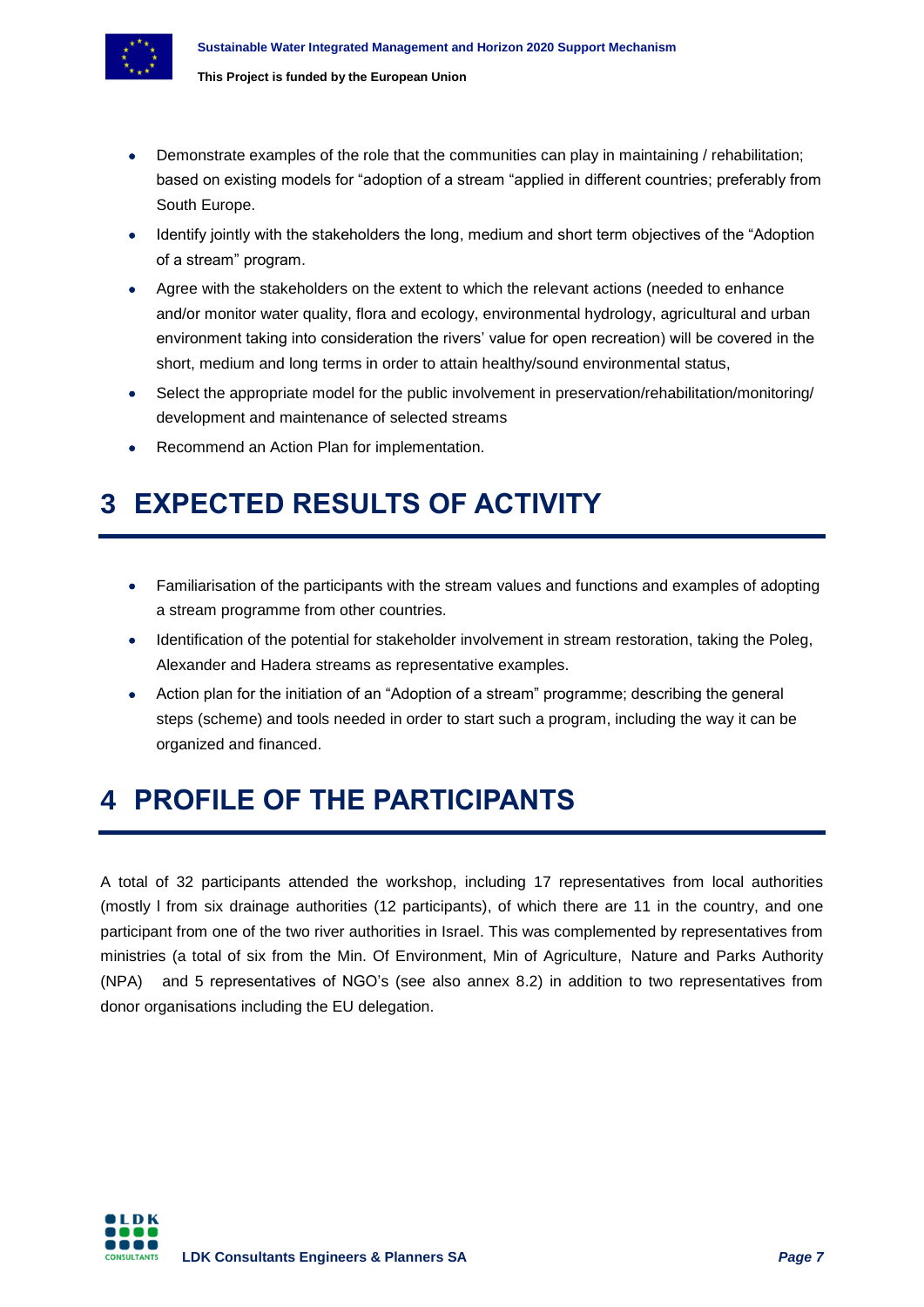

# <span id="page-7-0"></span>**5 EVALUATION OF THE EVENT**

Two categories of indicators have been used to evaluate the workshop: i) evaluation indicators, reflecting the quality of the workshop logistics/ organisational aspects (See section A below) and the assessment of the technical quality of the workshop (See section B below), as perceived by the participants, ii) impact indicators, reflecting the direct impact of the workshop (See Section 6 below). The indicators and associated ratings are presented in Tables 5-1, 5-2 and 6-2 respectively. Tables 5-3 provide the specific remarks made by the non-key expert on the workshop (Section C below).

## **A. Organizational, administrative and planning issues before and during the event**

|                | A. ORGANISATIONAL, ADMINISTRATIVE AND PLANNING ISSUES BEFORE AND DURING THE                                                                                   |                  |                |                |              | Total          | Average<br>Score |
|----------------|---------------------------------------------------------------------------------------------------------------------------------------------------------------|------------------|----------------|----------------|--------------|----------------|------------------|
|                | <b>EVENT</b>                                                                                                                                                  | <b>EXCELLENT</b> | GOOD           | <b>AVERAGE</b> | <b>POOR</b>  | <b>Replies</b> | $(max = 4)$      |
| A1             | Efficient logistics: location of venue and interpretation                                                                                                     | 11               |                | 0              | $\Omega$     | 12             | 3,92             |
| A2             | Smooth flow of programme, efficient handling of emerging needs and attentiveness to<br>participants concerns                                                  | 10               | $\overline{2}$ | $\Omega$       | 0            | 12             | 3,83             |
| A <sub>3</sub> | Presentations correspond an contribute to the planned objectives and are conducive to<br>enhanced shared understanding and participation on addressed topics. | 6                | 6              | $\Omega$       | 0            | 12             | 3,50             |
| A4             | Clarity, coverage and sufficiency of concepts, objectives, anticipated outputs                                                                                |                  | 5              | $\Omega$       | 0            | 12             | 3,58             |
| A5             | The materials distributed were helpful                                                                                                                        | 8                | 5              | $\Omega$       | <sup>0</sup> | 13             | 3,62             |
| A6             | Efficient and effective facilitation                                                                                                                          | 8                | 3              | 0              | 0            | 11             | 3,73             |
| A7             | Overall rating of the event                                                                                                                                   | 10               | $\overline{2}$ | $\Omega$       | <sup>0</sup> | 12             | 3,83             |
|                |                                                                                                                                                               |                  |                |                |              |                |                  |
|                |                                                                                                                                                               |                  |                |                |              |                |                  |
|                |                                                                                                                                                               |                  |                |                |              |                |                  |
|                |                                                                                                                                                               |                  |                |                |              |                |                  |

<span id="page-7-1"></span>**Table 5-1: Organization, administrative and planning issues before and during the event.**

So overall the event was well appreciated.

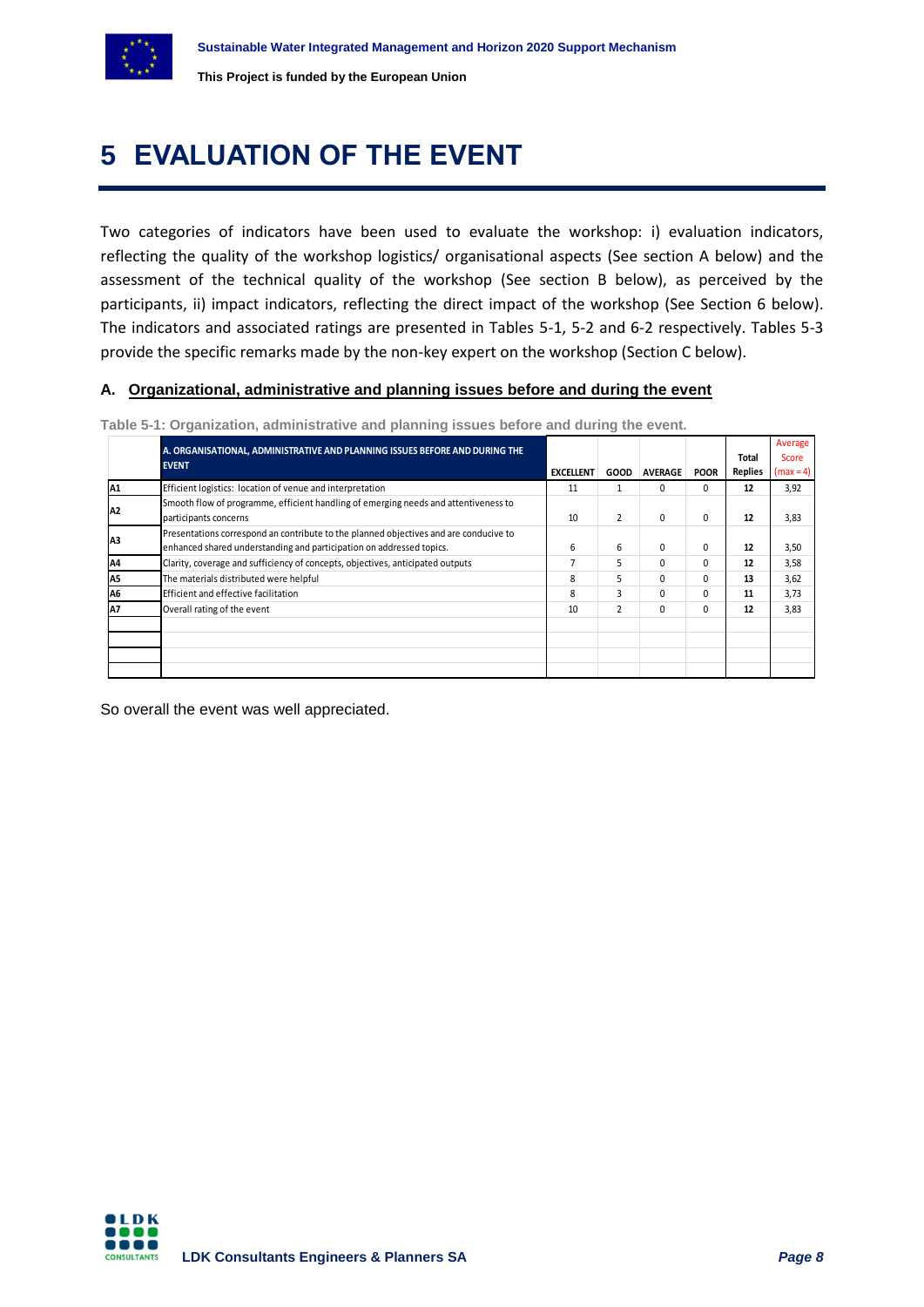

# **B. Feedback on technical aspects by participants:**

<span id="page-8-0"></span>**Table 5-2: Feedback on technical aspects by the participants**

|           | <b>B. FEEDBACK ON TECHNICAL ASPECTS</b>                                                             | No. of                  |
|-----------|-----------------------------------------------------------------------------------------------------|-------------------------|
| <b>B1</b> |                                                                                                     | replies                 |
|           | <b>Coverage of the event</b>                                                                        |                         |
|           | In your opinion did the event cover (tick one of the following):                                    |                         |
|           | All the topics necessary for a good comprehension of the subject nothing more                       | 8                       |
|           | Some topics covered are not necessary                                                               | 3                       |
|           | Some additional topics should be included                                                           | 1                       |
|           | No reply                                                                                            |                         |
|           | <b>Total Replies</b>                                                                                | 13                      |
| <b>B2</b> | Level of difficulty                                                                                 |                         |
|           | Difficult                                                                                           | 0                       |
|           | Adequate                                                                                            | 10                      |
|           | Elementary                                                                                          | $\overline{\mathbf{c}}$ |
|           | No reply                                                                                            |                         |
|           | <b>Total Replies</b>                                                                                | 13                      |
| B3        | Length of the training                                                                              |                         |
|           | In your view the workshop duration (tick one of the following):                                     |                         |
|           | Longer than needed                                                                                  | 0                       |
|           | Sufficient                                                                                          | 12                      |
|           | Shorter than required                                                                               | 0                       |
|           | No reply                                                                                            | 1                       |
|           | <b>Total Replies</b>                                                                                | 13                      |
| <b>B4</b> | What is the most valuable thing you learned during the workshop (knowledge or skills)?              |                         |
|           |                                                                                                     |                         |
|           | 1. Gives ideas regarding the involvement of local comunities. 2. General knowledge. 3. The          |                         |
|           |                                                                                                     |                         |
|           | importance of involving citizens for working and caring for the stream. 3. Different methods of     |                         |
|           | stream adoption were mentioned and presented. 4. We got at the workshop a lot of knowledge          |                         |
|           | and very important information. 5.Community aspects. 6,Knowledge.7.Knowledge about                  |                         |
|           | ecological restoration and WFD. 8.Knowledge.8.The importance of volunteers. 9.Examples from         |                         |
|           | other places around the world. Posing important issues for discussion between participants.         |                         |
|           | <b>Total Replies</b>                                                                                |                         |
| <b>B5</b> | How do you think that the current event will assist you in your future work on the subject?         |                         |
|           | 1. Brainstorming, meeting people with the same interest and exhanging ideas. 2. I probably          |                         |
|           | send out planning material to move people with interest. 3. We have leanered some new ideas         |                         |
|           | and will try to develop them with the drainage and streams authorities. 4. How to target            |                         |
|           | volunteers to the project of adopting a stream. 5. This event gives us some tools to see things     |                         |
|           | different. 6.I learned from others, and it gives me the opportunity to meet people that deal with   |                         |
|           | different aspects. I will corporate with them in the future. 7.Established connections that would   |                         |
|           | probably lead to cooperations and common projects in the area.                                      |                         |
|           | <b>Total Replies</b>                                                                                | 6                       |
|           | Please indicate whether (and how) you could transfer part of the experience gained from the         |                         |
| В6        | event to your colleagues in your country?                                                           |                         |
|           | 1. The importance of partnerships is necessary and I will try to promote such partnerships in my    |                         |
|           | area. 2. We will try to help new groups who would like to get involved and will help drainage and   |                         |
|           | stream authorities in such programs. 3. How to create the project. I will transfer them the         |                         |
|           | information all the subjects. How to go into the action part of the project. 4.I will take part in  |                         |
|           | workshops in order to work with stakeholders and make some action plans with people in my           |                         |
|           | region.                                                                                             |                         |
|           |                                                                                                     |                         |
|           | <b>Total Replies</b>                                                                                | 4                       |
| <b>B7</b> | What did you like most about this event?                                                            |                         |
|           | 1. To hear how things are working in other countries, even though unfortunately in Isreal you       |                         |
|           | can't do that in the same way. 2. The diversity of the subjects and people that participated in the |                         |
|           | event. 3. Participants from a variety of places. 4. The meeting of various organisations and        |                         |
|           | talking about streams and start a dialogue among us. 5. The part of how adopting a stream.          |                         |
|           | 6. Meeting and discussion with collegues from Drainage authorities. 6. The opportunity to listen    |                         |
|           | for other ideas and different points of view. 7.gathering of people from the same field,            |                         |
|           | exchanging knowledge opportunities.                                                                 |                         |
|           | <b>Total Replies</b>                                                                                | 7                       |
| B8        | What needs to be improved?                                                                          |                         |
|           |                                                                                                     |                         |
|           | 1.All was good. 2.More concrete examples for stream habilitation, including engineering and         |                         |
|           | ecology. Too much tiem spent on the volunteers issue. 3. Nothing. Everything was excellent. 4.      |                         |
|           | The first section was less important, more basic knowledge what we can learn by ourselves.          |                         |
|           | <b>Total Replies</b>                                                                                | Δ                       |

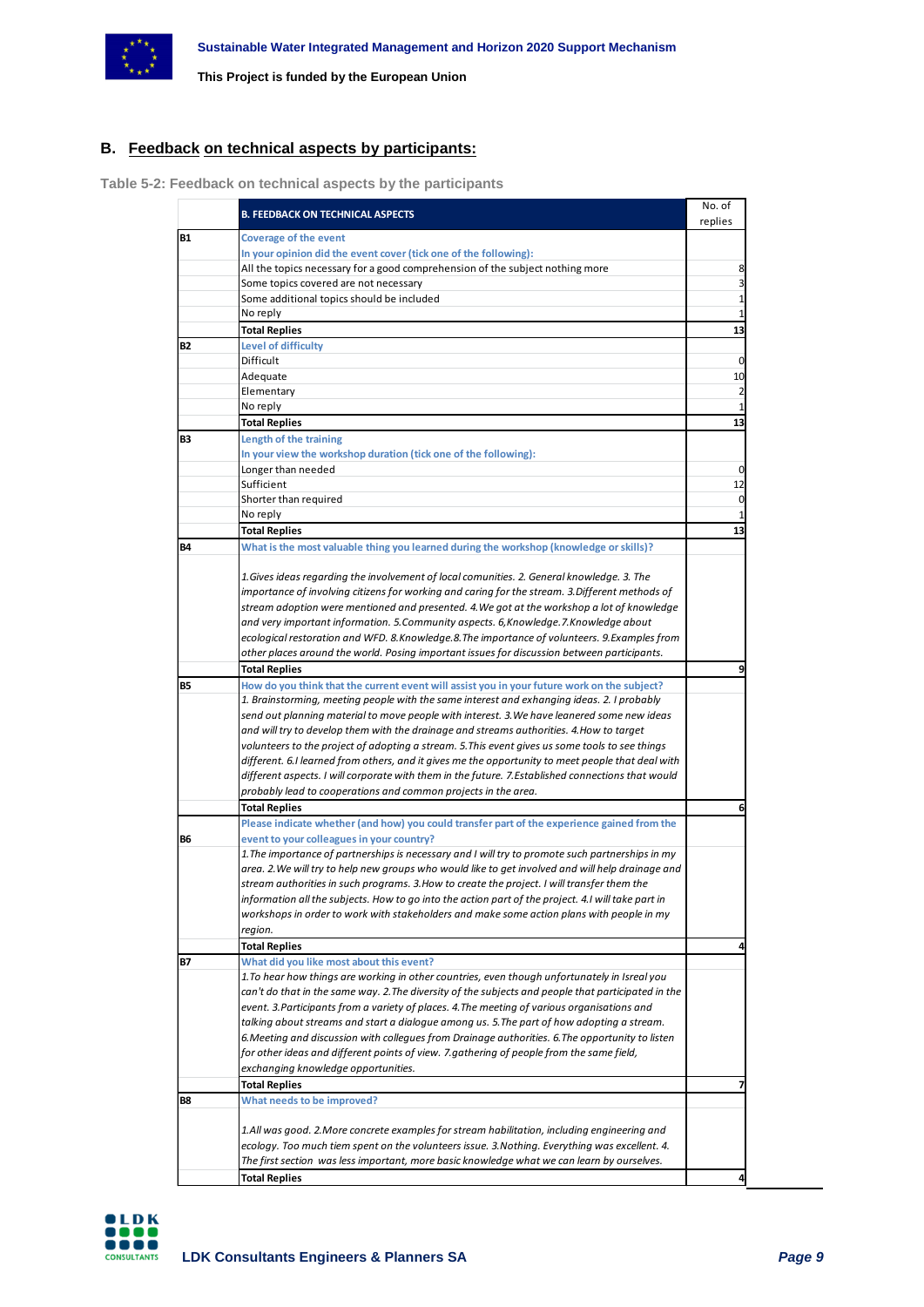

## **C. Remarks by the trainer**

A set of 9 criteria; B1-B9 (See table below) were also assessed by the trainer as table 5-3 below

### <span id="page-9-0"></span>**Table 5-3: Assessment by the trainer**

| <b>B1</b>      | Efficient and effective performance and interaction by participants: All went smoothly and there were<br>active discussions on a variation of topics.                                                                                                                                                                           |
|----------------|---------------------------------------------------------------------------------------------------------------------------------------------------------------------------------------------------------------------------------------------------------------------------------------------------------------------------------|
| <b>B2</b>      | Efficient and effective cooperation and team spirit; it was generally felt that stream restoration and<br>involvement of stakeholders is an important subject, and that participants can learn from each other.                                                                                                                 |
| B <sub>3</sub> | Level of achievement of planned objectives: good, overall the received information and examples<br>from other countries were well received, as well as the examples from Israel, to which the participants<br>could much easier relate. See Table 7-1 below for the level of achievement of planned objectives and<br>outcomes. |
| <b>B4</b>      | Did the event contribute to helping participants practice skills or gain knowledge related to course<br>concepts: yes.                                                                                                                                                                                                          |
| <b>B5</b>      | What worked well during the event; discussion within the group, the interpreters were excellent                                                                                                                                                                                                                                 |
| <b>B6</b>      | What didn't work well and why: Filling in the questionnaires and evaluation forms; at the very end of<br>the workshop fewer people remained, and more response would have been possible if these<br>documents would have been translated into Hebrew                                                                            |
| <b>B7</b>      | What components/concepts did participants seem to understand well: the potential of stakeholder<br>involvement, the factors that drive stream ecology.                                                                                                                                                                          |
| B <sub>8</sub> | Were there any components/concepts that participants appeared to not understand: the importance<br>of the institutional context.                                                                                                                                                                                                |
| B <sub>9</sub> | What aspects of the event could be improved and what to be kept: two participants would have like<br>more examples of stream restoration. What worked well was the discussion between different<br>participants. This could have been chosen as the major or of interaction.                                                    |

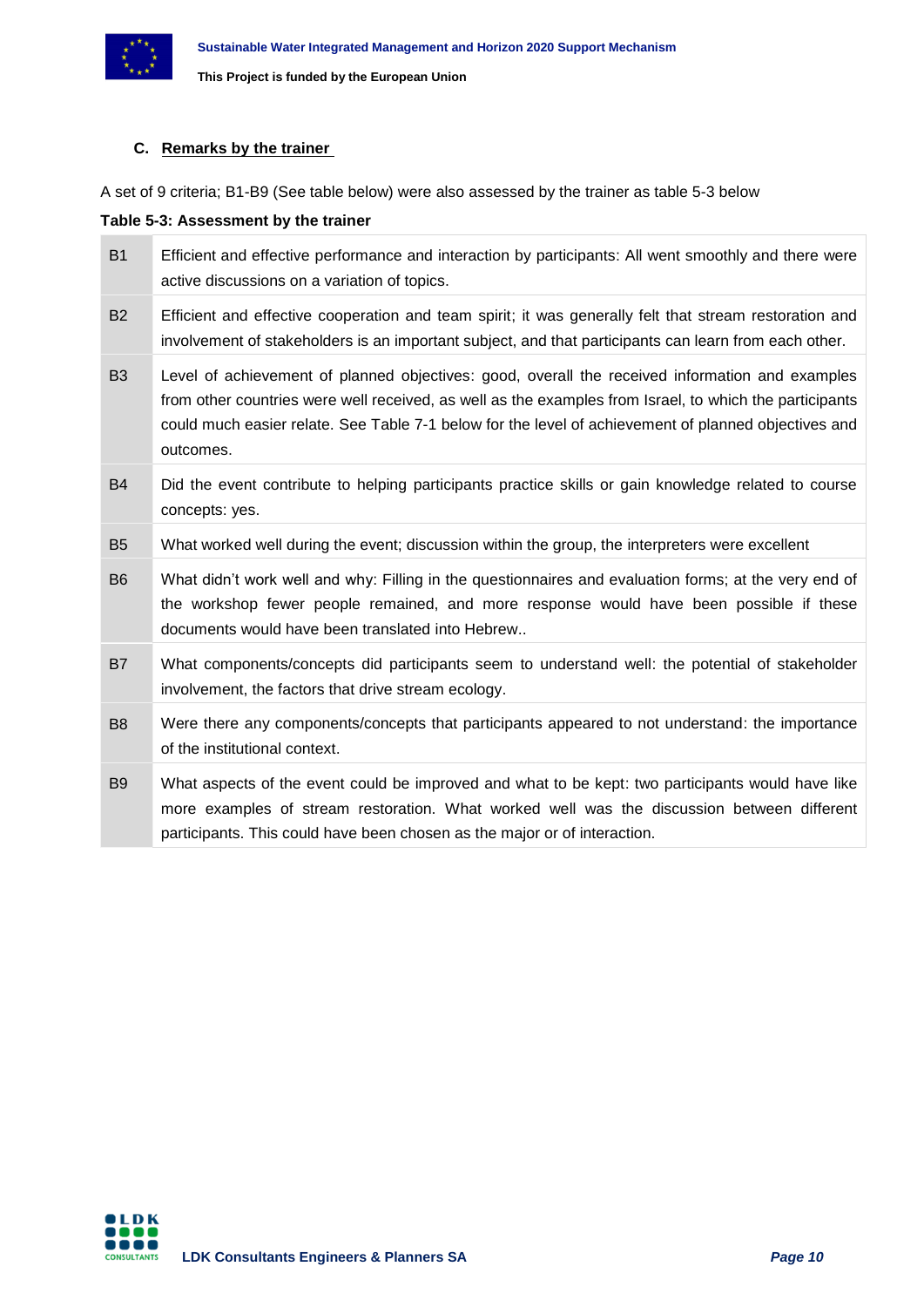

# <span id="page-10-0"></span>**6 ANALYSIS OF THE RESULTS OF THE TRAINING COURSE**

The training succeeded to mobilise a significant number of organisations and stakeholders that are implicated in stream restoration as indicated in Table 6-1 below.

## <span id="page-10-1"></span>**Table6-1 : Workshop participation/ demographics:**

| Total No. of participants actually attending                                    | 32     |
|---------------------------------------------------------------------------------|--------|
| Total No. of participants Planned to attend                                     | 30     |
| Planned No. of participants/Actual No. of participants                          | 1.07   |
| % of the participants from local authorities, drainage and river<br>authorities | 56%    |
| % of drainage and river authorities that were represented (%)                   | 50%    |
| Gender balance (% of women participants)                                        | 43.75% |
| NGO representation: No. of participants from NGOs                               | 5      |

Prior to the training workshop, a pre-training assessment questionnaire was distributed to test the level of knowledge of the participants in the various subject of the training. The quiz was also distributed after the training to test the impact of the training. The quiz was designed around four sections which correspond to the structure of the presentations:

- Stream Ecology and functions
- Human Impacts notably by non-point pollution sources
- Stream Restoration, examples from Israel and other countries
- Adopting a Stream, examples mainly from southern Europe, involvement of stakeholders and organisational models

The results of the quiz are analysed in table 6-2 below:

## <span id="page-10-2"></span>**Table6-2: Evaluation of the results of the quiz:**

| Changes in awareness, knowledge and skills. New acquired knowledge | evaluation | change |
|--------------------------------------------------------------------|------------|--------|
| Stream ecology                                                     |            |        |
| Answered correctly                                                 | 67%        | >>     |
| Human impacts                                                      |            |        |
| Answered correctly                                                 | 63%        | ↘      |
| <b>IStream restoration</b>                                         |            |        |
| Answered correctly                                                 | 67%        |        |
| Adopting a stream                                                  |            |        |
| Answered correctly                                                 | 50%        | >>>    |

The quiz was filled in by a limited number of participants. Some struggled with the English language. Overall the scores indicated that the workshop was well received and organized. Examples from outside of Israel were considered helpful, but experiences from fellow staff members of Drainage and River Authorities, NPA and NGO as well as from the members of NANA were more important. Overall the

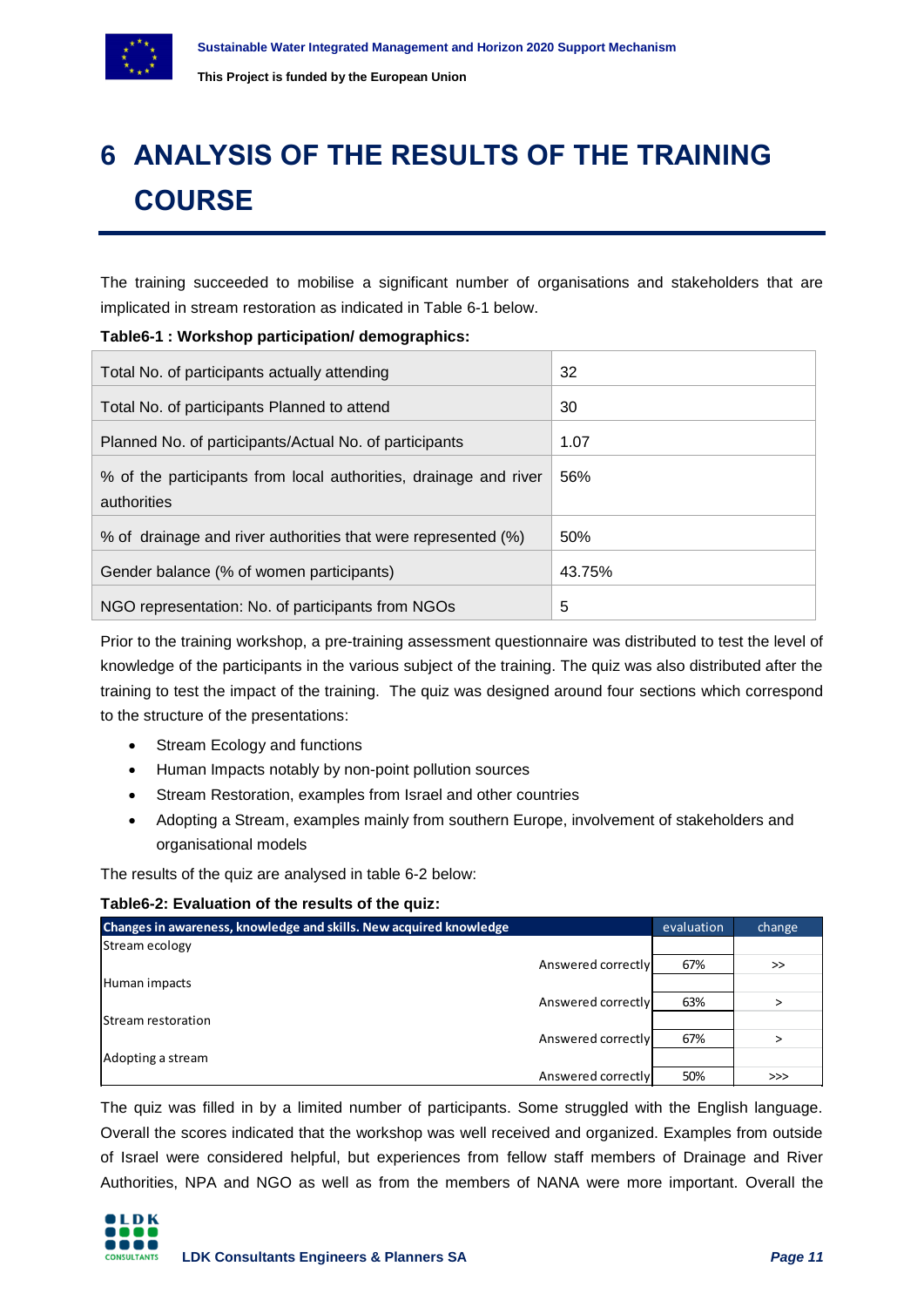participants indicated that they gained new knowledge especially on Adopting a Stream. A small number of participants already work with volunteers, but for most drainage authorities this is a novelty. Some participants indicated that as engineers they also gained additional knowledge on stream ecology. For the environmental engineers this was more common knowledge but for them the WFD approach and examples from other stream restoration projects in Israel were helpful.

As part of the questionnaires the participants were also asked to give their views on the potential engagement of stakeholders (see table 6-3). It showed that for example **monitoring and small scale stream restoration measures are considered as relevant potential activities**, but that enforcement tasks are not seen as a potential activity. Stakeholder engagement, such as by NANA, is at the present mainly limited to clean up campaigns and education and training. **Stakeholder involvement in monitoring is considered an interesting option**, and also found its way in the action plan.

<span id="page-11-0"></span>

| Table6-3 : Views on stakeholder participation in stream monitoring and restoration: |  |
|-------------------------------------------------------------------------------------|--|
|                                                                                     |  |

|                                                              | <b>YES</b> | <b>NO</b> |
|--------------------------------------------------------------|------------|-----------|
| What activities are most suited for voluntary involvement    |            |           |
| Clean up campaigns                                           | 100%       | 0%        |
| Education and training                                       | 100%       | 0%        |
| Monitoring of chemical water quality                         | 71%        | 29%       |
| Monitoring of biological water quality                       | 71%        | 29%       |
| Law enforcement                                              | 33%        | 67%       |
| <b>Small scale restoration</b>                               | 100%       | 0%        |
| Data assessment and analysis                                 | 0%         | 100%      |
| Reduction of diffuse pollution by agriculture                | 20%        | 80%       |
| Creation of buffer zones to prevent the inflow of pollutants | 57%        | 43%       |

In the workshop **different models for adopting a stream were presented**. In the questionnaire, the participants were asked for the elements that they think are important for its use in Israel (see table 6-4).

## **Table6-4: Views on important parameters for Adopting a Stream program:**

<span id="page-11-1"></span>

| participatities were denoted for the elemente that they think are important for its doesn't local (over table $\sigma \to \mu$ |            |           |
|--------------------------------------------------------------------------------------------------------------------------------|------------|-----------|
| Table6-4: Views on important parameters for Adopting a Stream program:                                                         |            |           |
|                                                                                                                                | <b>YES</b> | <b>NO</b> |
| The parameters listed below contribute to the possible succes of Adaopting a Stream program.                                   |            |           |
| Public awareness campaigns                                                                                                     | 100%       | 0%        |
| Involvement of stakeholders in the planning stage                                                                              | 100%       | 0%        |
| Open access to data                                                                                                            | 86%        | 14%       |
| Common visions and goals                                                                                                       | 100%       | 0%        |
| Co-financing of local initiatives                                                                                              | 50%        | 50%       |
| Contracts for a longer duration                                                                                                | 40%        | 60%       |
| Emphasis on sustainable development                                                                                            | 100%       | 0%        |
| Career paths for volunteers                                                                                                    | 83%        | 17%       |
| Community participation                                                                                                        | 100%       | 0%        |
| Coordination by authorities                                                                                                    | 100%       | 0%        |
| Legal basis for cooperation                                                                                                    | 60%        | 40%       |
| Involvement of the scientific community                                                                                        | 100%       | 0%        |
| Training                                                                                                                       | 100%       | 0%        |
| Public access to data                                                                                                          | 83%        | 17%       |
| Legally binding contracts                                                                                                      | 60%        | 40%       |
| Covering insurance when working                                                                                                | 100%       | 0%        |
| Financing costs of materials                                                                                                   | 100%       | 0%        |
| Enforcement responsibilities                                                                                                   | 50%        | 50%       |

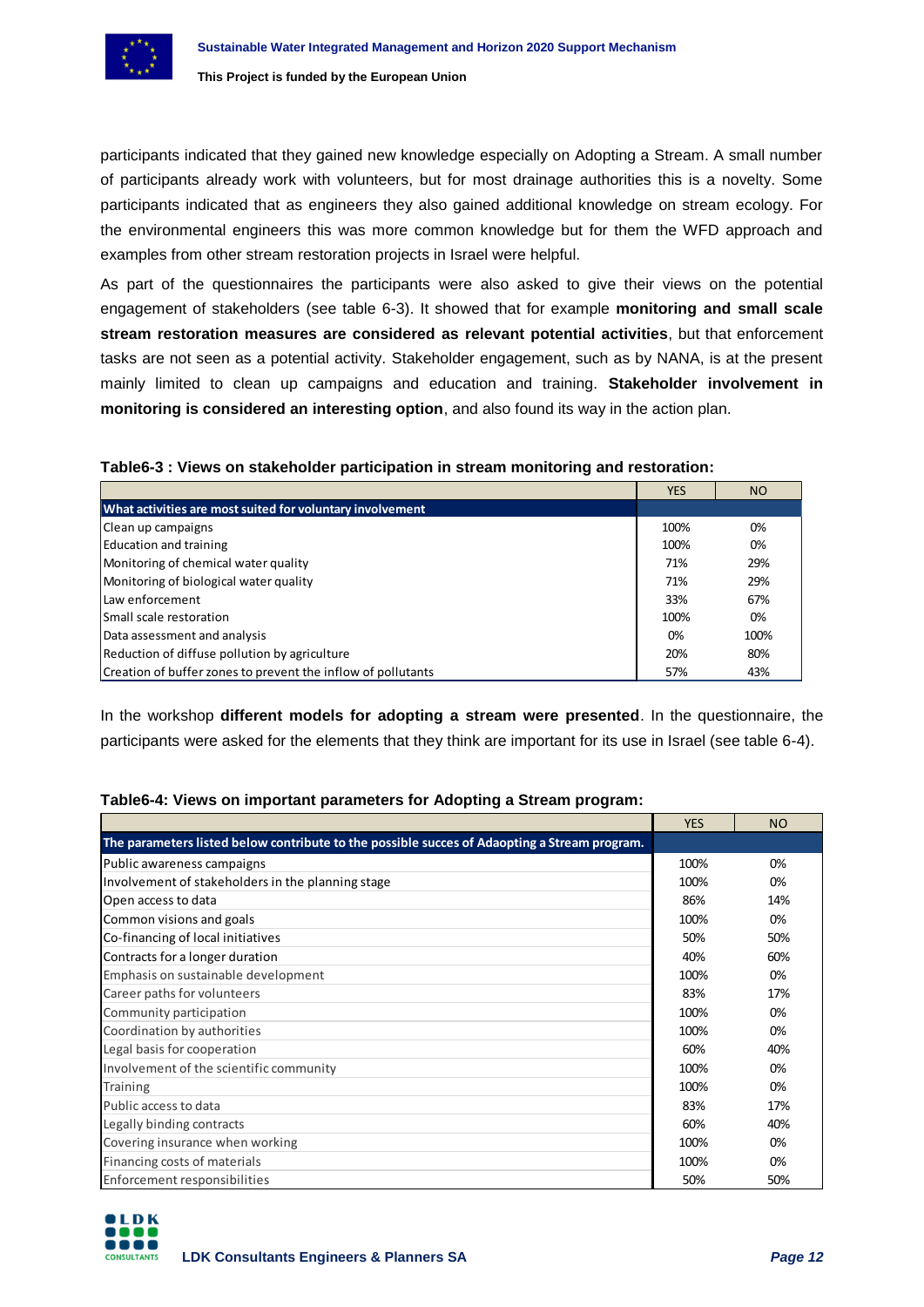It is interesting to note that the **involvements of stakeholders in the planning stage and open access to data are considered as important**. **The clear preference of models that are coordinated by authorities is also a clear signal, that the drainage and river authority have an important role in developing Adopting a Stream progra**m.

A draft action plan was formulated based upon the discussions during the second day (see Annex 8.3.). Most actions are directed at the short term. Annex 8.3. gives also an overview of the major discussions that took place in the course of the workshop.

# <span id="page-12-0"></span>**7 CONCLUSIONS & OVERALL ASSEMENT**

Below is an overall evaluation of the training workshop. It can be concluded that the expected outcomes of the workshop (as planned in the design phase) have been achieved. Table 7-1 below, describes how the planned objectives and outcomes were achieved.

| Planned Objectives/outcomes as<br>defined prior to the workshop                                                                                                                                                                  | Have they been achieved?                                                                                                                                                                                                                                                                                                                                                                                                                                                                                                            | <b>Remarks</b><br>(as<br>applicable)                                                                                            |
|----------------------------------------------------------------------------------------------------------------------------------------------------------------------------------------------------------------------------------|-------------------------------------------------------------------------------------------------------------------------------------------------------------------------------------------------------------------------------------------------------------------------------------------------------------------------------------------------------------------------------------------------------------------------------------------------------------------------------------------------------------------------------------|---------------------------------------------------------------------------------------------------------------------------------|
| Introduce the relevant stakeholders to<br>the streams' values and functions, the<br>impact of non-point source pollution on<br>the streams.                                                                                      | Yes, the following presentations were<br>given:<br>Functions and values of streams.<br>Ecological functions and values (what<br>are the<br>critical<br>conditions<br>and<br>processes,<br>differences<br>perennial<br>between<br>and<br>intermittent streams)<br>Ecosystem services and values of<br>streams<br>Human interventions and their impact<br>(impact of hydrological, morphological<br>interventions and of point and non-point<br>source pollution).<br>Presentations on examples on stream<br>restoration from Israel. |                                                                                                                                 |
| Demonstrate examples on the role<br>that the communities can play in<br>maintaining / rehabilitation; based on<br>existing models for "adoption of a<br>stream "applied in different countries;<br>preferably from South Europe. | Yes, presentations on:<br>Adopting a stream (examples<br>from<br>different countries, Italy, Spain, France,<br>US and Germany)<br>How to involve stakeholders and the                                                                                                                                                                                                                                                                                                                                                               | See also Annex 8.3<br>"The Potential Role<br>of Stakeholders in<br>Monitoring,<br>the<br>Management<br>and<br>Restoration<br>of |

# <span id="page-12-1"></span>**Table7-1 : Level of achievement of training objectives and outcomes:**

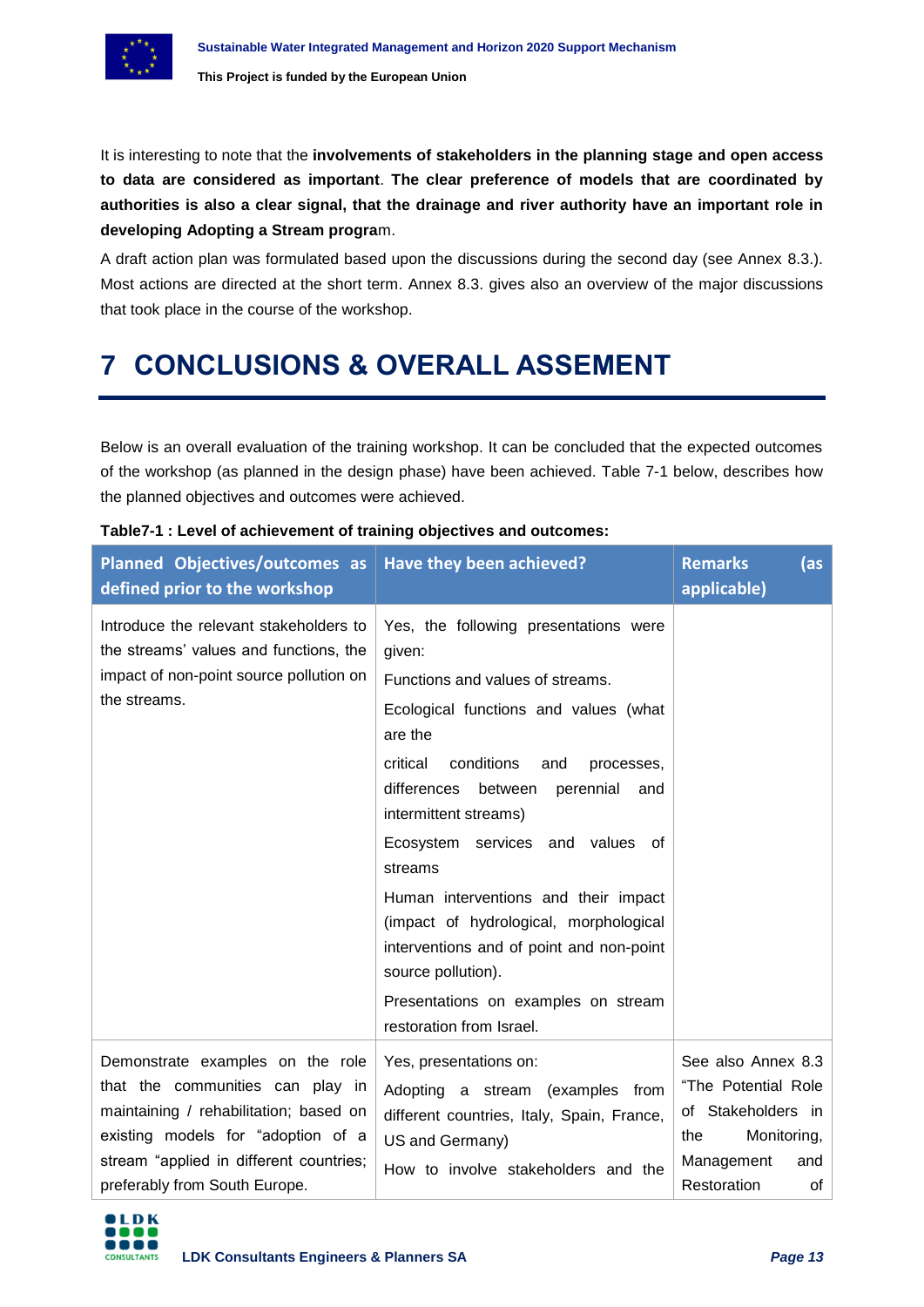

| Planned Objectives/outcomes as<br>defined prior to the workshop                                                                                                                                                                                                                                                                                                                                                         | Have they been achieved?                                                                                                                                                                                                                                                                                            | <b>Remarks</b><br>(as<br>applicable)                                                                                                                                                                                                                                                       |
|-------------------------------------------------------------------------------------------------------------------------------------------------------------------------------------------------------------------------------------------------------------------------------------------------------------------------------------------------------------------------------------------------------------------------|---------------------------------------------------------------------------------------------------------------------------------------------------------------------------------------------------------------------------------------------------------------------------------------------------------------------|--------------------------------------------------------------------------------------------------------------------------------------------------------------------------------------------------------------------------------------------------------------------------------------------|
|                                                                                                                                                                                                                                                                                                                                                                                                                         | public (different types of activities and<br>ways to involve stakeholders)<br>discussions<br>also<br>involving<br>Group<br>examples of stakeholder involvement in<br>a limited number of River authorities and<br>a presentation by representatives of<br>NANA, a volunteer group active on the<br>Alexander river. | Streams and Annex<br>"Experiences<br>8.4<br>Stakeholder<br>with<br>Participation<br>in<br>Stream<br>Management<br>in<br>Europe"                                                                                                                                                            |
| Identify jointly with the stakeholders<br>the long, medium and short term<br>objectives of the "Adoption of a<br>stream" program.                                                                                                                                                                                                                                                                                       | Discussions. See also annex 8.5.                                                                                                                                                                                                                                                                                    | <b>The</b><br>discussion<br>focussed on general<br>objectives,<br>not<br>directly related<br>to<br>individual<br>river<br>basins or streams.                                                                                                                                               |
| Agree with the stakeholders on the<br>extent to which the relevant actions<br>(needed to enhance and/or monitor<br>water quality, flora and ecology,<br>environmental hydrology, agricultural<br>and urban environment taking into<br>consideration the rivers' value for open<br>recreation) will be covered in the short,<br>medium and long terms in order to<br>healthy/sound<br>attain<br>environmental<br>status. | Discussions. See also annex 8.5.                                                                                                                                                                                                                                                                                    | There was a wide<br>that<br>agreement<br>much<br>be<br>can<br>achieved<br>by<br>involving volunteers,<br>there<br>but<br>was<br>discussion<br>regarding<br>the<br>activities<br>various<br>that<br>can<br>be<br>performed<br>by<br>stakeholder groups.                                     |
| Select the appropriate model for the<br>involvement<br>public<br>in.<br>preservation/rehabilitation/monitoring/<br>development and<br>maintenance<br>0t<br>selected streams.                                                                                                                                                                                                                                            | Presentation:<br>Proposed organisational<br>model<br>for<br>adopting a stream (with different roles<br>for authorities at the national provincial<br>and local level).<br>See also annex 8.4.                                                                                                                       | <b>This</b><br>discussion<br>did not lead to one<br>model. There are<br>clearly tasks<br>and<br>responsibilities with<br>ministries<br>but<br>the<br>also the individual<br>drainage and river<br>authorities can play<br>a crucial role, and<br>larger<br>some,<br>the<br>already<br>ones |

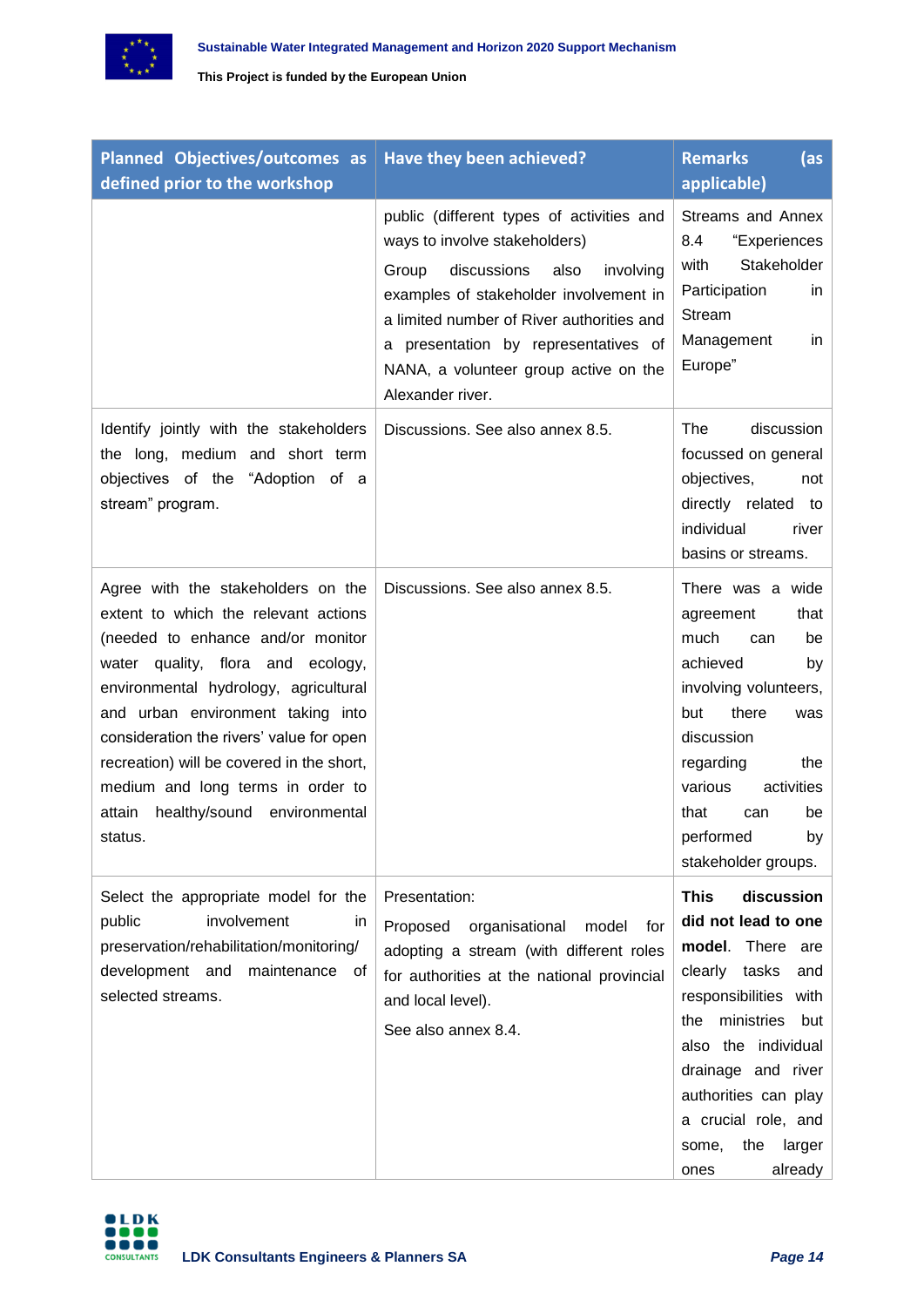

| Planned Objectives/outcomes as<br>defined prior to the workshop                                                                                                                                                                                                                                                                                                                                                                                                                                                            | Have they been achieved?                                                                                                                                                                                                                | <b>Remarks</b><br>(as<br>applicable)                                                                                                                                                                                                                                                                                                                                                                                                        |
|----------------------------------------------------------------------------------------------------------------------------------------------------------------------------------------------------------------------------------------------------------------------------------------------------------------------------------------------------------------------------------------------------------------------------------------------------------------------------------------------------------------------------|-----------------------------------------------------------------------------------------------------------------------------------------------------------------------------------------------------------------------------------------|---------------------------------------------------------------------------------------------------------------------------------------------------------------------------------------------------------------------------------------------------------------------------------------------------------------------------------------------------------------------------------------------------------------------------------------------|
|                                                                                                                                                                                                                                                                                                                                                                                                                                                                                                                            |                                                                                                                                                                                                                                         | engage<br>in.<br>stakeholder<br>involvement.<br>Much<br>depends<br>also<br>on<br>available budgets.                                                                                                                                                                                                                                                                                                                                         |
| Action<br>Plan<br>Recommend<br>for<br>an<br>implementation for the initiation of an<br>"Adoption of a stream" programme<br>(describing<br>the general steps<br>(scheme) and tools needed in order<br>to start such a program, including the<br>way it can be organized and<br>financed)<br>and<br>including<br>the<br>identification<br>the<br>of<br>potential<br>for<br>involvement in<br>stakeholder<br>stream<br>the<br>restoration,<br>taking<br>Poleg,<br>Alexander and Hadera streams as<br>representative examples. | Various<br>examples<br>of<br>existing<br>and<br>of<br>potential<br>forms<br>stakeholder<br>involvement were discussed, looking at<br>streams like the Alexander but also the<br>larger streams like the Kishon and the<br>Jordan river. | See Annex 8.5 for<br>outcome<br>of<br>the<br>these discussions.<br>action<br>The<br>plan<br>cites some actions<br>for the short term,<br>does<br>but<br>not<br>comprise<br>οf<br>a<br>programmatic<br>approach<br>for<br>introducing<br>"Adopting<br>a<br>Stream" to Israel<br>as a coordinated<br>effort. For this the<br>time<br>for<br>discussion<br>was<br>too short and not<br>all<br>relevant<br>key<br>players were at the<br>table. |

Overall the workshop was a success, well received by participants and probably will result in more cooperation between the staff of the drainage authorities and activities to involve more volunteers. Especially the opportunity to discuss amongst each other the possibilities of stakeholder involvement in stream monitoring and management were considered very valuable and will have follow-up. It was good that there was a mix of examples from other EU-countries and examples from Israel.

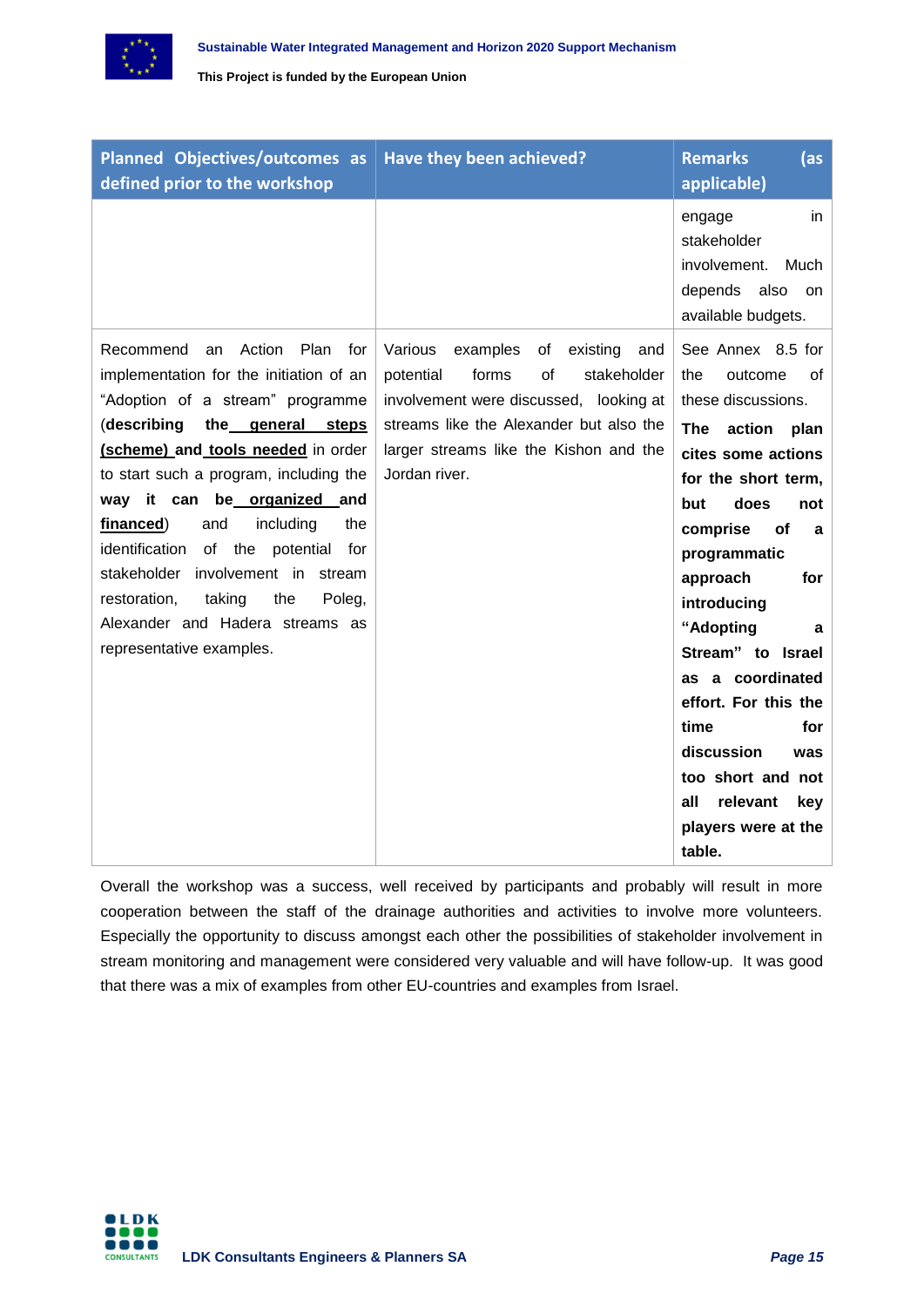

# <span id="page-15-0"></span>**8 ANNEXES**

# <span id="page-15-1"></span>8.1 AGENDA

The workshop took two days. The first focused on stream values and functions and examples of stakeholder involvement. The second day was more interactive, engaging stakeholder in discussions regarding the need and potential for stakeholder involvement.

## **Day 1 (Tuesday, 16 January 2018)**

| <b>Time</b>     | <b>Description</b>                                                                                    |  |  |  |  |  |  |
|-----------------|-------------------------------------------------------------------------------------------------------|--|--|--|--|--|--|
| $09:00 - 09:15$ | Welcome and opening remarks - Deputy Director General, Ministry of<br><b>Environmental Protection</b> |  |  |  |  |  |  |
| 09:15-09:30     | Welcome & Objectives of the Course Introduction to Day 1                                              |  |  |  |  |  |  |
| $09:30 - 10:15$ | <b>Stream functioning:</b>                                                                            |  |  |  |  |  |  |
|                 | Ecological functioning and values                                                                     |  |  |  |  |  |  |
| $10.15 - 11:00$ | Use and impacts:                                                                                      |  |  |  |  |  |  |
|                 | Ecosystem services and values                                                                         |  |  |  |  |  |  |
|                 | Human interventions and impacts                                                                       |  |  |  |  |  |  |
| $11:00 - 11:30$ | <b>Coffee Break</b>                                                                                   |  |  |  |  |  |  |
| $11.30 - 12:30$ | Stream restoration and the NPA's rational - Avi Uzan                                                  |  |  |  |  |  |  |
| $12:30 - 13:30$ | Lunch                                                                                                 |  |  |  |  |  |  |
| 13:30 - 14:45   | Examples of adopting a stream:                                                                        |  |  |  |  |  |  |
|                 | -Examples from Italy, Spain, France                                                                   |  |  |  |  |  |  |
|                 | -Examples from other countries                                                                        |  |  |  |  |  |  |
|                 | Q&A 15 min (Plenary).                                                                                 |  |  |  |  |  |  |
| 14:45 - 16:00   | How to involve stakeholders and the public                                                            |  |  |  |  |  |  |
|                 | -Type of activities                                                                                   |  |  |  |  |  |  |
|                 | - How to involve them and keep them involved                                                          |  |  |  |  |  |  |
|                 | Q&A 15 min (Plenary).                                                                                 |  |  |  |  |  |  |

## **Day 2 (Wednesday, 17 January 2018)**

| <b>Time</b>     | <b>Description</b>                                        |
|-----------------|-----------------------------------------------------------|
| 09:00-10:00     | Field visit – Hefer Lake (10 min from the workshop venue) |
| 10:00-10:15     | Coffee Break                                              |
| $10:15 - 10:30$ | Introduction to Day 2, the desired and expected outcome   |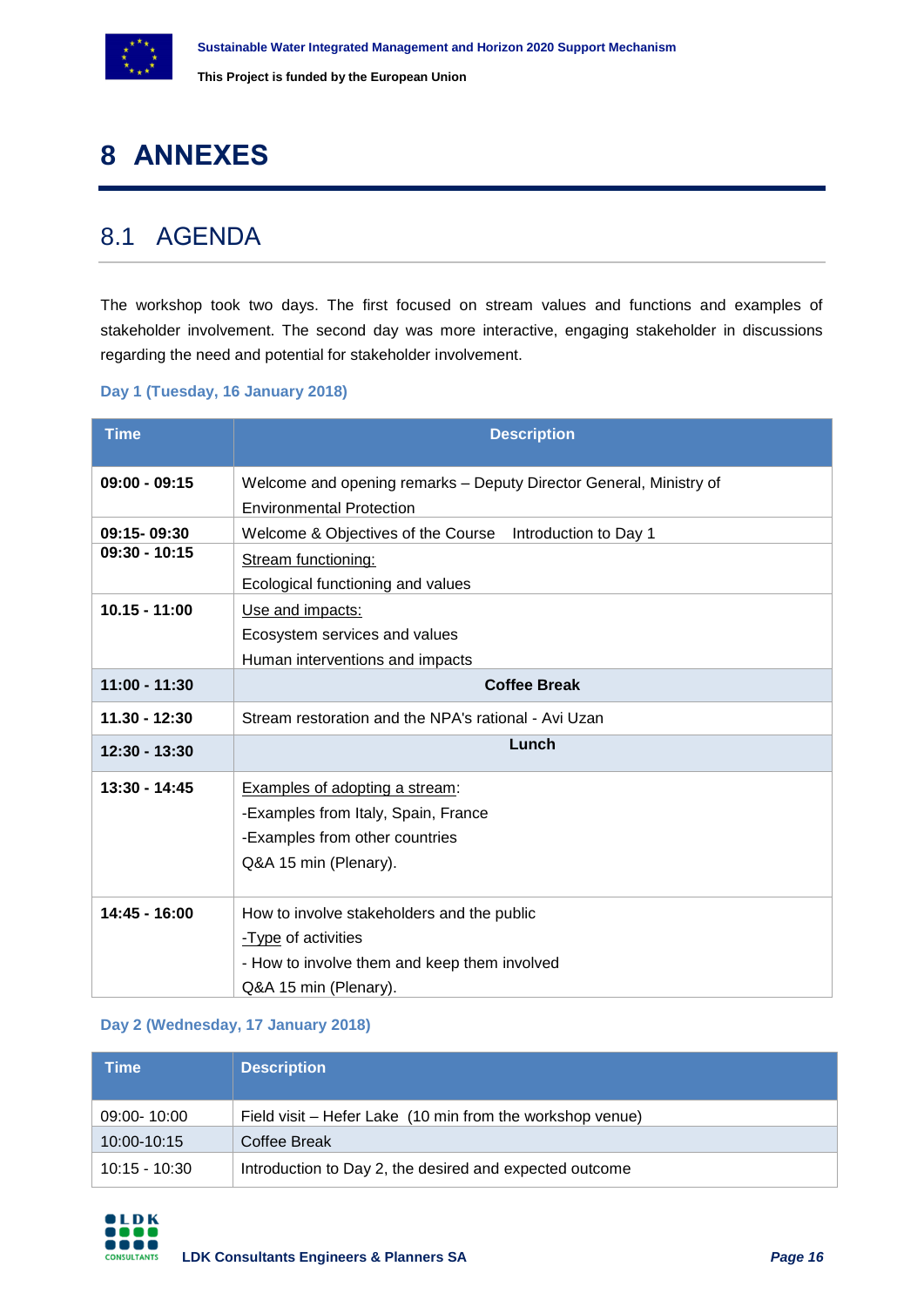

| 10:30-11:30 | Stream restoration and stakeholders:                                                     |
|-------------|------------------------------------------------------------------------------------------|
|             | - Introduction to the Poleg, Alexander and Hadera streams (Dror Epstein)                 |
|             | -Plenary Discussion, Q&A, identification of the kind of issues faced by stream           |
|             | restoration looking at the maps of the Poleg, Alexander and Hadera streams               |
|             | - Stakeholder involvement on the Alexander river (Yohanan Oron)                          |
|             | Objectives of stakeholder involvement.                                                   |
| 11:30-12:30 | Potential stakeholder involvement using the examples of Poleg, Alexander and             |
|             | Hadera.                                                                                  |
| 12:30-13:30 | Lunch                                                                                    |
| 13:30-14:30 | Organisational models:                                                                   |
|             | -Possible organisational models for stakeholder involvement                              |
|             | -Plenary discussion on possible models for adopting a stream in Israel                   |
|             | Preferred organisational set-up                                                          |
| 14:30-15:30 | Preferred organisational set-up and division of tasks and roles, how to finance such a   |
|             | program                                                                                  |
|             |                                                                                          |
|             |                                                                                          |
|             | Action plan                                                                              |
| 15:30-16:30 | Action plan for initiating Adopting a stream in different basins defining the next steps |
|             | (in the short, medium and long term) (plenary).                                          |
| 16:30-17:00 | Closing/Wrap up                                                                          |
|             |                                                                                          |
|             |                                                                                          |

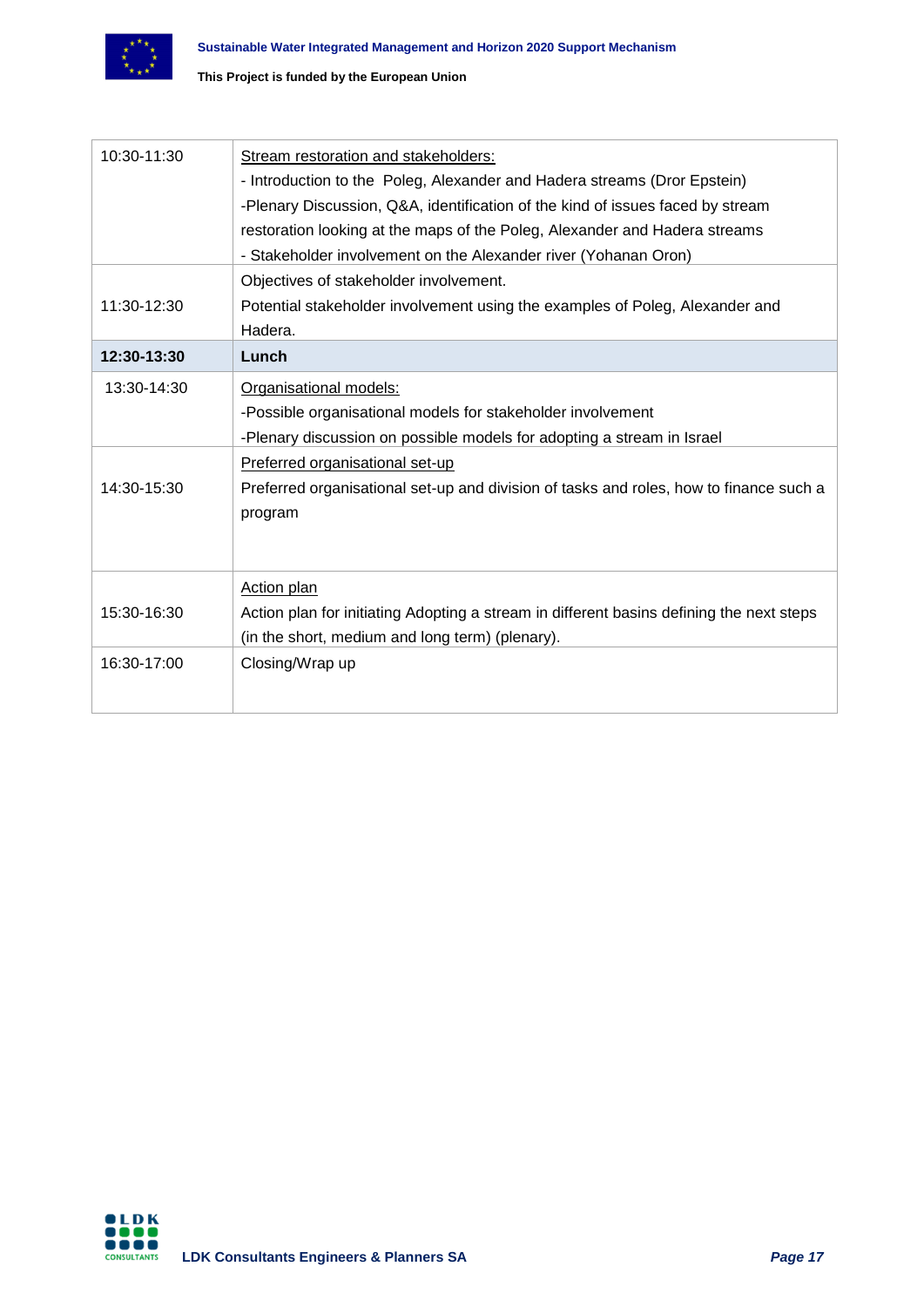

# 8.2 LIST OF PARTICIPANTS

<span id="page-17-0"></span>

| <b>COUNTRY</b> | <b>TYPE OF INSTITUTION</b><br>(please use the options<br>provided*) | <b>TITLE</b><br>(Mr/Ms) | <b>FIRST</b><br><b>NAME</b> | <b>LAST NAME</b> | <b>POSITION/ FUNCTION</b>             | <b>ORGANISATION/</b><br><b>INSTITUTION</b>    | <b>EMAIL</b>             |
|----------------|---------------------------------------------------------------------|-------------------------|-----------------------------|------------------|---------------------------------------|-----------------------------------------------|--------------------------|
| Israel         | <b>LOCAL AUTHORITIES</b>                                            | Mr                      | Dror                        | Epshtein         | Environmental engineer                | Sharon Drainage<br>Authority                  | Drir@rnsharon.org.il     |
| Israel         | <b>LOCAL AUTHORITIES</b>                                            | Mr                      | Ran                         | Farhi            | Coordinator                           | Sharon Drainage<br>Authority                  | Ran@rnsharon.org.il      |
| <b>Israel</b>  | <b>LOCAL AUTHORITIES</b>                                            | Mr                      | <b>Nissim</b>               | Almon            | General manager                       | Sharon Drainage<br>Authority                  | Nissim@rnsharon.org.il   |
| Israel         | <b>NGOs</b><br><b>REPRESENTATIVES</b>                               | Mr                      | Abraham                     | Hertog           | Stakeholder, volunteer                | <b>NANA</b>                                   | hertzog@gmail.com        |
| <b>Israel</b>  | <b>LOCAL AUTHORITIES</b>                                            | Ms                      | Yael                        | Sella            | Education/manager                     | <b>Kinneret Authority</b>                     | yael@lakekinneret.com.il |
| <b>Israel</b>  | <b>LOCAL AUTHORITIES</b>                                            | Ms                      | Mira                        | Kol              | Coordinator<br>Envr.education         | <b>Upper Galil</b><br><b>Regional Counsel</b> | mirak@galil-elion.org.il |
| <b>Israel</b>  | <b>LOCAL AUTHORITIES</b>                                            | Ms                      | Dolna                       | Milstein         | Aquatic Ecologist                     | <b>INPA</b>                                   | Dolna@npa.org.il         |
| <b>Israel</b>  | <b>LOCAL AUTHORITIES</b>                                            | Ms                      | Tal                         | Ratner           | Head education and<br>community part. | Kishon Drainage<br>Authority                  | tal@rnkishon.co.il       |
| Israel         | <b>GOVERNMENT</b><br><b>AGENCIES</b>                                | Mr                      | Amir                        | Erez             | Head water and<br>streams division    | Min. Of<br>Environment                        | amirer@sviva.gov.il      |
| <b>Israel</b>  | <b>LOCAL AUTHORITIES</b>                                            | Mr                      | Emri                        | <b>Brickner</b>  | Env.Planner                           | Dead Sea Drainage<br>Authority                | emri@asdm.org.il         |
| Israel         | <b>LOCAL AUTHORITIES</b>                                            | mr                      | Yonathan                    | Raz              | Ecologist                             | Yarkon river<br>authority                     | yonathan@yargon.org.il   |

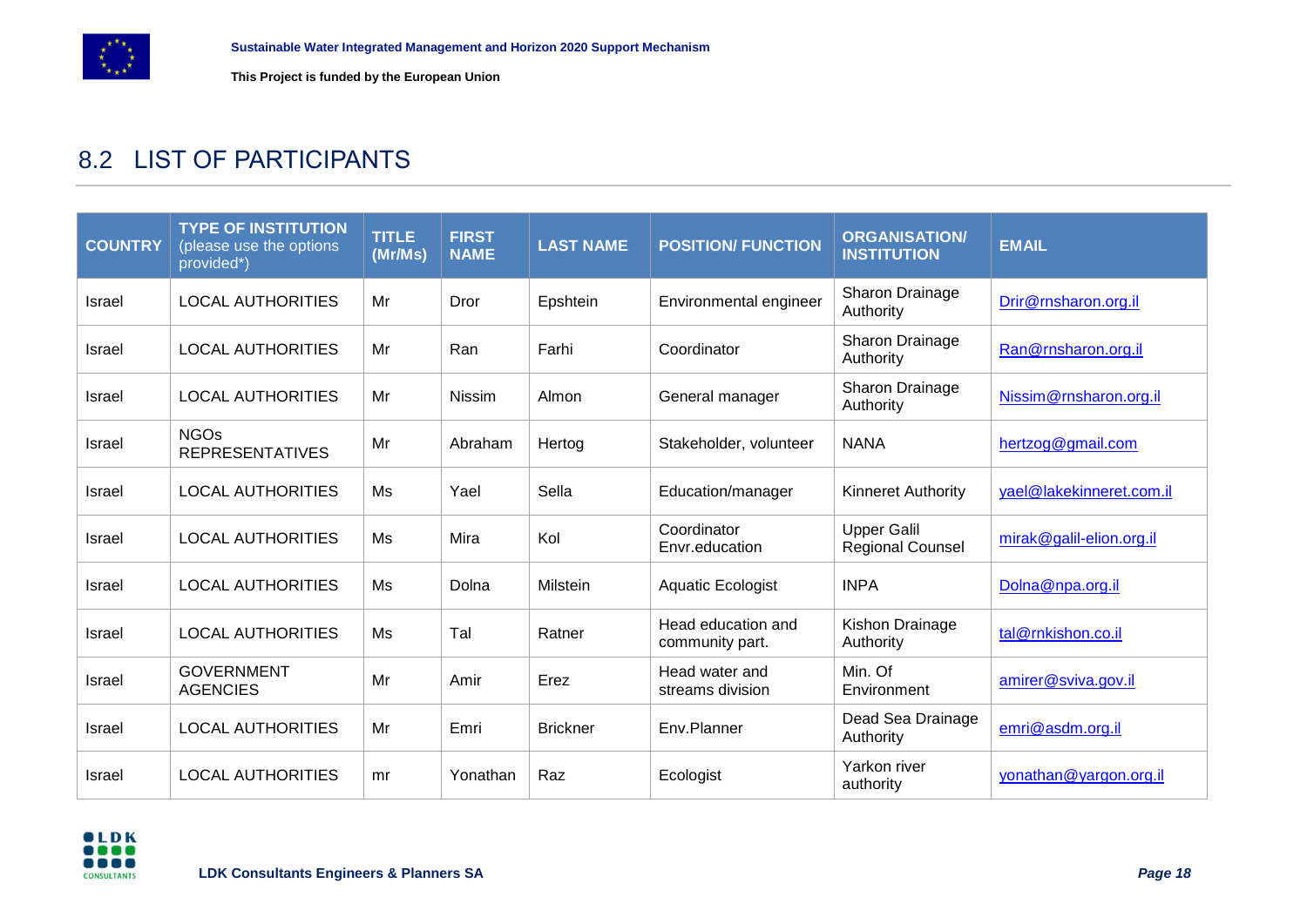

| <b>Israel</b> | <b>EUROPEAN UNION</b><br><b>DELEGATION (EUD)</b> | Ms | Alex    | Meir           | Policy officer             | <b>EU Delegation</b><br>Israel     | alexszivassy@yahoo.com    |
|---------------|--------------------------------------------------|----|---------|----------------|----------------------------|------------------------------------|---------------------------|
| <b>Israel</b> | <b>GOVERNMENT</b><br><b>AGENCIES</b>             | Ms | Tahel   | Yashfe         | Policy officer             | Min. Of<br>Environment             | tahely@sviva.gov.il       |
| Israel        | <b>LOCAL AUTHORITIES</b>                         | Mr | Boazi   | Kruza          | Policy officer             | J.N.F.                             | boazkr@walla.co.il        |
| <b>Israel</b> | <b>LOCAL AUTHORITIES</b>                         | Ms | Sharon  | Nissim         | General manager            | <b>Kishon River</b><br>authority   | sharon@kishon.org.il      |
| Israel        | <b>NGOs</b><br><b>REPRESENTATIVES</b>            | Ms | Iris    | Arbel          | Urban community<br>manager | <b>SPNI</b>                        | irisar@spni.org.il        |
| Israel        | <b>GOVERNMENT</b><br><b>AGENCIES</b>             | Mr | Dror    | Pevznez        | Policy officer             | Min. Of<br>Environment             | dror@npa.org.il           |
| Israel        | <b>GOVERNMENT</b><br><b>AGENCIES</b>             | Ms | Chen    | Rozilla        | Head drainage authority    | Min of Agriculture                 | chenr@moug.gov.il         |
| Israel        | <b>LOCAL AUTHORITIES</b>                         | Mr | Eyal    | Amrami         | agmoti hefel               |                                    | eyal@mraorgil             |
| <b>Israel</b> | <b>LOCAL AUTHORITIES</b>                         | Mr | Philip  | Rufringaft     |                            | Sharon Drainage<br>Authority       | Philip@sharon.org.il      |
| Israel        | <b>LOCAL AUTHORITIES</b>                         | Ms | Shter   | Turznan        | Ass.manager                | <b>Kishon River</b><br>authority   | shir@kishon.org.il        |
| Israel        | <b>NGOs</b><br><b>REPRESENTATIVES</b>            | Mr | Yohanam | Oron           |                            | <b>NANA</b>                        | oron.yohanan@gmail.com.il |
| <b>Israel</b> | <b>LOCAL AUTHORITIES</b>                         | Ms | Galia   | <b>Barshad</b> | Environmental planner      | Shirma-besor<br>drainage authority | galia@begor.org.il        |
| Israel        | <b>LOCAL AUTHORITIES</b>                         | Mr | David   | Purgament      | <b>GIS</b>                 | Yarkon river<br>authority          | david@yargon.org.il       |
| <b>Israel</b> | <b>GOVERNMENT</b><br><b>AGENCIES</b>             | Mr | Avi     | Uzun           | Ecologist                  | <b>NPA</b>                         | avi-uzan@npa.org.il       |

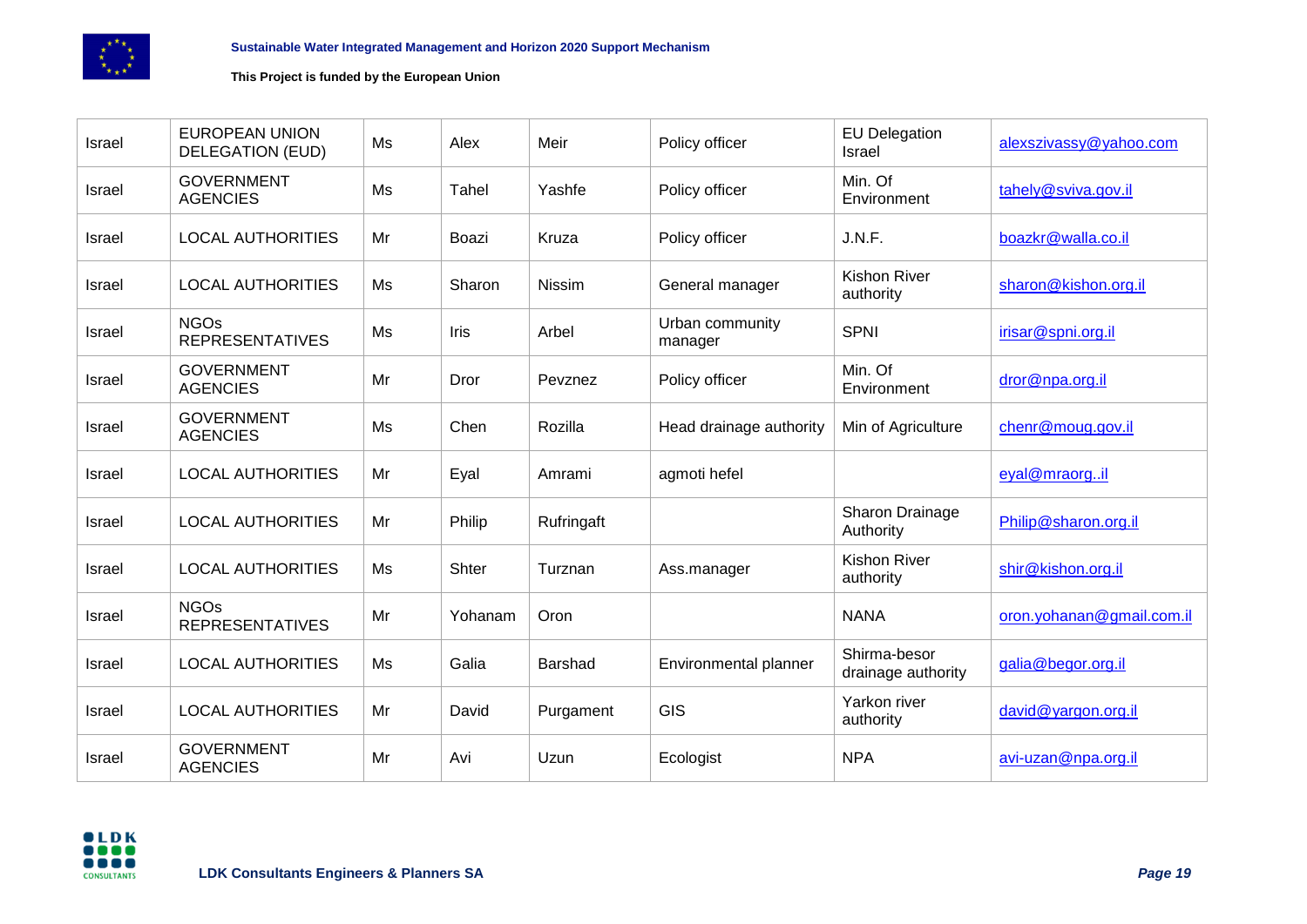

| Israel |                                       | Ms | Noa    | Segal     | Maneger                    | Menashe                                  | noas@menashe.com.il      |
|--------|---------------------------------------|----|--------|-----------|----------------------------|------------------------------------------|--------------------------|
| Israel | <b>LOCAL AUTHORITIES</b>              | Ms | Shiri  | Firdman   | Community and<br>education | South Jordan River<br>drainage authority | shiri@yardend.org.il     |
| Israel | <b>GOVERNMENT</b><br><b>AGENCIES</b>  | Mr | Eyal   | Yaffe     | Policy officer             | Ministry of<br>Environment               | eyal@sviva.gov.il        |
| Israel | <b>NGOs</b><br><b>REPRESENTATIVES</b> | Ms | Orit   | Skutelsky | Ecologist                  | <b>SPNI</b>                              | orit.skutel@gmail.com.il |
| Israel | <b>NGOs</b><br><b>REPRESENTATIVES</b> | Mr | Botega | Atar      |                            | <b>NANA</b>                              |                          |
| Israel | DONOR AGENCIES                        | Mr | Hanoch | Ilsar     | Env.programme Dir.         | <b>Yad Hanalir</b>                       |                          |
| Israel |                                       | Mr | Eyal   | Amtani    |                            | agri. Minis?                             |                          |

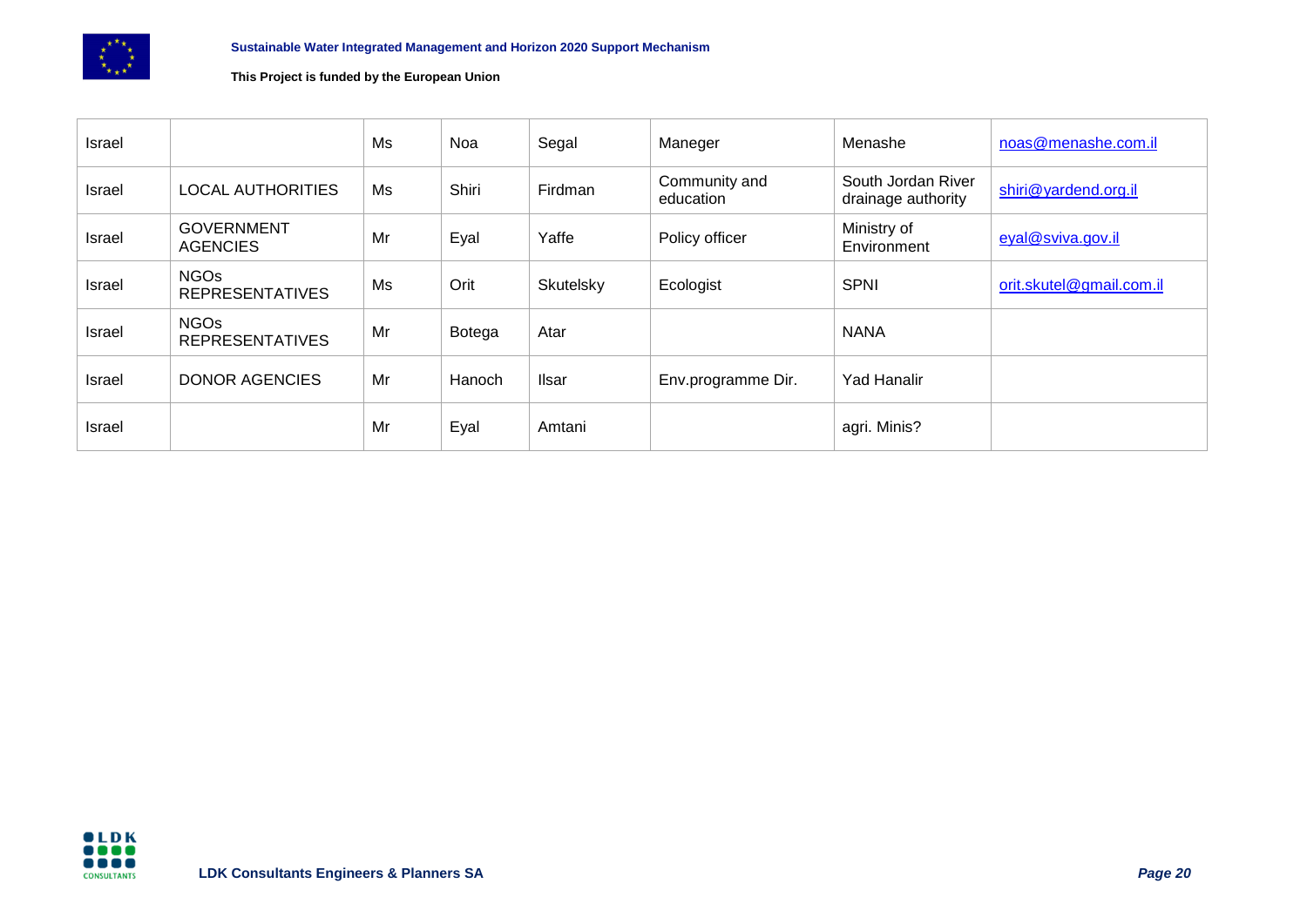# <span id="page-20-0"></span>8.3 THE POTENTIAL ROLE OF STAKEHOLDERS IN THE MONITORING AND RESTORATION OF STREAMS

Rivers and streams form part of our history, culture and living environment. People that grew up at its borders often have fond memories from times that one could swim in clean water, observe fishes in the shallows or simply lie in the shade of massive riparian trees. Unfortunately these times have often come to an end. Many rivers and streams have become polluted, restricted by urban encroachments and have often lost riparian vegetation to dikes and hard revetments. Also in Israel this has become the fate of many streams. Since fresh water is scarce and irrigated agriculture became important many streams have become a trickle and perennial streams have become intermittent.

The times are however changing and reducing pollution, revitalizing flows and restoring lost stream morphology has become an important task of river management authorities. However, funds are often slim and the capacity of formal works forces is often too limited to perform all the activities needed to bring about a swift restoration or just to keep rivers free of floating debris.

Riparian residents have a keen interest in restoring their rivers and streams, to a state they used to know and appreciate. They are also keen observers that note changes over longer periods, but also incidents of shorter duration. They also seek opportunities to engage in community based and meaningful activities. And there are also stakeholders that take an interest in stream restoration, such as riparian municipalities and also local business, because they engage in water based activities or simply because they see it as a logical and moral responsibility.

So there are potentially many stakeholders and people, often with useful skills, that can organize, plan, monitor and help in the monitoring, management and restoration of streams and rivers. However, only a few of them would initiate their involvement themselves, but a larger group will join once an initiative is taken.

Today, there are many countries in which stakeholders and the public are involved in stream management, monitoring and restoration. Their involvement is organized in what can be defined with a general term of *Adopting a Stream***.** It is a general term, since on closer inspection one can see many different forms of involvement.

The simplest form of engagement is that of a regular clean up, taking away the trash, that somehow always seems to accumulate on the shores of rivers and streams. Clean-up is necessary, is labour intensive and it has immediate results and does not require much a priori knowledge or capacities. Schools children engage in clean-up as do adults. It can be done locally, as a local initiative.

There are however also more elaborate and also more formalized forms of stakeholder and public engagement. In some countries involving stakeholders is highly organized with involvement of national, regional and local authorities. It often involves legally binding contracts between a water board or a province and a local volunteer group, for periods up to 5 years. Tasks are defined and costs are handled on the basis of an accepted local level plan.

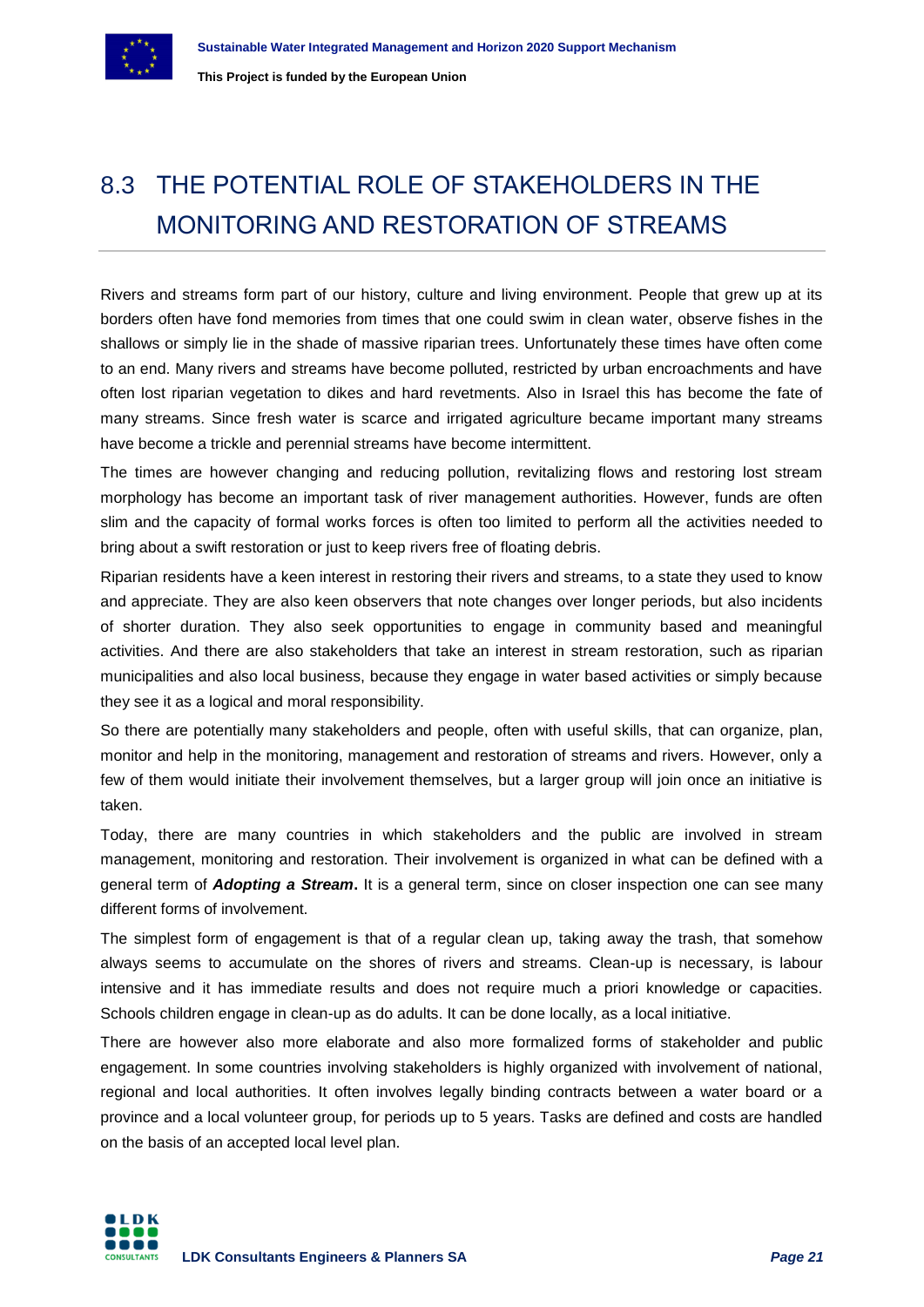The volunteer tasks can include, beside clean up, that often features in this plans, also monitoring and small scale restoration efforts, training and technical support. The basis is that the tasks are performed on a *voluntary basis*. In the more formalized forms, the plan of a volunteer organization needs to fit in formal water management and restoration plans. Sometimes, there are no formal plans to which to adhere, and volunteer groups can propose what they deem necessary and useful.

In EU-countries there are also many initiatives that involve also voluntary measures on riparian lands, often in the form of contracts with farmers. Farmers can propose measures that will reduce the pollution loads to streams, for restoring riparian forests or for opening up their land also for a footpath along the river.

The focus of stakeholder involvement may therefore differ. Interest groups, such as an angler organisation, may focus on the stream itself, sometimes extending their interest also to the riparian vegetation. There are also examples of provinces that aim for river restoration within a wider ambition of regional sustainable development. Bottom-up involvement of stakeholders is seen as instrumental in initiating local initiatives which are seen as the main drivers for rural development.

So the initiative can be taken on the national level, by a water board or by a local community or by interest groups or NGO's. All may have slightly different objectives, but the general ambition is clean waters and healthy streams.

An important form of voluntary activity is monitoring. It can involve water quality monitoring on selected adopted monitoring points by local residents. There are examples of residents that adopt for example sewer outfalls for doing periodical monitoring. It is also possible to engage in biological monitoring often with the help of expert advice in the form of training, or in the form of a handsome app that facilitates determination.

Often monitoring is coordinated so it can be complementary to what is done by a water management authority. There are apps that are easy to use and which make it possible to send georeferenced observations and directly to a database. This database can be handled by an authority but monitoring data are often made available to the public. The contribution of volunteers can be essential in monitoring and identifying the need for measures.

There is a natural balance between the tasks and responsibilities of a water management organization and what activities a volunteer group can engage in. And there is a balance between voluntary activities and obligatory activities that are needed in order to reduce pollution, such as Best Agricultural Practices and more. The balance between formal and voluntary tasks and between voluntary and obligatory activities differs from country to country.

The workshop will touch upon many themes, such as ecology and values of streams, but the main focus is on different forms of Adopting a Stream programmes. How are stakeholder participation organized, what activities are conducted by volunteers, how are voluntary activities facilitated and more. But also why stakeholder may be interested and also how to keep them involved. Based upon these examples we will explore the possibilities for stakeholder involvement in stream restoration Israel. There is already an example of a volunteer group that works on the Alexander river, NANA, which gives a local example of how it can be done.

The focus of stakeholder involvement can be all the activities described above, such as clean up, monitoring, small scale restoration measures, reducing emissions and more. A match need to be made

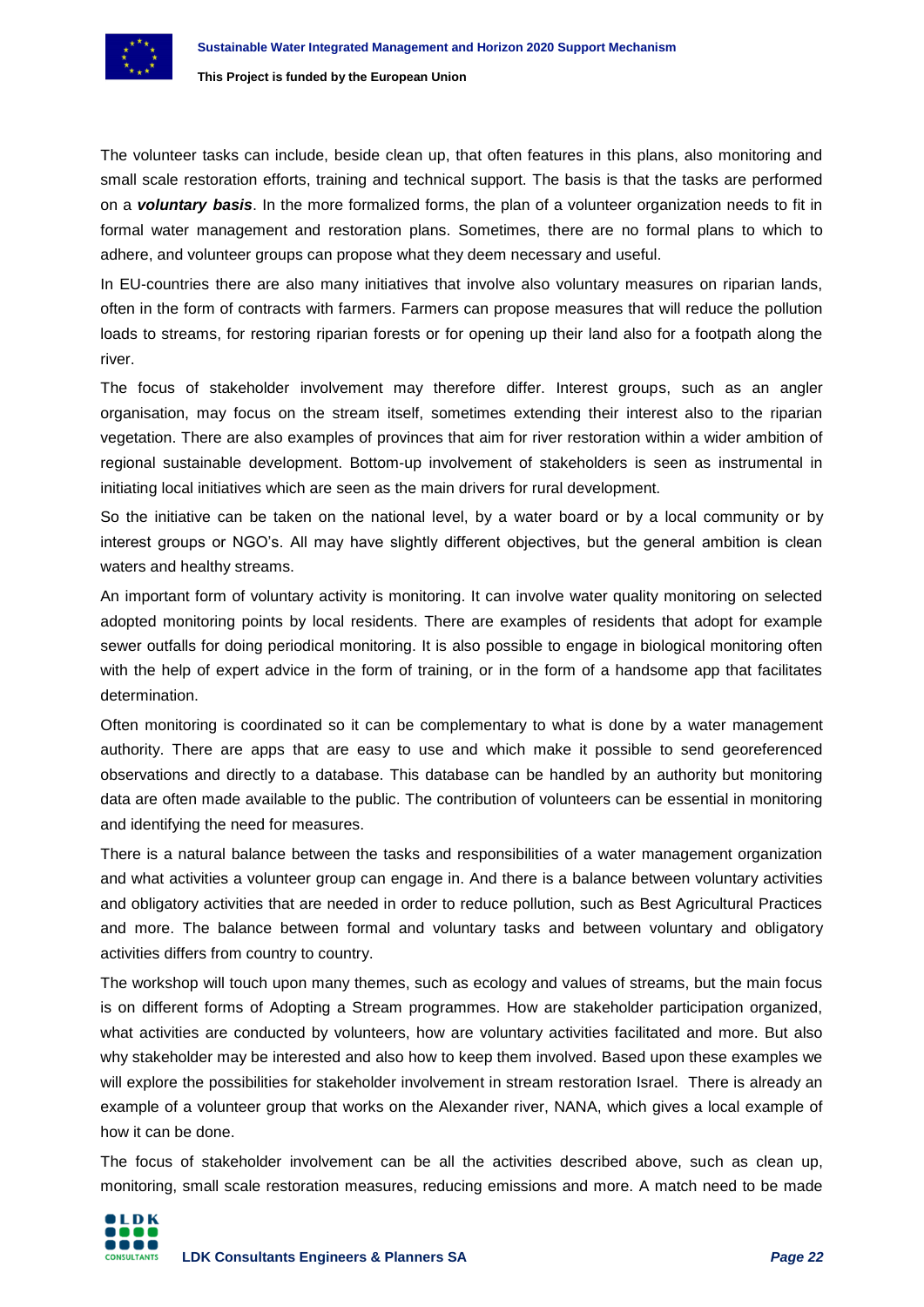

between what is needed and not yet done for example by formal authorities and the interests and the capabilities of stakeholders. It is also important to identify how stakeholder involvement can be facilitated in a way that its full potential can be used.

It is important to note that it is not only about initiating stakeholder involvement, but also about keeping them involved over longer time periods. This requires dedicated and continuous efforts.

The workshop is a 2 day event. In the first day emphasis is upon the ecological functioning and values of streams and the impact of human intervention. In the first day we also discuss examples of Adopting a stream kind of activities in different countries, notably from southern Europe. The second day will focus upon the possible objectives for stakeholder involvement in Israel and how this involvement can be initiated and organized

# <span id="page-22-0"></span>8.4 EXPERIENCES WITH STAKEHOLDER PARTICIPATION IN STREAM MANAGEMENT IN EUROPE

Stakeholder participation in stream management has been an ongoing activity in several European countries notably France, UK and the Netherlands. The emphasis has initially been on public consultation as part of the planning process. With the enactment of the EU-Water Frame Work (EU-WFD) directive, public consultation became main stream since it was a requirement. Since then European countries have created different ways to consult and involve stakeholders. The forms chosen vary from formal consultation on pre-defined plans prepared by experts and the water authority, to active joint fact finding and setting of objectives.

The involvement of stakeholders in the active water management of schemes has also been ongoing for decades in France, Spain and also in Germany as well as the Netherlands. There are however very different forms and objectives. **In the Netherlands**, riparian famers have had formal obligations for maintaining ditches for centuries, but their involvement in environmental management is more recent. In some countries, such as **Spain**, active NGO's started adopting river programmes focusing on safeguarding critical streams for their primary interest, often sport fishing.

Due to the influence of the WFD and related environmental directives, the involvement of stakeholders in planning and in the active management of rivers and streams has been increasing. Of the south European countries, France, Spain and Italy are examples where stakeholders' involvement is coordinated and supported in a programmatic way, covering more and more areas.

In most cases, **the involvement of stakeholders has been formalized**, in the sense that their activities are **bound by contracts and framed by official water management plans**. This is the case in the countries mentioned above, although there are also exceptions of a less formal character. These include initiatives of NGO's but also less formal and fixed approaches such as that of the Bach-paten Schaften<sup>1</sup> in Rheinland-Pfalz<sup>2</sup>. AKtion Blau<sup>3</sup> that incorporates the concept of Bach-paten has been very active for decades, involving many different kinds of stakeholders up to the level of small citizens' groups.

 $\overline{a}$ 

<sup>2</sup> A state in Germany



<sup>1</sup> Creek stewardship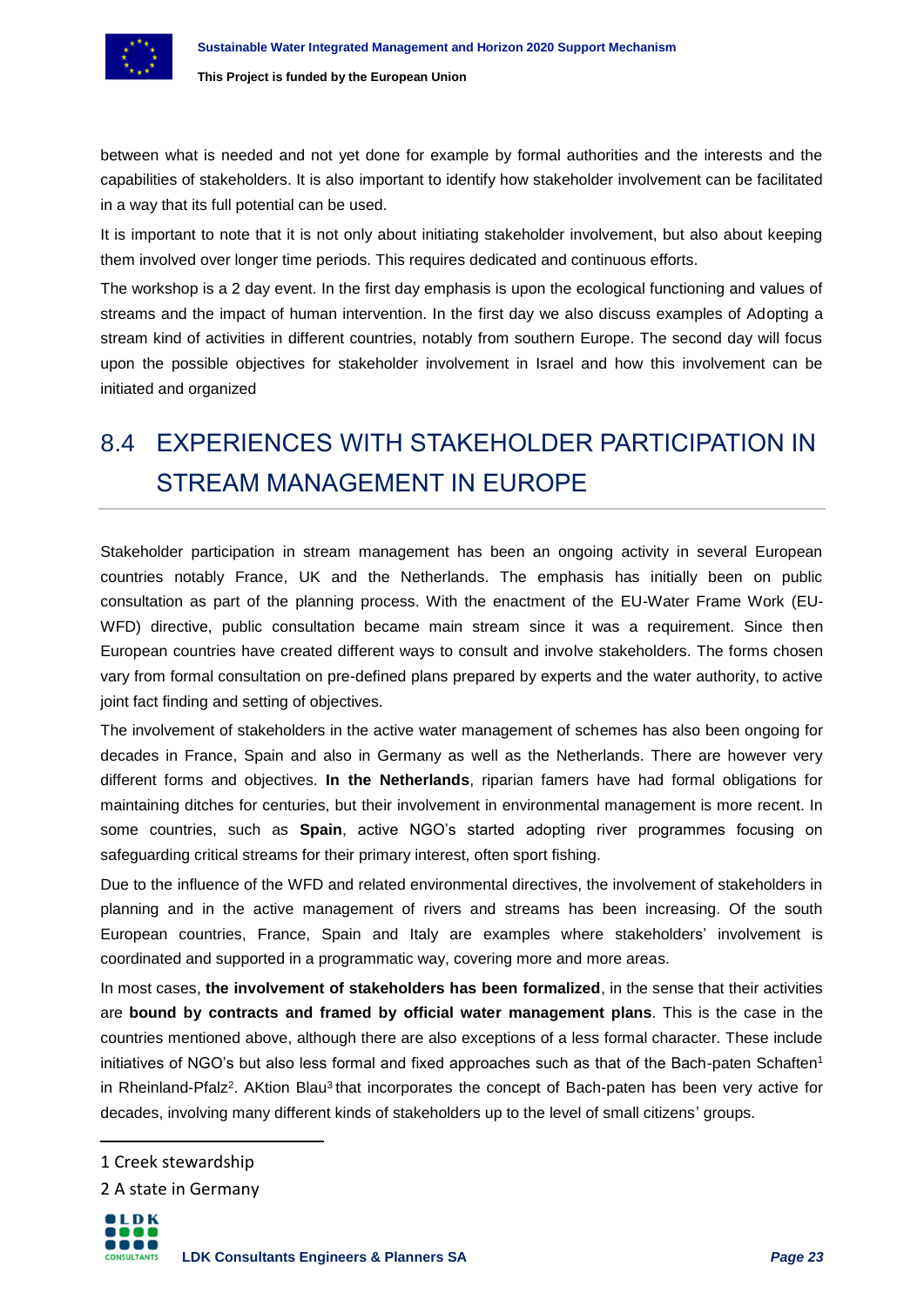

Also the **level of integration and division** in voluntary, compulsory and official activities differs. One may state that the voluntary activities are increasing, notably cleaning-up, monitoring and small scale restoration measures but that activities directed at limiting pollution become more compulsory in nature. This is due to the EU-directives, not only the WFD but also the nitrate directive. In many countries, buffer zones that limit emission to surface water are compulsory, as are measures that reduce the run-off of fertilizers, such as limitations regarding the period, form and amount of fertilization and contour ploughing.

An important characteristic of nearly all "adopting a stream" variants is that it is voluntary. Nevertheless, it can be organized in very different ways. Some are programmatic or more opportunistic in nature, some are an extension of formal water management plans, others leave room to local initiatives, some are facilitated by web-based platform, applied research, interactive databases, provision of dedicated apps for monitoring and others are still old school, announcing a clean-up in a local newspaper.

The forms that have been initiated by national and regional authorities usually make use of internet and social media, in order to coordinate, communicate and inform stakeholders.

The logic that drives these different organizational models depends on a mix of political ambitions, institutional context, legal empowerment and financial resources. In Italy, bottom-up stakeholder participation is a goal and not just a means, but a political ambition. Also the level of integration of not only the WFD but also the EU-directives, and the objectives of sustainable economic development surpass those of most other countries.

Other forms of organization are needed when aiming for integration beyond the mere borders of a stream and its riparian vegetation, since this will require a greater role for regional planning organizations in cooperation with regional water authorities.

Not all "adopting a stream" programs are successful, in the sense that they contribute substantially to the management and restoration of streams or form a continuous support over a longer period, which is desirable regarding stream management. The activities of the Spanish sport-fishing federation peaked in the early 90ies, with several parallel ongoing projects, but these activities are at a lower level during the recent years. Initiating stakeholders' support is far easier than maintaining it and keeping citizens involved. **Personal motivation** plays an important role, but also **recognition**, **facilitation** as well as **cofinancing** are important in this respect.

**Most formally organized initiatives work on the basis of 5 yearly contracts.** A contractual basis is often deemed necessary since it **involves compensation of costs**, and arrangements for **insurance** needs. Many voluntary actions do not last for 5 years.

The initiatives in Italy, Spain and also France that are triggered by the WFD are fairly recent. They show increasing trends in the number of participants, but it is not yet clear how sustainable these activities will be in the long term. **There are however also positive examples of initiatives that have lasted longer than a generation, and that were able to continuously attract new young people. One of the best examples is Aktion Blau, which is already going strong for over 30 years**.

**Aktion Blau** in **Germany** consists at the moment of over 700 Bach-Paten-Schaften that are active in monitoring and stream restoration measures along over 2700 km of streams. The groups involved are

3 See next page

**.**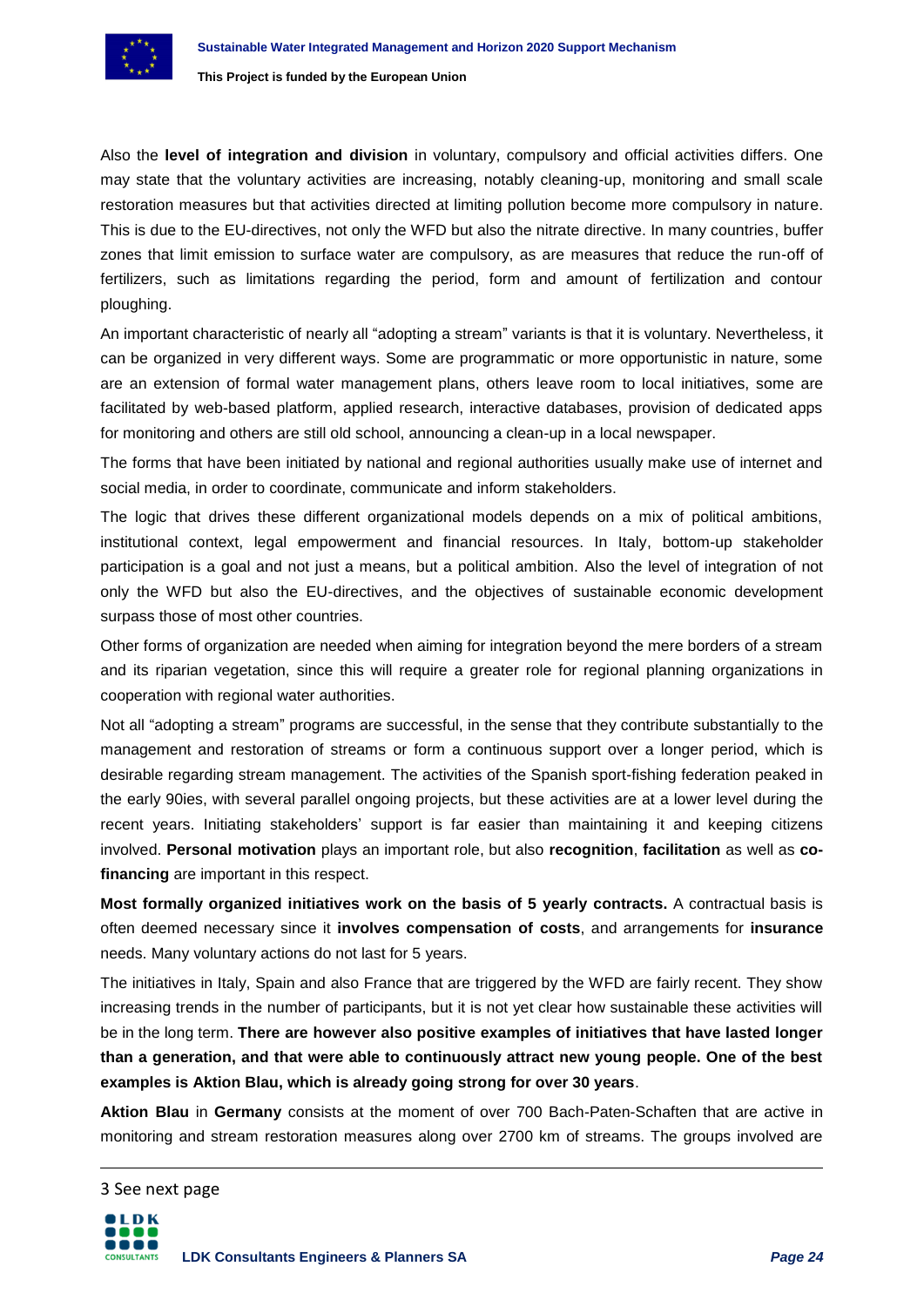

very diverse, with a large proportion of fishing clubs and nature societies, but also private individuals and political parties do partake. It is very bottom-up but well organized by the Ministry. It is also well-funded, based on the logic that voluntary contributions are very cost-efficient. **The reason why Aktion Blau is so successful over so many years may well be that stakeholders are free to define their own objectives**. It also contributes to up to 90% of the material costs. So far the programme has spent over 270 million Euros' in the past 23 years and invested in over 1300 restoration projects. The focus is however on the stream itself and its riparian vegetation.

**France** has also a long tradition that predates the enactment of the WFD. In the early 80ies, the first river contracts were drafted that involved the **participation of local municipalities**. These became the river and sub-catchment management plans, which were renewed with the introduction of the EU WFD and also combined with other EU directives. There are over 180 sub-catchment plans at the moment and the number is increasing, now covering over 25% of the country. **The primary focus is the protection and use of waters, with an emphasis also on flood protection and control**. Stakeholders can participate on the basis of a "contrat de milieu" or "contrat de rivière". Stakeholders are primarily local organizations and municipalities and the focus is on implementation of the sub-catchment plans. So it is more formal and also mainly directed at the stream and its riparian lands.

A distinction needs to be made between the Contrat de rivière, which is mainly a form of cooperation between municipalities and a water authority and that is focusing on the river itself and the "contrat de milieu" which is its more recent form that is aligned with the WFD and the Schémas Directeurs d'Aménagement et de Gestion des Eaux (SDAGE); the river basin management plans.

The "contract de milieu" is on a voluntary basis for a period of 5 years, and mainly seeks to implement local measures that fit within the SDAGE. The main focus is the implementation of the WFD (on the stream itself) and less on regional sustainable development as found in Italy. It is also formalized and formally handled by the river basins authorities with different procedures.

The approach in **Italy** is different. Italy does not have a long tradition in stakeholders' involvement but has at present potentially the most ambitious form. As indicated, it focusses on sustainable regional development, in which a healthy river plays an important part. In the Alto Valle de Tevere, there is active joint fact finding and formulation of objectives and the formulation of a regional plan, with a lot of smaller projects that can be carried out by volunteers. It is a recent initiative, which started only in 2015 and has so far already established 93 existing contracts with many more in preparation. It is actively supported on the national level by additional research into the effectiveness of measures, interactive groups on lessons learned and more. There are two forms, the "contratto di fiume" (CdF) and the "contratto di torrente". The latter one is more local, focussing on potential flood risk related to torrential streams.

At the moment the form of "contratto di fiume" is mainly limited to the northern part of Italy and involves mainly perennial rivers. However also in Tuscany in the Alto Valle di Tevere, there is a very active platform. In south Italy so far no CdF have been established.

The **involvement of stakeholders in CdF goes beyond the mere improvement of the stream itself**. There are also **sustainable development objectives**, such as sustainable tourism and agriculture or even sustainable electricity production. So the CdF also **considers the wider catchment area of a river**. An important reason for this is the aim to integrate various planning forms at the local level, incorporating not only those that are related to the WFD but also other EU-directives, such as the Flood

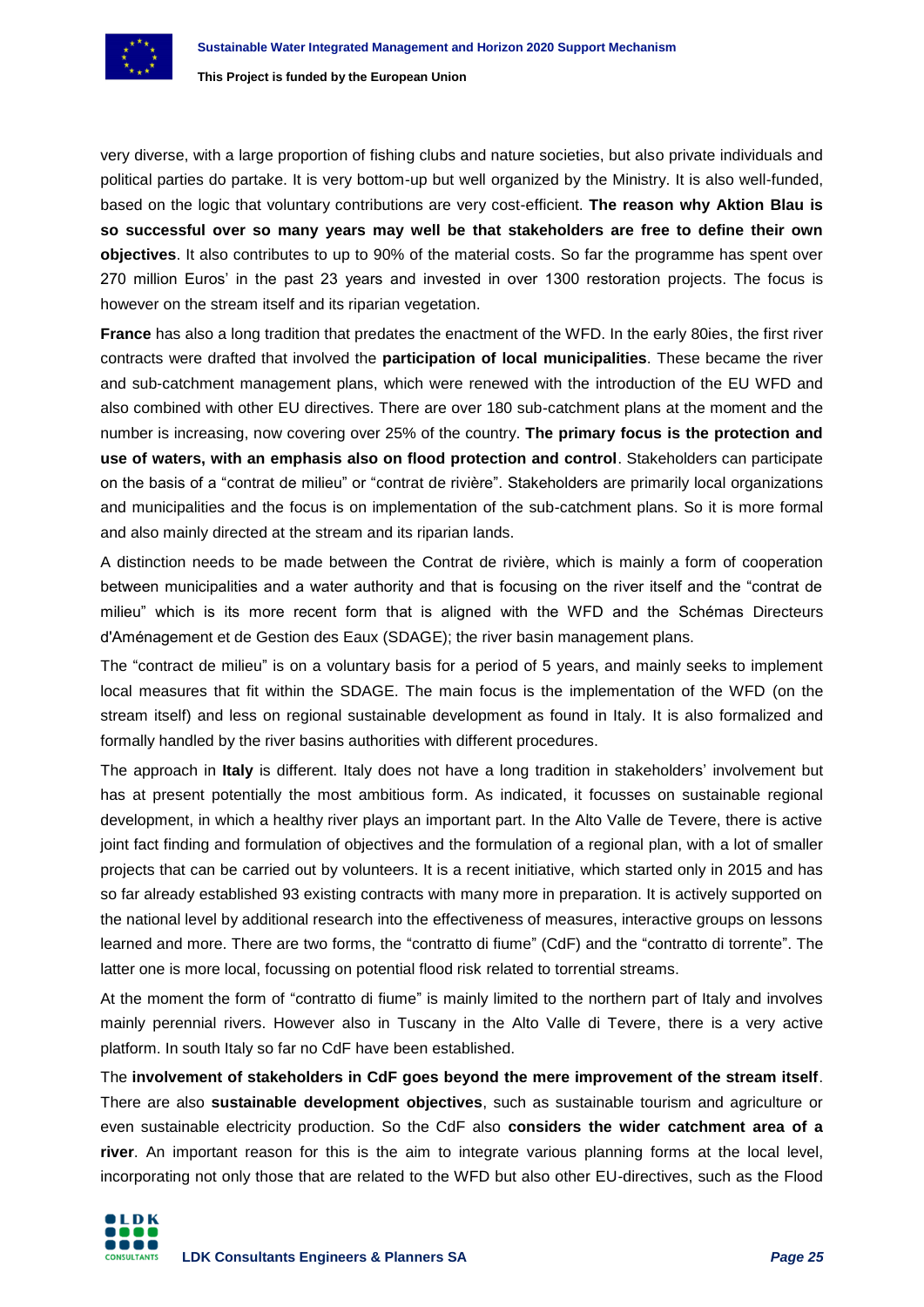

Directive and Soil directive and EU Bird and Habitat directive that are directed at other environmental objectives. It is also felt that more responsibility should be put at the lower level, and local stakeholders' involvement is expected to increase the level of details and assessments. It is also hoped that local involvement will lead to conflict resolution. By integrating various plans and objectives, a higher degree of cost-efficiency is expected.

The **CdF is facilitated in different ways**. There is a legal basis for the contracts and also available finance. On the national level there is a web-based platform for policy development, assessments and platforms for sharing lessons and on the effectiveness of the measures.

So far the CdF is comparatively new in Italy. It is well-organized and supported. It is also legally and contractually formalized and is characterized by a high level of integration and public participation. So far the engagement is strongly increasing, which indicates to a successful initiation.

In **Spain** different forms exist. A distinction needs to be made between the Custiodia fluvial, that is part of the Custodia del Territorio and the Adopcion del Rio. The latter is directed at volunteer groups and are initiated by local or national NGOs, while the Custodia fluvial is directed at riparian land owners and at measures that serve the implementation of the WFD.

The overarching principle is the **Custodia del Territorio**, that **focusses on sustainable land use**, and the cultural protection that is covered by the Custodia Fluvial and the Custodia Agraria, which is directed at riparian lands. Spain also advocated a more integrated catchment-based approach, which combines the Custodia del Territorio with that of the Water Framework Directive

These forms of contracts are mainly directed at land owners, usually farms and the primary driver is the WFD. Land owners can engage themselves in conservation measures, or use third parties for that. **Measures may include clean-up activities, restoration of native vegetation but also the restoration of historic footpaths and irrigation canals of historic importance**.

They can also sell their farm if they do not want to coordinate the required management themselves. Contracts usually involve local municipalities, NGOs and riparian land owners, with a special third party organization that coordinates between land owners and the water authority and formulates management plans and contracts. The **finance may come from different sources** such as relevant ministries as well as EU-funds that are often available for sustainable land use changes.

Different parts of Spain, Galicia, Catalonia, have so far developed manuals for the involvement of stakeholders in stream management and restoration.

The **Adopcion di un Rio is an initiative of a national NGO, a sport-fishing federation (AFMS)**. This organization has so far handled over 99 different **contracts directed at stream restoration**. Most of them are for a limited time period of several years. It appears there are no examples of long term involvement. Activities had their peak in the early 90ies and at present there are occasional projects**. The more recent ones are aligned with national plans for river restoration**. The projects usually involve a combination of sport-fishers, NGO's and third parties and are financed with a contribution of the Voluntary program of MARM, which is a national program for the stimulation of voluntary work.

Also **outside of Europe** "adopting a stream" is becoming more important. There are various activities in South and Middle America that also focus on regional development. In the USA, there are different forms, initiated by NGOs, but also on the state level, or by municipalities, covering also urban streams and control of sewer outfalls.

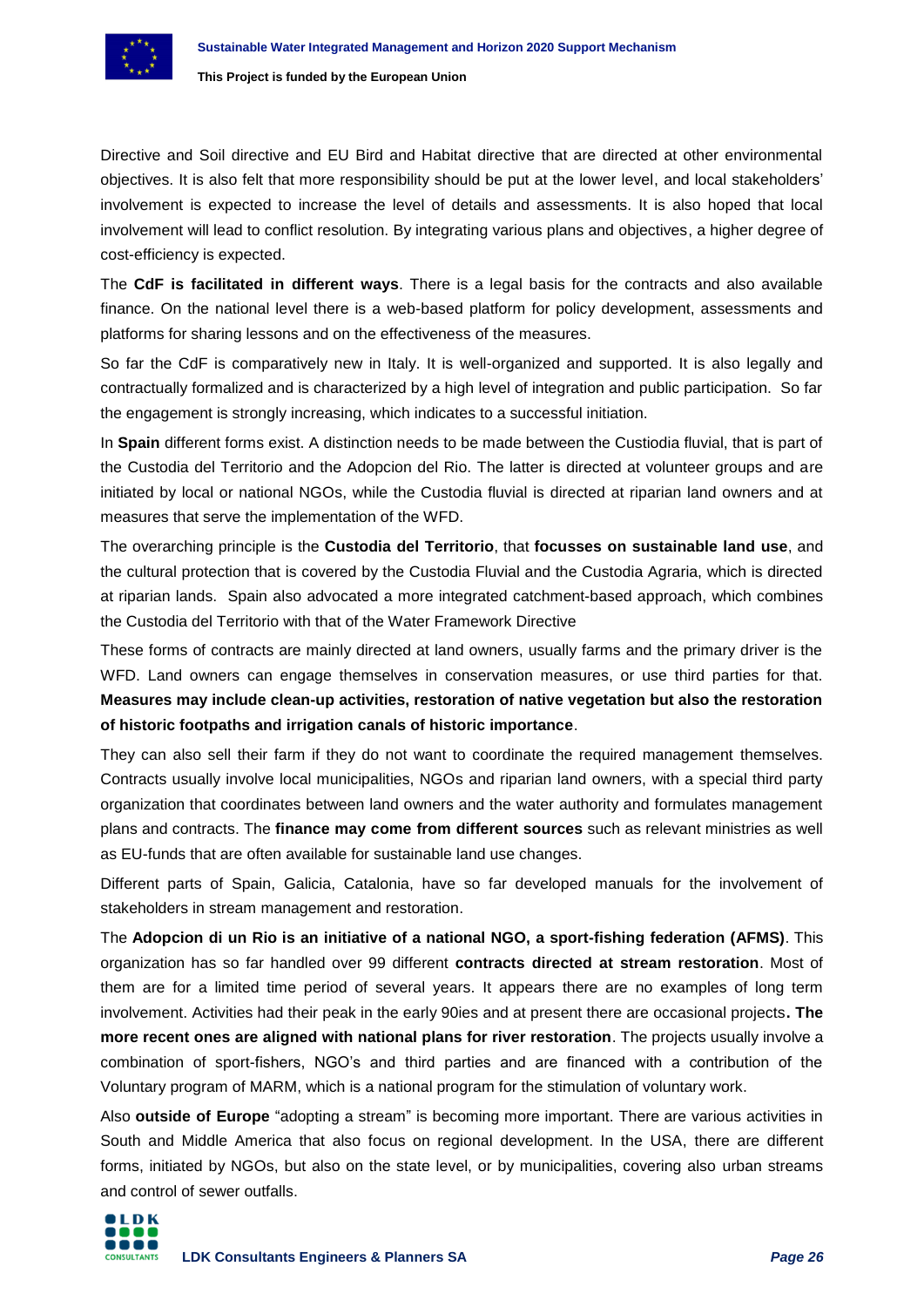So far not touched upon is the **type of voluntary activities**. Stakeholders' involvement has very different forms, which is sometimes limited to annual clean-up. Sometimes it includes full-scale restoration of larger sections or even long-term monitoring activities. Often activities are directed at the stream channel and riparian vegetation, but there are also examples that involve riparian land owners and the construction of buffer zones, public footpaths and more.

The most common types of voluntary activities are:

- **- Information and education:** Some voluntary programs but also groups are very much into raising awareness. There are handbooks how to start an "Adopt a Stream" group, or how to get public attention and support etc. There are active websites and events, which can be hosted by volunteers (see for example: https://www.streamkeeper.org/). This is often the first step to getting people involved and also the most critical.
- **- Clean-up activities:** this is the most common and visual rewarding pubic activity. There are several examples how this can be done and organised by local citizens or even private firms, see e.g. for how to organize such an event http://www.goadoptastream.com/webres/file/Stream%20Cleanup%20Guide%20with%20All%20F orms.pdf. and [http://www.charlottesville.org/departments-and-services/departments-h-z/public](http://www.charlottesville.org/departments-and-services/departments-h-z/public-works/environmental-sustainability/stream-clean-up-adopt-a-stream)[works/environmental-sustainability/stream-clean-up-adopt-a-stream](http://www.charlottesville.org/departments-and-services/departments-h-z/public-works/environmental-sustainability/stream-clean-up-adopt-a-stream) as well as http://selee.com/going-green-events/2017/6/1/adopt-a-stream-clean-up. Often also schools are involved, since it is easily done by children also in the form of a game or contest. There are several examples that are also of interest in terms of coordination etc.
- **- Management of riparian vegetation and invasive species:** the management of shoreline vegetation, such as the weeding of invasive plants and animals is also often done by public interest groups. It may also involve the active planting of native and endangered species.
- **- Monitoring and understanding***:* the public is engaged in different forms of monitoring, such as bio-monitoring (fish, macroinvertebrates, plants and vegetation structures) and chemical monitoring (notably on site monitoring of pH, oxygen etc., but less so in sampling that needs lab handling) and also in morphological inventories. This is for many private individuals the most rewarding activity, but it needs training, organization, equipment and also data analysis and storage. It can be complementary to formal monitoring networks and can provide a water authority with useful data in a very cost-efficient way. There can also be a fruitful cooperation with universities especially regarding biomonitoring. Ideally public monitoring is a match between the needs for additional information and public interest. Some citizen groups go as far as supporting also law enforcement based on their observations, which then triggers the authority to undertake legal action. Regarding monitoring, it is important that data are accessible to the public and that there are frequent sessions for joint interpretation, so there is a sense that data collection is useful and steers management decisions.
- **- Training and education:** Training is also often provided by the public, with training of the trainers, mainly on the subject of monitoring, or general understanding of stream ecology, often also with regards to planning and constructing small scale restoration measures. Volunteers are often also involved in education, e.g. primary schools and public awareness campaigns. Training can be organized by NGO's, initiating and coordinating authorities that have the necessary expertise.

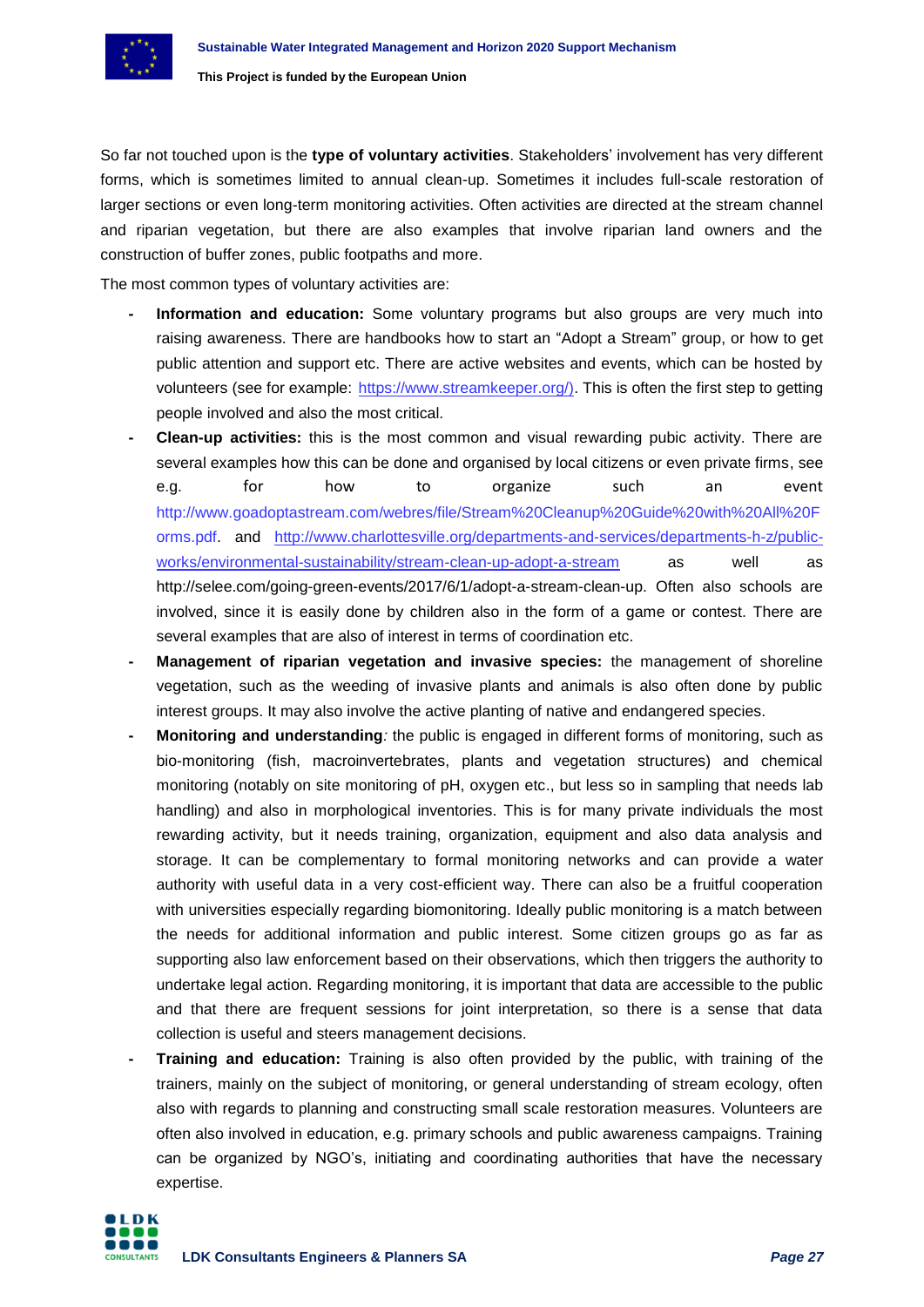

- **Data handling and public access to data.** Often data gathered by the public is made accessible to the public together with other monitoring data in databases that can be accessed by internet which facilitate uploading of georeferenced information. Sometimes the web site is managed by volunteers, but more often by a water authority.
- **- Urban areas.** In urban areas there are often specific programs coordinated by municipalities and directed at e.g. storm water drains, infiltration gardens etc., car washing, use of pesticides in gardens, cooperation with garden centres etc. There are volunteers that advise on the use of native plans and the design of rain water gardens.
- **- Planning and strategy:** The public may play a vital role in drafting and elaborating restoration plans and measures, for which they see also a vital role for themselves. Often these are local plans, with coordination with the wider catchment scale often ensured by a catchment authority. Often these plans follow formats needed to apply for the necessary funds in order to implement a measure, but some plans go much further. The question here is that of the formal status of citizens' plans, the need for formal frameworks etc. In some countries public participation in planning is regarded solely as a formally required activity, but in others there is s shift towards more public involvement, up to the level of co-creating and citizens' based management.
- **- Organising action, funding and political support.** Some groups actively engage in local politics as an advocate for stream restoration and management; sometimes with the active support of NGO's. Some handbooks have chapters on how to organize funding and political support. It should be noted that options for funding differ between countries and sometimes there are specific funding lines available for example for voluntary involvement, such as in Spain. See also http://manual.adoptastream.ca/sec13\_1.html; https://adoptastream.georgia.gov/manuals; http://riverlink.org/wp-content/uploads/2013/11/2013-AAS-Manual.pdf; and http://www.adoptastream.ca/planning-and-funding/project-funding.

As the examples show there are differences in the way stakeholders are involved and how this is organized. Since the introduction of the WFD directive, participation of local stakeholders in planning has become the norm, although very often in a formal informative encounter. The influence of stakeholders on plans mainly depends on the way they are organized and the original role they have in water authorities. In water boards such in as in the Netherlands, stakeholders are organized in different, sometimes political groups, and democratically represented in the board. Two groups stand out, the farmers which historically formed and financed the larger part of the activities of the water boards, and the citizen, who live in towns and villages. So involvement is on the grassroots level, but at the same time there the tasks and objectives are often set the national and provincial level, and in line with EU-directive, amongst which the WFD is paramount.

The interpretation of the WFD regarding the need for restoration differs between countries but nevertheless frames what should be achieved. The involvement of stakeholders is much more focused on how formal objectives can be achieved. Several countries organize voluntary stakeholders' involvement within the framework of formal plans. So stakeholders' groups can propose restoration measures, which is subsequently agreed and consequently financed by a water authority.

There are however also forms of "Adopting a Stream" that are less formally organized which are often initiated by NGO's or local stakeholders' groups and not by a water authority with formal tasks in water management. The focus of these groups differs. Still what is proposed by a local stakeholders' group

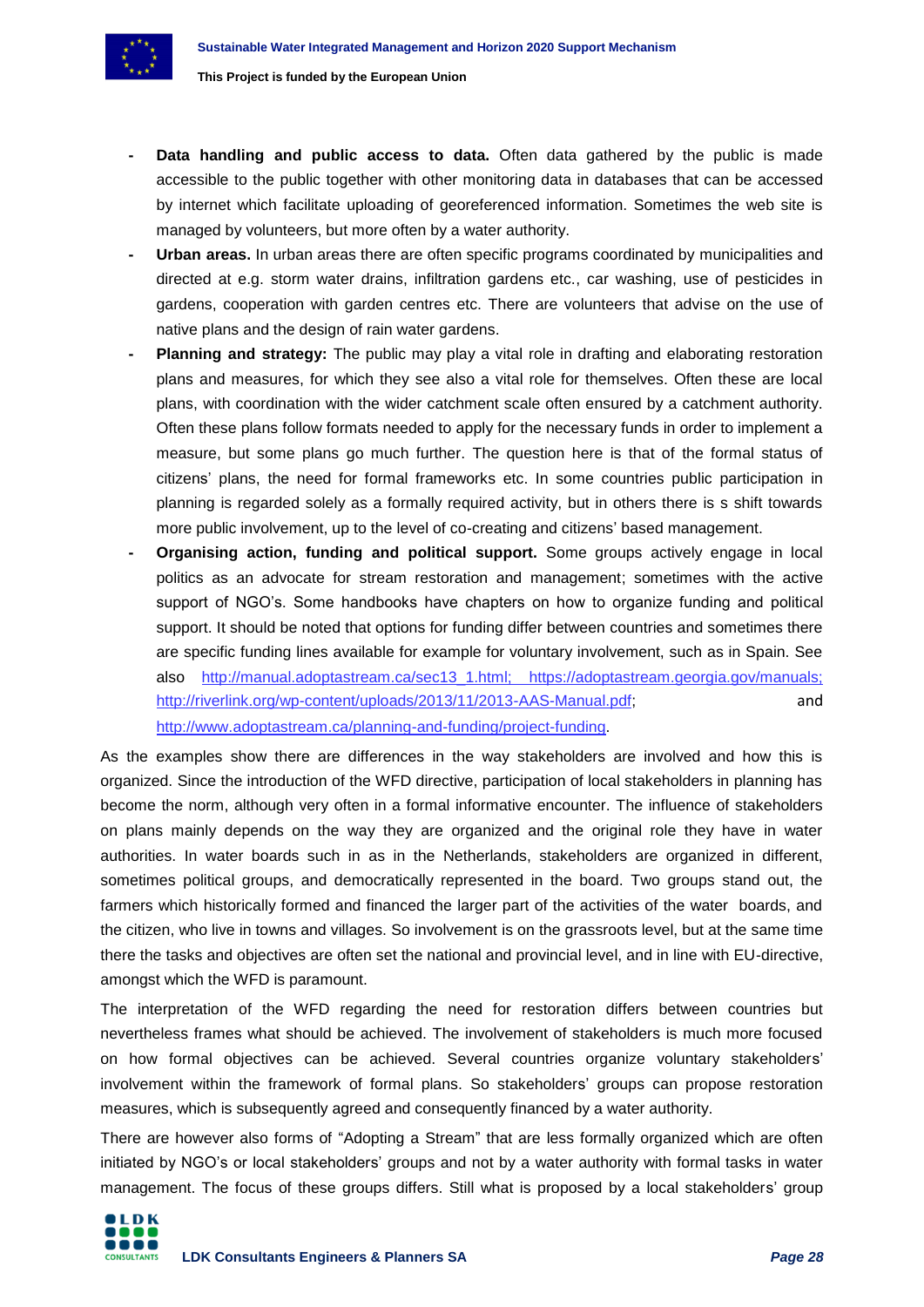needs to be in accordance with formal plans, if financial support is needed. There are only a limited number of stakeholders' groups that are completely self-supporting.

We see that in many countries stakeholders' involvement is organized at different levels. Often there is an initiative, in the form of a policy guideline at the national level, which is coordinated at the regional level by water or regional authorities, if this initiative comprises not only the stream proper but also the catchment and addresses also regional development goals. Overall there is a tendency to increase stakeholders' involvement as can be seen from Italy and France where the area covered by voluntary contracts and the number of contracts is increasing.

It is not possible to state what form of organization is the best. It depends on local context, institutional tasks and roles and also on political ambitions, especially regarding public participation in planning and implementation.

## **For further reading see also**:

- 1. [http://ec.europa.eu/environment/water/water-framework/index\\_en.html](http://ec.europa.eu/environment/water/water-framework/index_en.html) (for different guidance documents regarding the WFD.
- 2. Getting in Steps: Engaging Stakeholders in Your Watershed ( In English) [\(https://cfpub.epa.gov/npstbx/files/stakeholderguide.pdf](https://cfpub.epa.gov/npstbx/files/stakeholderguide.pdf) )
- 3. Handbuch für Bachpaten (In German) ([http://www.aktion-blau](http://www.aktion-blau-plus.rlp.de/servlet/is/8587/Handbuch%20Bachpaten_Monitor.pdf?command=downloadContent&filename=Handbuch%20Bachpaten_Monitor.pdf)[plus.rlp.de/servlet/is/8587/Handbuch%20Bachpaten\\_Monitor.pdf?command=downloadConten](http://www.aktion-blau-plus.rlp.de/servlet/is/8587/Handbuch%20Bachpaten_Monitor.pdf?command=downloadContent&filename=Handbuch%20Bachpaten_Monitor.pdf) [t&filename=Handbuch%20Bachpaten\\_Monitor.pdf](http://www.aktion-blau-plus.rlp.de/servlet/is/8587/Handbuch%20Bachpaten_Monitor.pdf?command=downloadContent&filename=Handbuch%20Bachpaten_Monitor.pdf) )
- 4. Manual Custodia Fluvial (in Spanish/Galician) [http://www.proxectorios.org/files/descargas/Manual\\_Custodia\\_Fluvial.pdf](http://www.proxectorios.org/files/descargas/Manual_Custodia_Fluvial.pdf)

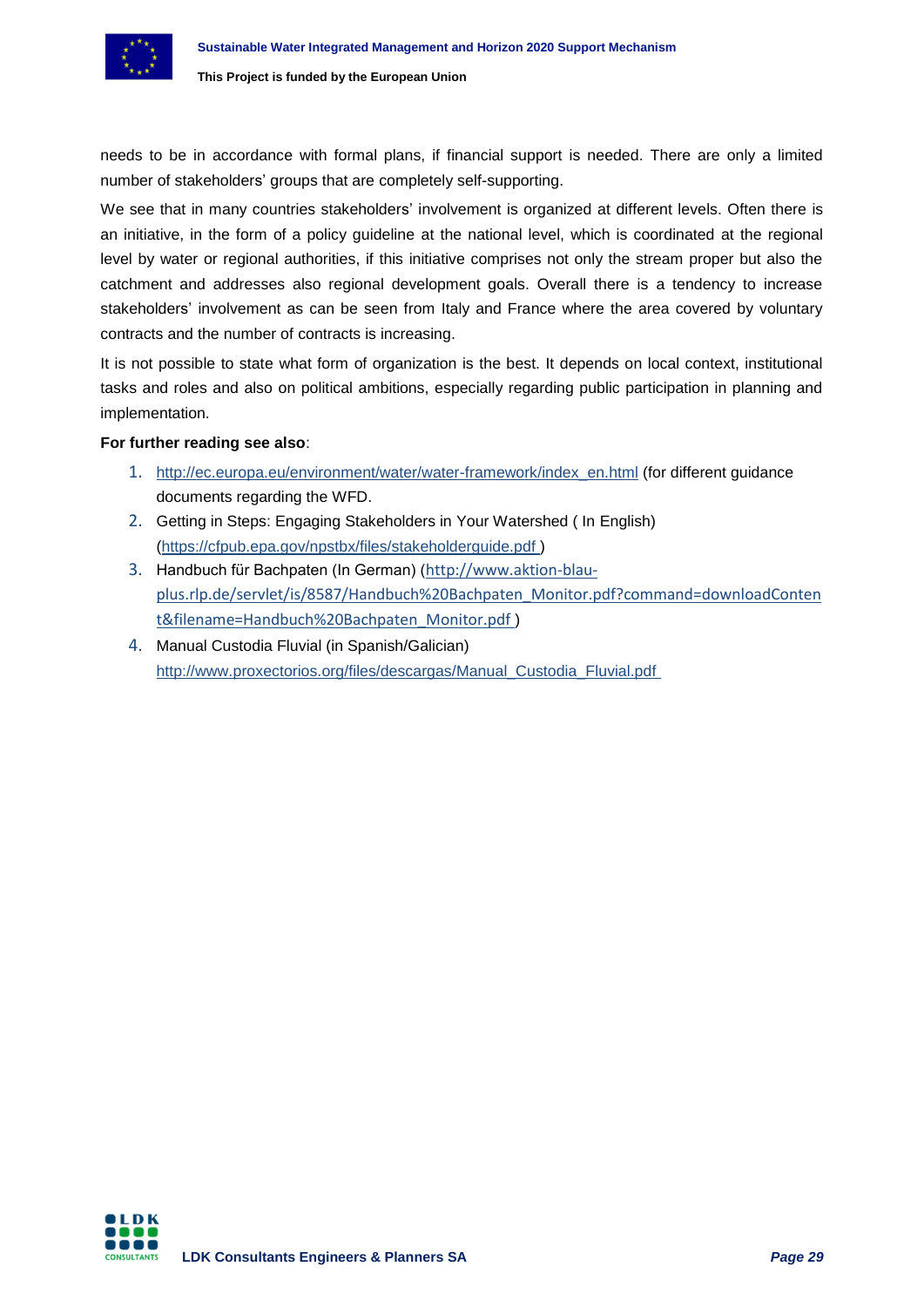

# <span id="page-29-0"></span>8.5 ACTION PLAN

# <span id="page-29-1"></span>8.5.1 Status of Stakeholders' involvement in stream restoration in Israel"

# *1.* **Existing Stakeholders Initiatives**

# *NANA, self-initiated, independent and without funding*

There is much interest in the involvement of stakeholders and there are also in Israel already many examples of stakeholder involvement. NANA is a volunteer group that was initiated by the members themselves. It consists largely of people with considerable expertise and skills, including botanists, managers etc. This group operates completely independently from the authorities. They act as the eyes and ears of both the stream (what does it need) as well as the visitors to the stream. Some members of the group are always present on Saturday, recognizable by their T-shirts, and interact with visitors, receive compliments, complaints, suggestions. And they act as a fly to an elephant in the sense that they keep nagging authorities on things that should be arranged, frequently with success. There is an open invitation of NANA to the drainage and river authorities, to tell them how they operate, might they see opportunities for similar initiatives.

One of the remarks of members of the group is that they operate without any funding and that with limited funding, more activities could and would be undertaken. The group likes to stay independent and does not want to be institutionalized.

# *Communication with Citizens by drainage authorities*

The drainage authorities that actively engage in stakeholder communication and participation have very positive examples of stakeholder involvement. In their experience there is often a strong local interest to participate and contribute, but the first step is to ensure that there is (emotional) bonding with the stream. As soon as this is established, involvement is often by own initiative.

This bonding is mainly achieved through education and awareness and through schools and school children. Through the children also their parents and the adult community are reached. These examples show that local citizens can be an important factor in stream management and restoration and also that it is possible to create bonding even in places where there was previously none. Major activities are cleaning up, planting and maintenance.

Some drainage authorities have experience with communicating with Arab and Bedouin communities; experience which is also valuable elsewhere.

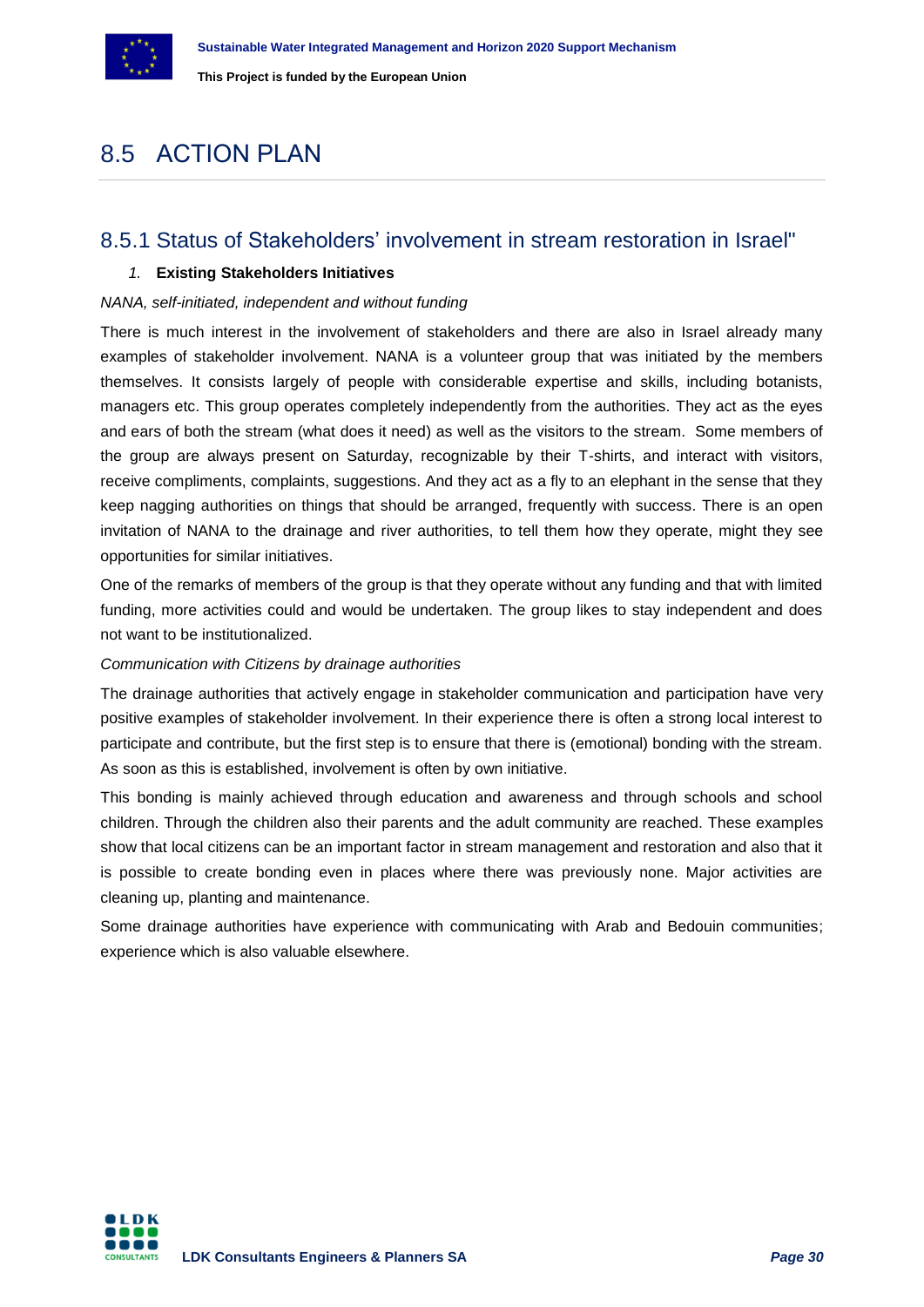

### *River parks and municipal interests*

The creation of river parks is another example of stakeholder involvement. These projects require land and considerable works, with high costs. Several river parks have been established in cooperation between drainage authorities and local authorities, notably municipalities. The major driving force is the common interest of municipality and drainage authority to restore river sections. Drainage authorities, like that of the Sharon drainage authority, see river park development as an important task, and not only drainage and flood protection.

#### *Stakeholder involvement*

The Tanneret stream was mentioned as an important positive example of stakeholder involvement. Within 5 years they achieved a lot. Stakeholder involvement started with a group of veterans, but they also work with schools, got the mayor and also the drainage authority involved. There are roundtable sessions to discuss major issues and actions.

Within the Kishon area: a perennial tributary that was restored section by section, that also comprises a trail footpath which connects Jewish and Arab communities. There is also communication with sheep herders about grazing, keeping off the vegetated islands, in the middle of the stream that are an important breeding habitat. In addition, much effort is put in this catchment on the involvement of schools, the formation of community groups and on training them and involving them in stream restoration.

### *Involving private companies*

Another example is the active involvement of a major firm, like an agro-business in citrus on the Yarkon River. The river authority was able to convince this company to release land for the establishment of a buffer zone, thus decreasing direct pollution to the river. It was understood that this company also used water from the river, so it was interested in having irrigation water of good quality. It should be noted that in many parts in Israel, farmers irrigate with treated effluent, so their direct dependence on a good quality of the river is less. However, since the treated effluent is often mixed with river water, taken out at opportune moments at higher river discharges, so the quality of the river still influences the quality of the water that is available to agriculture.

Another example of the involvement of a private company is a gas company that also provided the money for a bicycle path along the Alexander River. There may be more scope in involving private firms in the case they are actively approached. World-wide the interest of companies to engage in Business and Biodiversity is growing. Sometimes the major motives are image and public clout and trust, sometimes it is "giving back", or to be able to have more control on the quality and supply of natural resources on which the company depends, such as irrigation water. An example is a major German food company that invests in monitoring the quality of produce, notably sun-flowers, in an area of arable lands that are situated within a national park in Hungary. In this way, the use of harmful agrochemicals is controlled and the living conditions for the Great Bustard; the heaviest flying bird in Europe, were improved, whilst the park authority does not have the costs and burden of the necessary monitoring and lab analysis. Interdependencies, between firms and natural resources, can be identified by using one of the many available assessment procedures that cover all activities of a company, including delivery and consumers.

*Flood protection as a driver for stream restoration*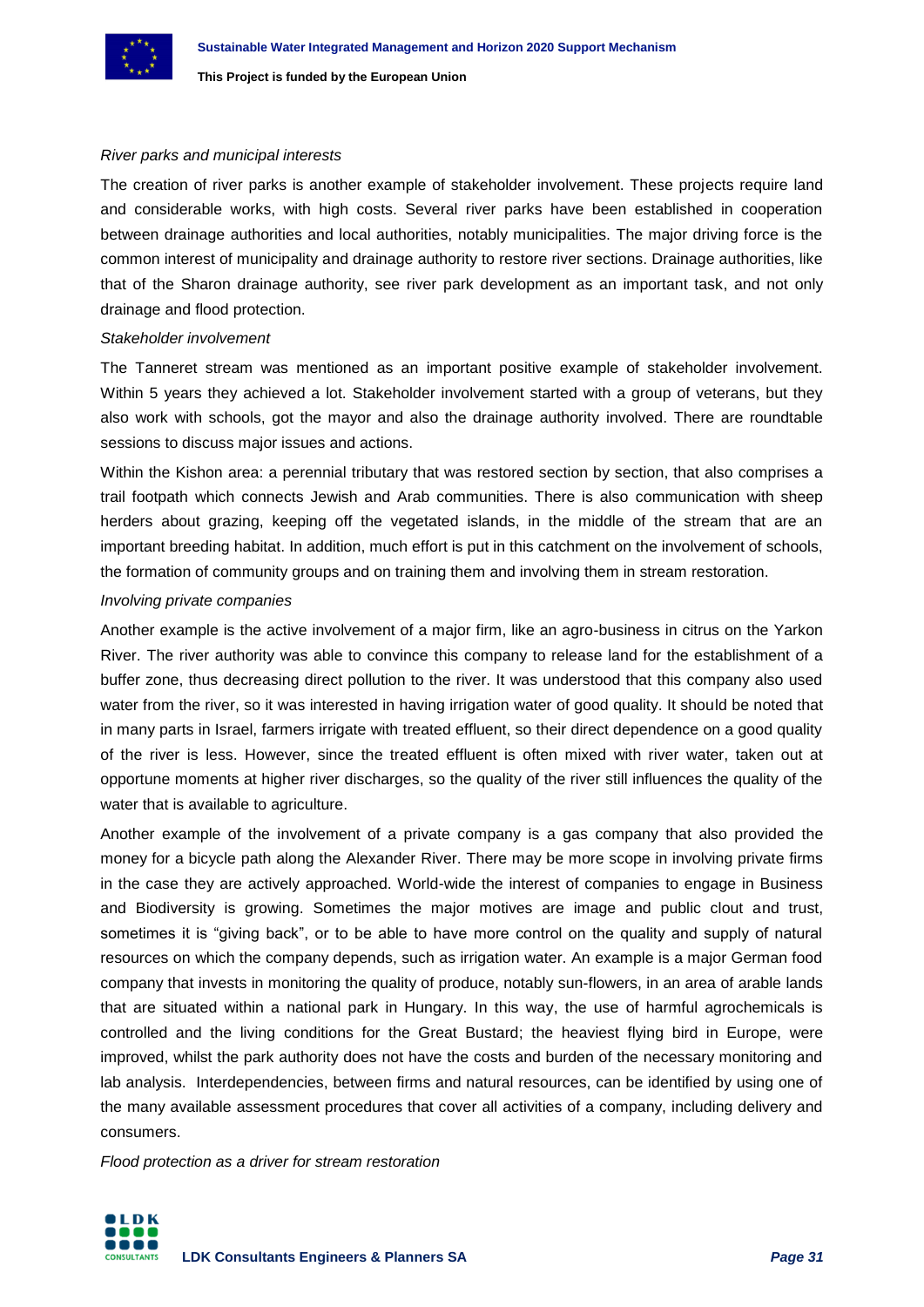Not explicitly brought up, was the potential use of flood protection works in order to do stream restoration. There are also examples from Israel, especially in a combination with widening the cross section of a stream. Especially the restoration of former wetland areas and flood plains contributes to the buffering capacity and peak attenuation of smaller streams, of which there are many examples from the UK and also from the Netherlands, in which streams were restored in this way. In many cases, money that would otherwise be spent on hard protection works only, like dikes, was invested in wider floodplains and wetlands that also serve many more functions. The opportunities will depend on the level of the land. The Alexander River is for example flowing in a river bed that flows far below the level of the surrounding land, so the possibility to restore former riverine wetlands as a flood buffer is limited.

## *Perennial and intermittent streams*

It is easier to involve stakeholders in the case of perennial streams, since permanent waters are often more attractive and harbour fishes that can be used for sport fishing. The examples of stakeholder involvement in intermittent streams that could be found from southern Europe were very limited and were mainly found on torrential streams that posed a risk of flooding. However there are examples also of involvement in maintenance activities in the drier parts of Israel, such as trash collection etc. on intermittent streams, especially if these form the backyard to their houses.

A limited number of examples can be found of stakeholder involvement on perennial and also on intermittent streams in Israel, whether through self-initiated groups, or through voluntary involvement of stakeholders initiated by river and drainage authorities.

# <span id="page-31-0"></span>8.5.2 Main challenges/constraints to stakeholders' involvement in river restoration in Israel

**Stream restoration or ecological restoration as such is not yet very high on the political agenda in Israel**. Hence the funds available for stream restoration are limited. As a consequence also the funds directly available for supporting or coordinating voluntary involvement are limited. Only the larger drainage authorities are actively engaged in it. There is **no national initiative or legal framework** similar to countries such as Italy, Spain and France, **although there is a Stream Keeper initiative at the Ministry of Environment, that mainly works through educational programmes, and so reaches out to citizens and initiates awareness and involvement**.

Due to lack of financial allocations, many stream restoration projects are negotiated with local municipalities and kibbutz, in a sort of "give and take". Since in most cases land is also needed to enable stream restoration, there is often an exchange of land for using the area for recreation and tourism. This has certainly made many restoration projects possible and represents a marked difference with the EU countries, which undertake river restoration because they also see it as a formal obligation that comes with the implementation of the EU Water Framework Directive, whereby, ecological restoration mostly focusses on restoring original conditions, not necessarily in the form of river parks. **In Israel in most river restoration works, there is a stronger relation with recreational use, and often restoration also takes the form of a river park**.

There is an ongoing program for the **ecological characterization of rivers and streams** according to the EU-Water Framework Directive system. At present this program has been set up for perennial

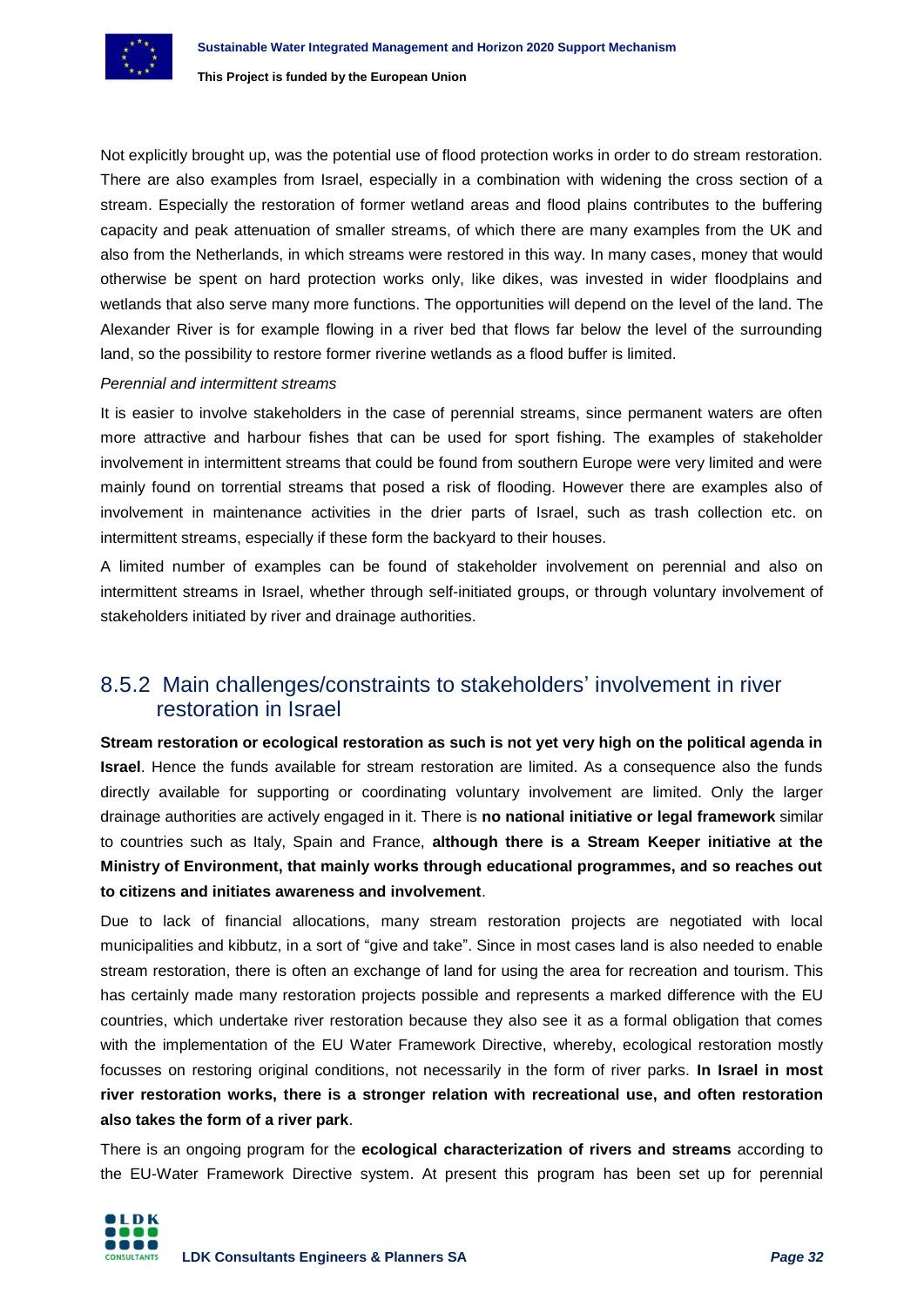streams, but still needs further elaboration for the intermittent streams, which have not yet been addressed even in the EU countries in terms of management or ecological characterization. A major problem is the **lack of data on water quality and ecological parameters**. One of the issues mentioned is the monitoring of incidents that have a major impact on ecology. Often **chemical monitoring is only done twice a year, so incidents are missed, as well as seasonality and other types of variation that could be useful and relevant to ecological characterization. Much more monitoring is needed and the use of volunteers in monitoring could be very helpful**. This would require **training** and **provision of simple measuring equipment** that is easily used by the public. It is generally felt that a **database with public access** would be an important incentive for people to participate

It is strongly felt that grassroots bottom-up involvement is there, but that there is no clear link to the decision makers especially at the national level. Seeing the large number of visitors that flock to sites like the turtle park on the Alexander River, but also to other streams and rivers that are attractive, there certainly is potential to **advocate the need for further investment along national budget lines, so these sites can be properly maintained, without allocating the entire burden to a local authority**. Also farmers see large number of visitors as a potential risk, so that needs to be managed well. Furthermore, since most visitors tend to visit on Sabbath, there is often a parking problem.

At present there is an ongoing evaluation of three restoration projects, in order to show that it was money well spent. This could be used to **advocate the case for stream restoration at the national level**.

A lot of stream restoration projects take place on individual river sections. It is generally felt that it would be good to **place stream restoration within a more integrated catchment approach that also addresses regional and local development opportunities, like those for tourism, as well as flood protection.**

Trash is a major issue in stream management. Trash is everywhere, and **cleaning up is a major management** activity. Currently, there is an "Equal Environment" initiative implemented by the Ministry of Environment, with a budget allocated to install waste removal facilities.

# <span id="page-32-0"></span>8.5.3 Proposed Actions

The following actions came up during the discussions:

## **A programmatic approach in the long term?**

During the discussion, the focus was mainly on the short-term and less on the long-term. Seeing the potential for stakeholder involvement in general, **one may put a fully-fledged coordinated program, such as in Italy, Franc and Spain, as a long-term goal.** This programmatic approach should match local needs and possibilities, perhaps **with an emphasis on intermittent streams**, **combinations of stream restoration with local flood protection and recreation possibilities**. As indicated above, stream restoration in EU countries is strongly instigated by EU-directives, whilst in Israel most projects depend much more on local interest and consequently take often the form of river parks and recreational projects. **Since the interest and involvement of local land owners is needed, there may also be a general need to see what the potentials are of stream restoration for local economic development and how these can be identified by using a also a business case approach to restoration**.

**Possible actions for the short-term**

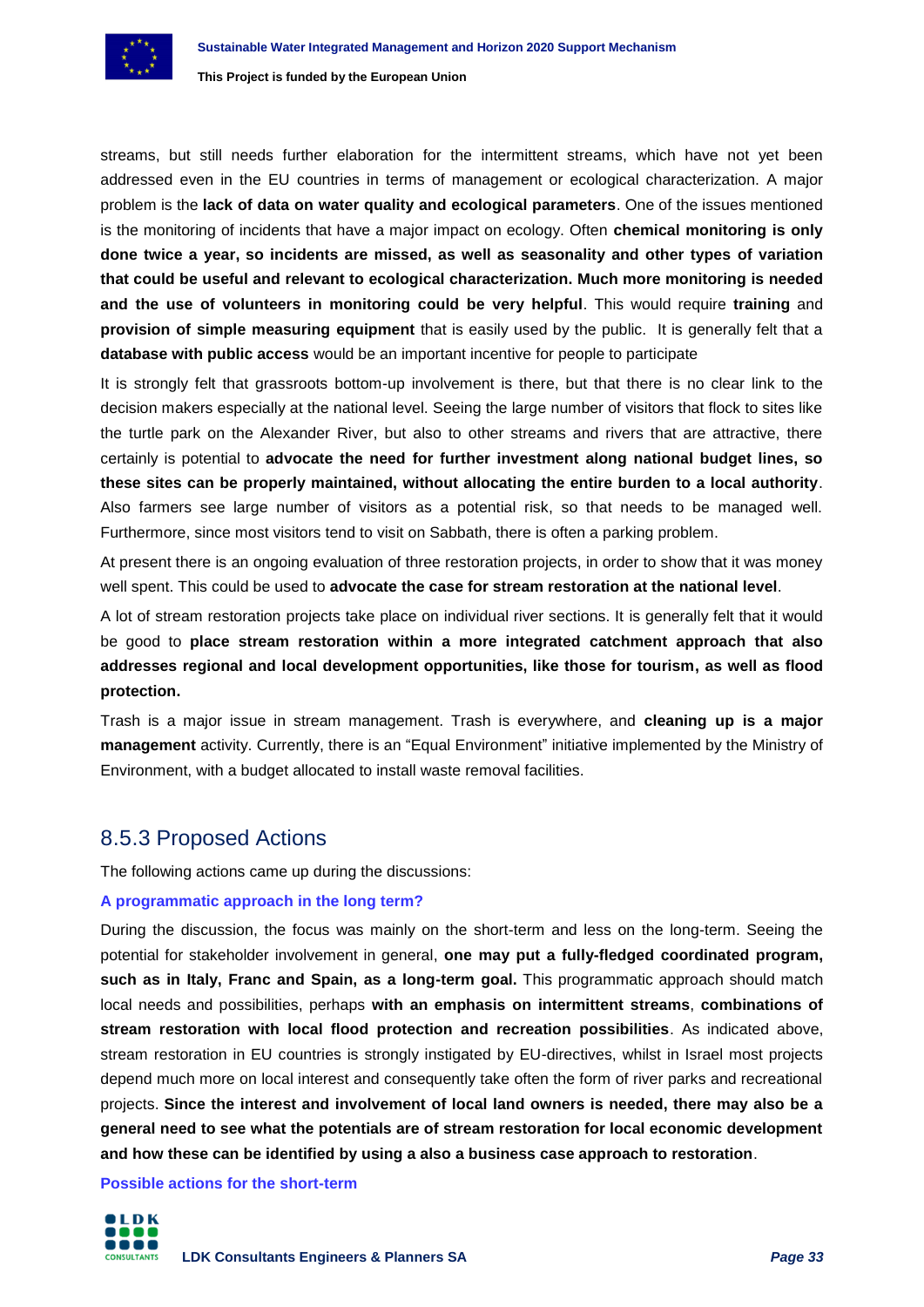

**a. Forum as Platform for inter-vision: renew the activities of the Forum** which has been active within the Stream-Keeper program of the ministry of Environment. This forum may also act as a learning platform to exchange lessons learned between different drainage and river authorities on stakeholder involvement. Different drainage authorities handle and interpret their tasks differently. **The larger ones, the Kishon and Gennesaret drainage authorities**, **do have people who are active in education and public communications**. **These people have valuable experience and examples on how to reach out to citizens and to involve them in the management of streams**.

The Forum/platform may focus on:

- Communication and awareness raising of specific groups, such as Arab and Bedouin communities;
- It may take up examples of stakeholders' involvement in intermittent streams, within Israel;
- It may look into the power of stakeholders' involvement in formulating integrated stream-based development and restoration plans and how a more integrated form of planning may advocate stream restoration as part of local and regional development.
- It may also discuss the need and form of a more programmatic long-term approach to stakeholder involvement in the different stages of stream restoration, planning, implementation, monitoring and management.

**b. Pilot for Citizens' Science**: It is acknowledged that citizens can contribute to monitoring. So the action for the short-term could be to **create a pilot for the involvement of citizens in the monitoring of a stream**. The pilot may be directed to:

Ecological characterization: Israel is working on an ecological characterization of rivers and streams and seriously lacks the data to duly characterize reference conditions and to determine the status of streams also in ecological terms. Most physical and chemical parameters are only measured twice a year and ecological data are largely lacking. **Riparian citizens may be trained in monitoring specific streams in order to create a more complete database for characterization**. There are four possible focal points for monitoring by the citizens:

- **Completing ecological data needed** to characterize and set objectives for different types of streams.
- **Completing chemical data**, which will help identify important (diffuse) pollution sources, including the influx of fine sediments.
- **Monitoring incidents**: also because of the lack of data there is no good overview of ecological relevant incidents that can take place.
- **Monitoring stream flow in intermittent rivers,** as well as the **presence of ponds** and other critical hydrological characteristics. Continuous monitoring stations are best for monitoring flow, but the formation and wetting and drying circles of intermittent rivers can best be monitored by citizens.

Sewer performance in urban areas: also brought up in the discussion was the **involvement of citizens in monitoring** the functioning of the urban drainage system, during major rainfall events. This is also a form of incident monitoring but in urban areas. Especially monitoring sewers that overflow and with blown pit covers during major rainfall events may give valuable information.

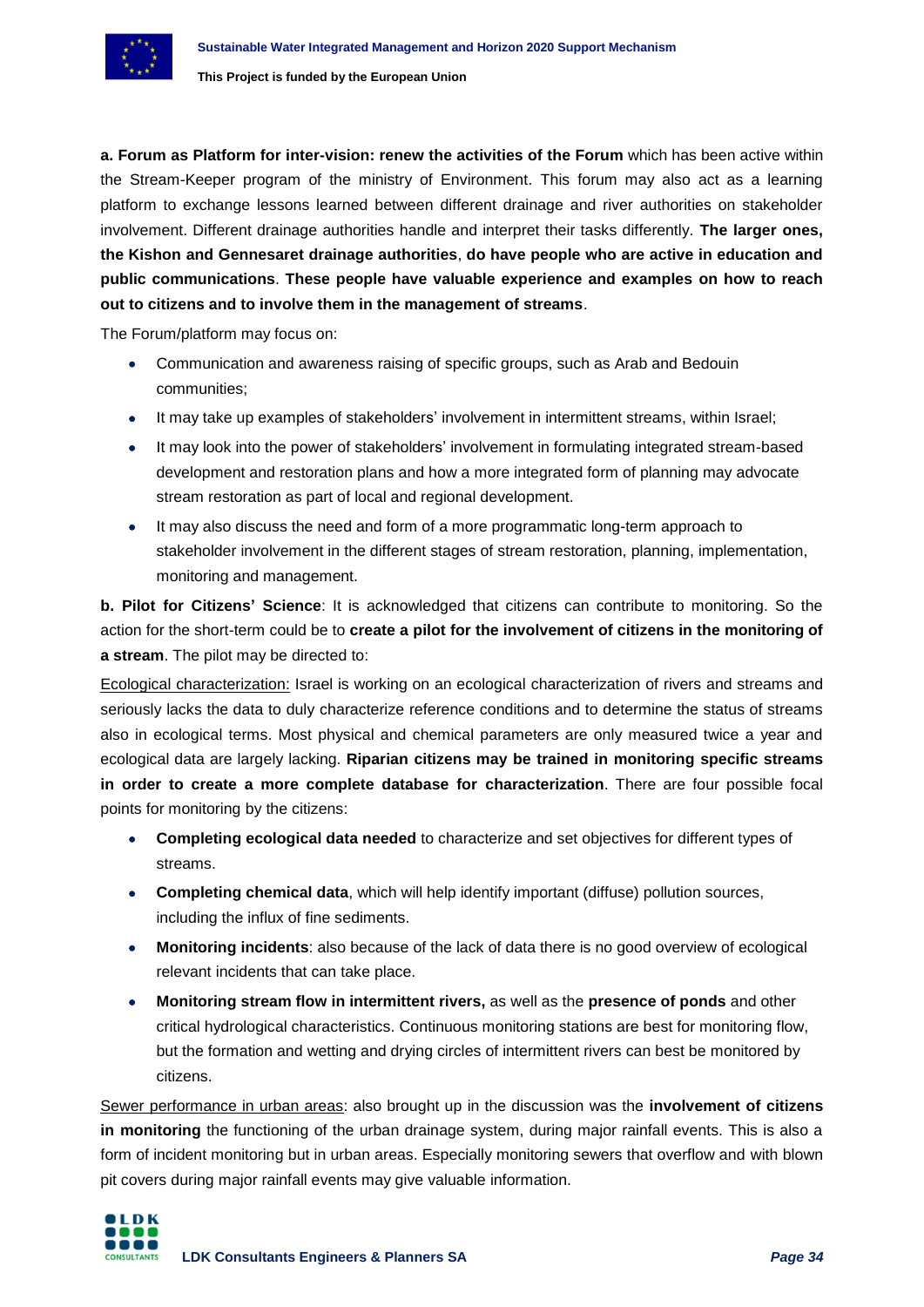

**c. Workshop with decision makers/mayors.** Municipalities and therefore mayors are an important stakeholder in stream restoration projects. A possible way to inform local decision makers about the potentials of stream restoration would be to invite decision makers from other municipalities that have positive examples of stream restoration and stakeholders' involvement. The **emphasis in the discussion could be why and how to initiate stream restoration** for the benefit of local communities and the local economy. There are some examples from Israel, which could be complemented with mayors from cities in southern Europe.

**d. Capture mechanism for recreational hotspots:** As noted, restored stream may attract many visitors from a wider area, which creates additional management and maintenance needs, as well as such a need for parking spaces. Perhaps one could look at several examples/cases in order to see whether some money could be raised locally (e.g. through entrance fees, parking fees) or should come from national source.

**e. Advocating the benefits of stream restoration.** As indicated, stream restoration is not high on the list of decision makers, neither at the local level, nor at the national level. This has the inevitable consequence that not much money is available for stream restoration, and that many restoration projects depend on local funds that can often only be generated if restoration is combined with tourism development. As a consequence, there are also limited funds available to start major programmes that also involve volunteers. Therefore, it would be good to do a **full comprehensive societal costs-benefit analysis for some stream restoration projects**, so that the benefits to the local community become clear. This may be **based on the ongoing evaluation of some stream restoration projects, and can be complemented by restoration projects from other countries**. A societal cost-benefit analysis would try to value all ecosystem services that are delivered by a restored stream, such as the attenuation of peak floods, recharge of groundwater that is used in agriculture, self-purification processes that increase the water quality and therefore its potential use, its use for recreation and its possible influence on real estate prices and more.

**f. Model for Adopting a stream**. In the course of the workshop various models were discussed. The examples from Spain, Italy and France are very diverse and strongly vested in the obligations that come with the implementation of the WFD. Because of the WFD, most examples are nationally coordinated and also funded with varying degrees of stakeholder involvement and various roles for public authorities. **In most European countries the more integral approaches strongly rely on the coordinating role of the regional planning level.** This regional level, **is largely absent in Israel and planning is more centralized** at the national level and also largely dependent upon the local level of Kitbutzes and Mojaves. This would mean that the **potential regional coordinating body for river and stream restoration is the Drainage and River authorities**, and that **more integrated stream restoration plans depend especially upon the cooperation but also the mandate of these authorities**.

Similarly these **drainage and river authorities should also play an important role in setting up and stimulating community involvement, and there are several examples that they already do.** There is **no fixed model, since the authorities can decide for themselves what is most appropriate**. **For some smaller drainage authorities,** there are budgetary constraints that make it difficult for them to engage in stakeholder interaction. In this, the national level, **ministry could be helpful in creating a format, legal basis and also basic funding line for the involvement of stakeholders**.

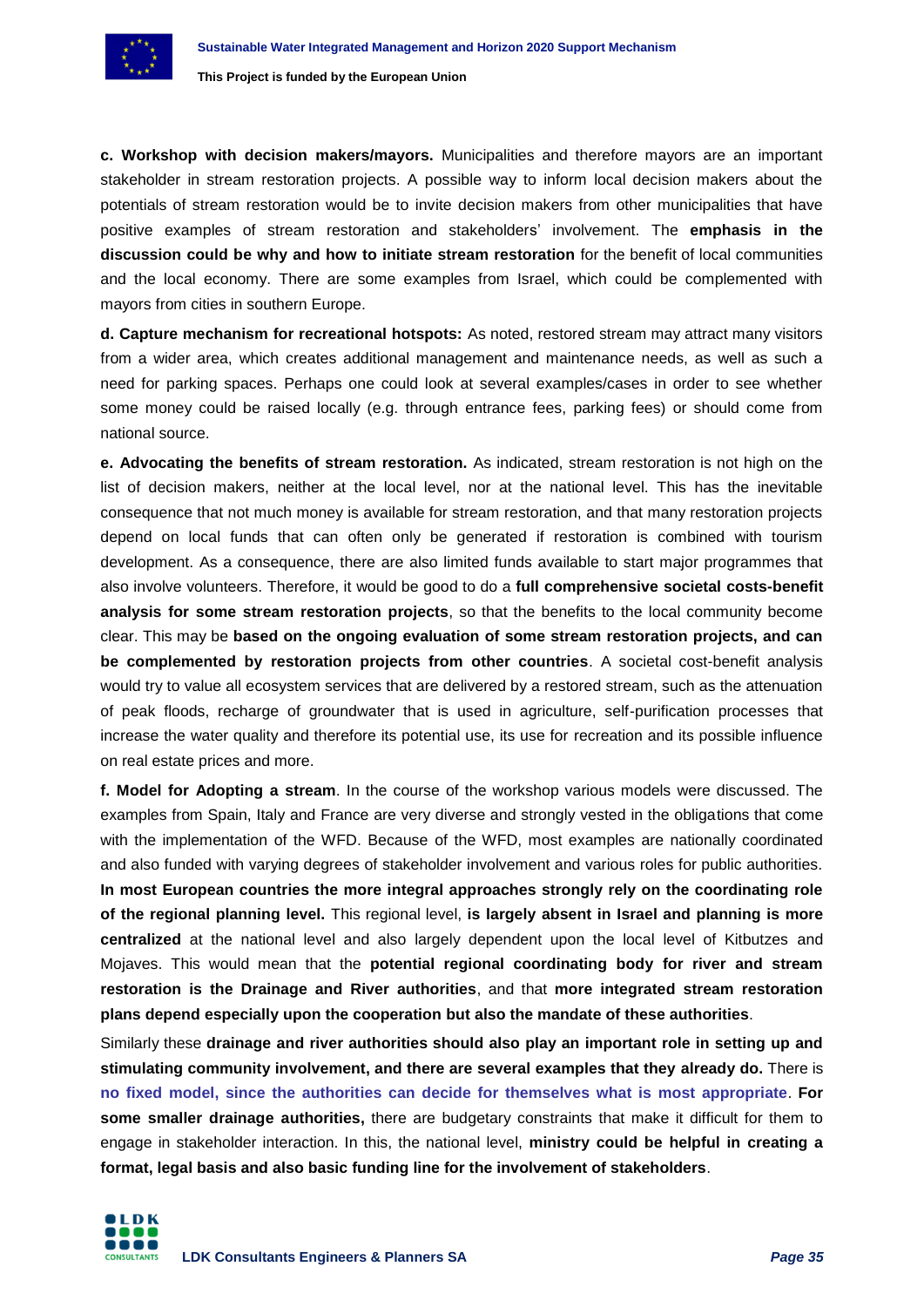

**How this is best organized requires due consideration, and as part of the training workshop there was not enough time to discuss all possibilities for an organisational model, including its legal and financial implications.** Discussing such a model and also agreeing upon it will require time and also the involvement of mandated representatives. Most actions mentioned are therefore largely standalone potential initiatives and useful projects and not a coordinated **national effort, initiated on the ministerial level, coordinated by the water authorities and executed by local level authorities or voluntary groups**. So there is not one model that fits all, but the basic question is whether this would be needed.

**Some of the drainage and river authorities that already engage in stakeholder involvement indicate that there might be scope to engage stakeholders in more activities, such as monitoring**. There was also a general sense that the **preferred form** would be to **engage stakeholders also in the planning phase, of restoration projects, and to give them also access to monitoring data**. These are issues that may need the development of appropriate policies and perhaps also centralized support. **So, although it is possible to carry on with stakeholder involvement on a project by project basis, there are clear indications that much more could be achieved by coordinating this effort and to support also the water authorities in engaging stakeholder groups**

**The ministry has already set the first steps to characterise the waters of Israel according to the WFD**, **with more focus also on ecological parameters and matching restoration efforts**. **Implementing this will require** much more data than is presently available and also much more monitoring efforts. This would be a good moment to see how part of this monitoring could be provided for by stakeholder groups and also how these groups might be involved in small scale ecological restoration projects.

# <span id="page-35-0"></span>**8.5.4** Proposed Action Plan

Below is the list of actions that are proposed by the consultant for the initiation of an "Adoption of a stream" programme. The actions were developed against the background of existing river restoration initiatives in Israel and the main challenges that the country faces in involving stakeholders in such initiatives, which surfaced during the discussions

# **A possible model**

The drainage authorities are very autonomous in the way they handle their tasks. If they see the need to engage in stakeholder participation, they will. Some of the smaller drainage authorities may have budgetary constraints to engage with stakeholder groups. It would perhaps be possible to **define an ear marked fund dedicated to initiating stakeholder involvement as a project**. If it works, it may probably be self-sufficient, in the sense that volunteer action may set free budget that allow the drainage authority to initiate, organize and coordinate voluntary action. **So a possible model should** combine the **facilitation** of the regional authorities to engage in stakeholder involvement and to **coordinate** what from the viewpoint of river restoration can be considered as generic tasks.

In general two lines for involvement may be distinguished:

- Engaging stakeholders in monitoring
- Engaging stakeholders in river restoration.

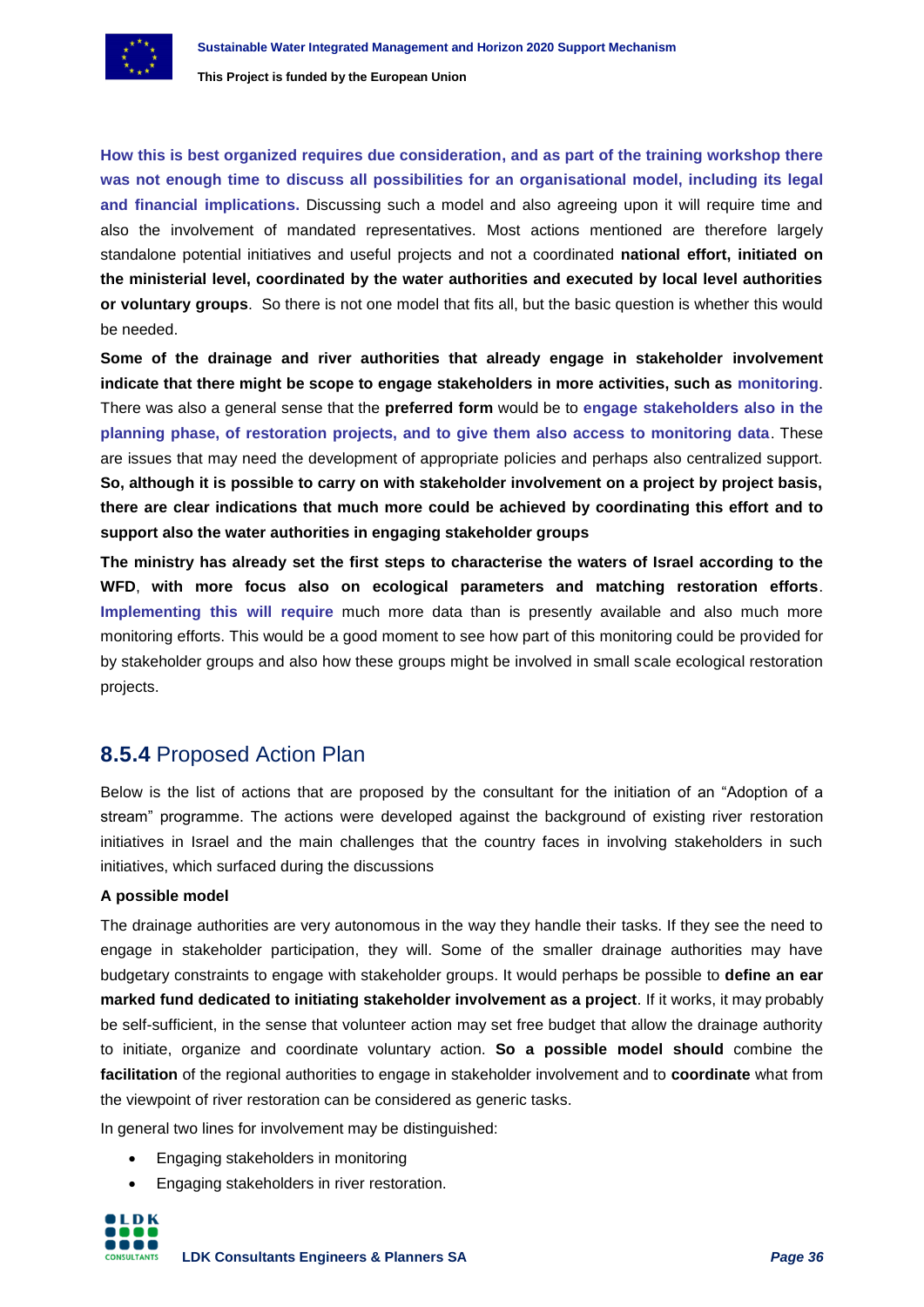

## **Engaging stakeholders in monitoring**

**The need for monitoring gathers more importance in case Israel moves towards a WFD-based form of water management but also for fine tuning policies and measures for general water quality management**. This would require gathering much more monitoring data, both biological but also chemical, than is gathered at the moment. By initiating a voluntary based monitoring program, the costs of additional monitoring could be reduced, and at the same time momentum for voluntary involvement would increase.

**Setting up dedicated restoration projects** with riparian citizens needs a very location-specific approach. **Monitoring however** has many generic elements and initiating voluntary involvement in monitoring could therefore be an activity that is best coordinated and stimulated at the national level and subsequently put into practice by the drainage and river authorities.

The **analysis of data and assessment of water management needs** is however seen by most representatives as an activity that should be carried out by the drainage authorities themselves.

This would require:

- An **assessment of the future monitoring needs** and also **which part can be supported by involving volunteers**. These future monitoring needs will have to be translated into regional monitoring plans by the regional water authorities, so they decide what parameters will be monitored, where, how often and in what way. They will subsequently also **determine the potential scope for voluntary involvement** of stakeholders in their management area.
- Developing **guidance for monitoring specific parameters by volunteers** as well as a related "**train the trainers**" program that is directed at the personnel of the drainage and river authorities (by the national level). These will then be able to **train volunteers within their area**.
- Develop an **interactive database**, in which monitoring data can be easily stored for example by an app by volunteers and that is also accessible by volunteers as well as the experts of water boards.
- The selection or **development of an appropriate app** and other **monitoring equipment** that can be used by volunteers.
- Based on these it would be best to start in one or two pilot basins, in order to see if guidance and training fulfils its purpose and how volunteers can be mobilised.
- After the **evaluation of the pilot guidance and also the selection of monitoring tasks** that can be carried out by volunteers are revised, **upscaling** to cover more river basins can follow
- At the national level a **specific fund is set up that promotes stakeholder involvement in monitoring,** also as a means to reduce costs of necessary monitoring activities. Perhaps this could also have the form of a revolving fund or be part of a budget set aside for the regional authorities for fulfilling additional monitoring needs. The probable cost reduction may be one of the evaluation criteria to be looked into when evaluating the pilots.